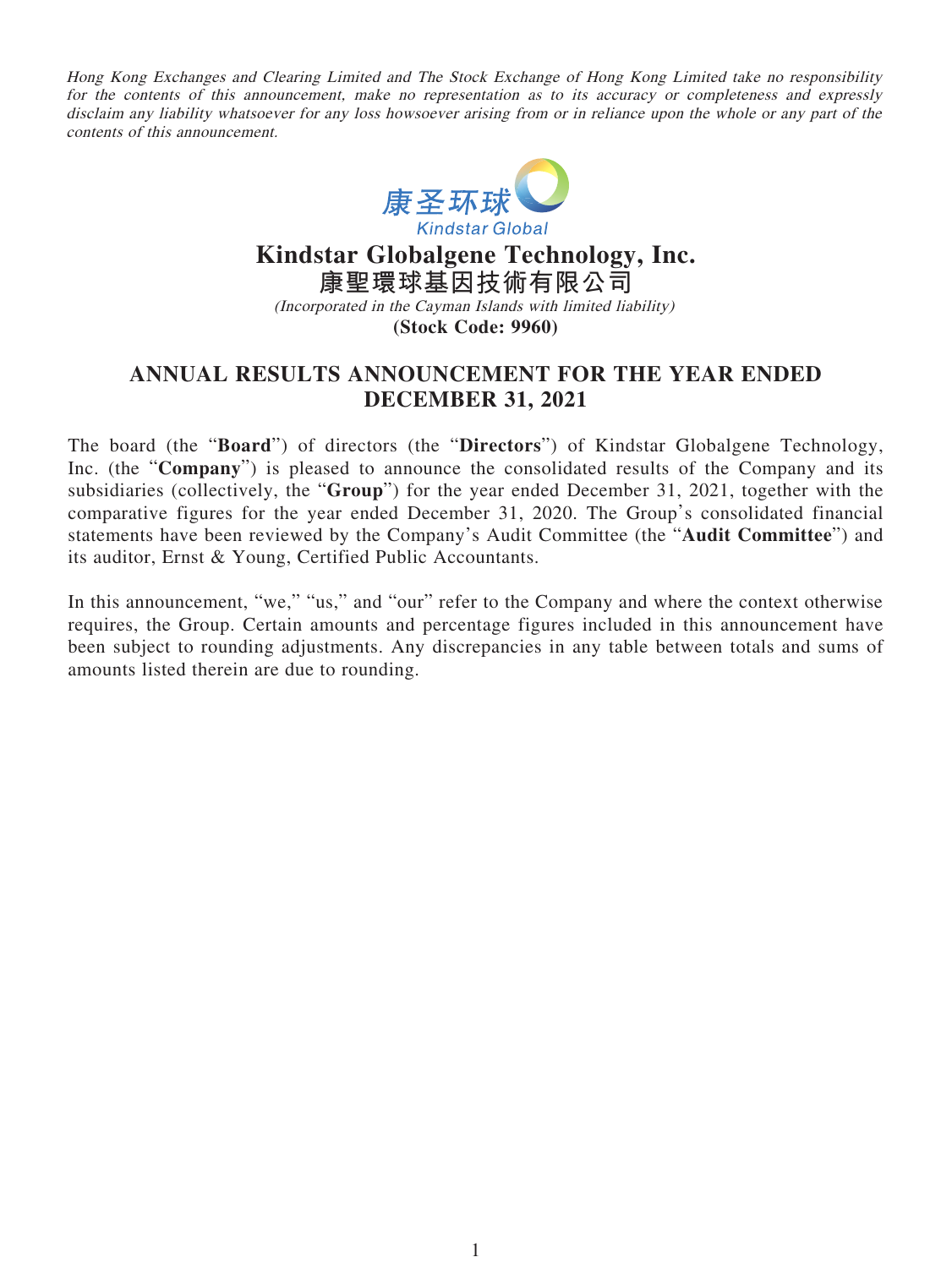## **FINANCIAL HIGHLIGHTS**

### **For the year ended December 31,**

|                |                | Year-on |
|----------------|----------------|---------|
| 2021           | 2020           | -year   |
| <b>RMB'000</b> | <b>RMB'000</b> | change  |
|                |                | $\%$    |
| 930,673        | 891,391        | 4.4     |
| 868,569        | 773,540        | 12.3    |
| 62,104         | 117,851        | (47.3)  |
| 485,770        | 460,981        | 5.4     |
| $52.2\%$       | 51.7%          | 0.5     |
| 197,183        | 167,852        | 17.5    |
| 6,347          | 44,608         | (85.8)  |
| 81,055         | 91,979         | (11.9)  |
| $8.7\%$        | 10.3%          | (1.6)   |
|                |                |         |

Notes:

- (1) Includes hematology testing, neurology testing, maternity-related testing, genetic disease and rare disease testing, infectious disease testing, oncology testing, routine testing and others.
- (2) Segment result is profit before tax except that other income and gains, administrative expenses, research and development costs, other expenses, finance costs, listing expenses and fair value loss on financial liabilities at FVTPL are excluded.
- (3) For details and calculation of our adjusted net income, see "Management Discussion and Analysis Non-IFRS Measures: Adjusted Net Income".
- (4) Equals adjusted net income divided by revenue for the year and multiplied by 100%.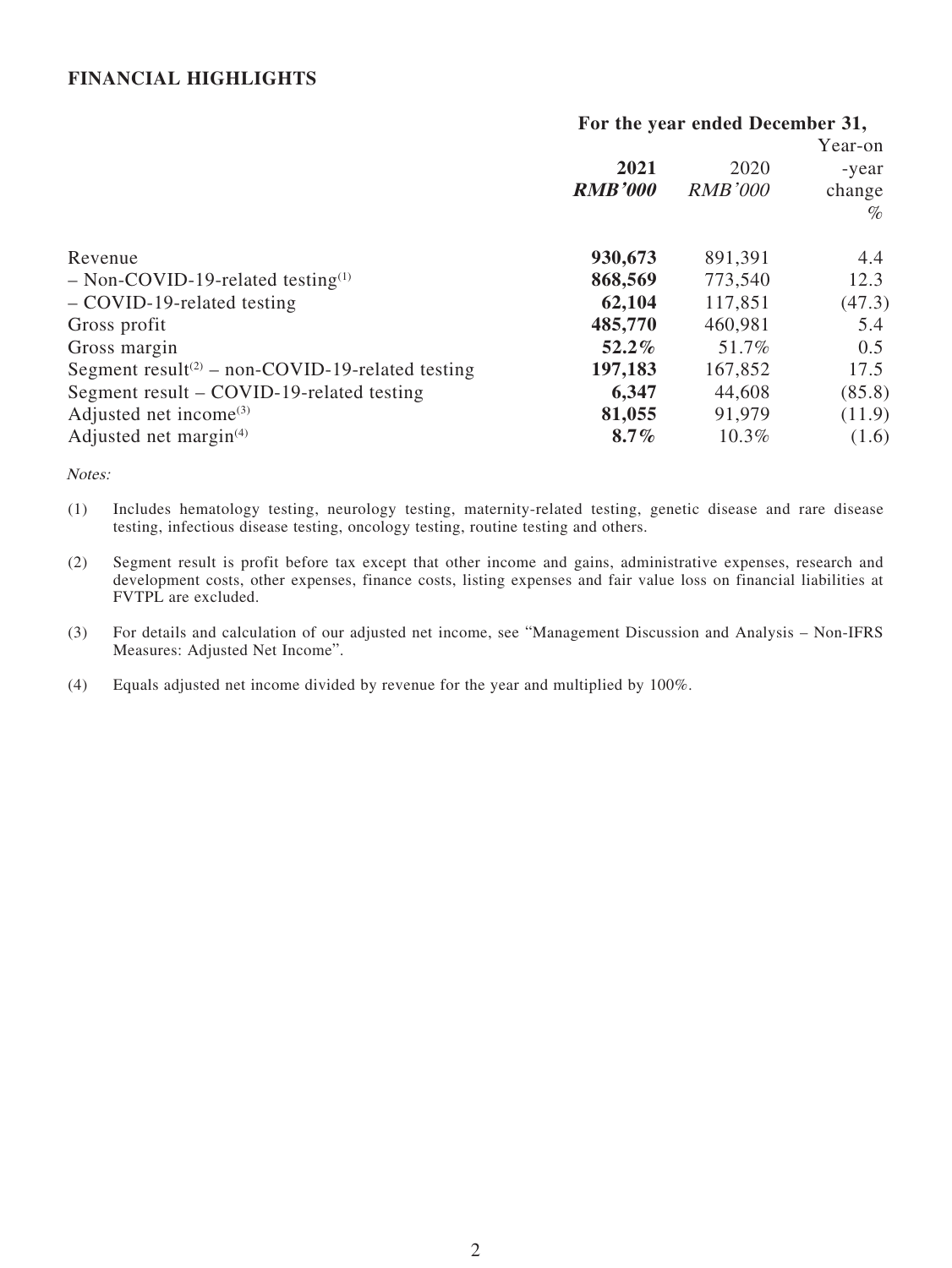## **Revenue**

For the year ended December 31, 2021, we recorded a total revenue of RMB930.7 million, representing an increase of RMB39.3 million or 4.4% from RMB891.4 million for the year ended December 31, 2020. Among which, revenue generated from non-COVID-19-related testing and COVID-19-related testing for the year ended December 31, 2021 were RMB868.6 million and RMB62.1 million respectively, representing year-on-year changes of 12.3% and -47.3% respectively. As a result of the effective control of the COVID-19 pandemic in China, we focused more on non-COVID-19-related testing. Hence, revenue generated from COVID-19-related testing services as a proportion of our total revenue recorded a year-on-year decrease. In contrast, revenue generated from non-COVID-19-related testing services recorded a stable year-on-year growth despite continuous impact of the COVID-19 pandemic.

# **Gross profit and gross profit margin**

For the year ended December 31, 2021, we recorded a consolidated gross profit of RMB485.8 million, representing a year-on-year increase of 5.4%. Our consolidated gross profit margin for the year ended December 31, 2021 was 52.2%, representing a year-on-year increase of 0.5%, of which the gross profit and gross profit margin of COVID-19-related testing services were RMB22.0 million and 35.4% respectively, representing a year-on-year decrease of 62.3% and 14.1% respectively; and the gross profit and gross profit margin of non-COVID-19-related testing services were RMB463.8 million and 53.4%, respectively, representing a year-on-year increase of 15.2% and 1.3%, respectively.

The above year-on-year changes in our gross profit and gross profit margin for the year ended December 31, 2021 were primarily due to (i) the significant retreat of COVID-19 pandemic in China, especially Wuhan region; (ii) the lower item price for COVID-19-related testing because of the increase of COVID-19 testing capacity and improvement of technologies across China; (iii) our focus on improving management and operation efficiency and non-COVID-19-related testing's the economies of scale and synergy; and (iv) the enlargement of business operation sites and purchase of new testing equipments and laboratories to expand our laboratory testing capacity after our successful Listing. As a result, our fixed costs increased and partially offset the increase in gross profit from the growth of sales.

## **Non-IFRS measures: adjusted net income and adjusted net margin**

For the year ended December 31, 2021, our adjusted net income amounted to RMB81.1 million, representing a decrease of RMB10.9 million or 11.9% as compared with RMB92.0 million for the year ended December 31, 2020. During the reporting period, our adjusted net margin decreased from 10.3% to 8.7%, which was mainly due to (i) our investment in exploration of esoteric testing in potential specialties; (ii) a year-on-year increase of 20.0% in our research and development ("**R&D**") costs; and (iii) our focus on non-COVID-19-related testing services with high entry barrier in 2021, which lowered the proportion of COVID-19-related testing services in our total revenue and profit. Excluding the COVID-19-related testing services, the segment results of non-COVID-19-related testing services for the reporting period increased by 17.5% as compared with the corresponding period of 2020. For details, please refer to the operating segment results in note 3 to the consolidated financial statements.

For details and calculation of our adjusted net income, see "Management Discussion and Analysis – Non-IFRS Measures: Adjusted Net Income".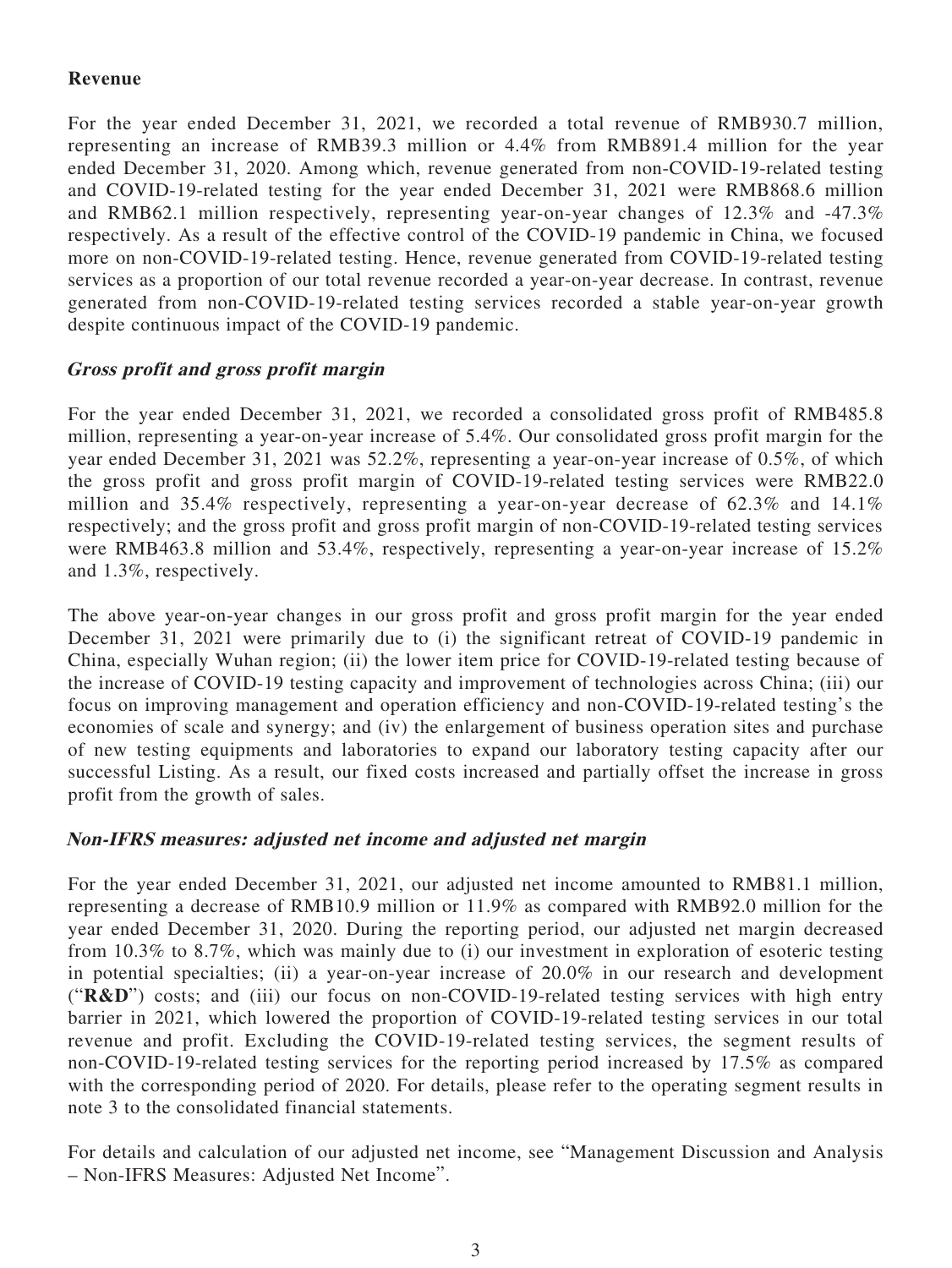## **BUSINESS REVIEW AND OUTLOOK**

## **Review of Existing Business Segments**

As one of the first companies to set foot in the esoteric testing service industry in China, we have focused on esoteric clinical tests since inception. Hematology testing is our earliest, most mature and extensive testing service. with our market share ranked first in the field of hematology testing for many years. For the year ended December 31, 2021, based on the foundation of hematology testing, we continued to have in-depth deployment in the fields of genetic disease and rare diseases, neurology, infectious diseases, oncology and maternity-related diseases testings, and actively provided services to Contract Research Organizations ("**CRO**") and medical institutions, which have achieved remarkable results.

## **1. Hematology Testing: 50 new testing items introduced**

During the reporting period, our hematology testing segment added 50 new projects and 13 new combo packages, and we achieved positive growth in promoting testing projects for major disease types, such as lymphoma, myelodysplastic syndromes (MDS), multiple myeloma (MM), myeloproliferative neoplasms (MPN), transplant, etc. Among which, revenue generated from key items of Acute myeloid leukemia (AML)/MDS reached 77.26%, revenue generated from key items of lymphoma increased by 96.89% year-on-year and the sales of new items of myeloid diseases achieved breakthrough growth. For the year ended December 31, 2021, the lymphoma large gene panel R&D project was successfully developed. The lab has achieved deep next-generation sequencing (NGS) sequencing of DNA and cfDNA for a variety of clinical samples (bone marrow, peripheral blood, tissue samples, etc.) with an average sequencing depth of 10,000X-20,000X, which were well received by the market as evidenced by sales exceeding 120 items in a single month.

## **2. Genetic Disease and Rare Disease Testing: the sales of multiple steroid hormone tests doubled year-on-year**

During the reporting period, in the genetic disease and rare diseases testing business line, our promotion activities focused on diseases such as congenital adrenal hyperplasia (CAH), precocious puberty in children, disorders of sexual development (DSD). Our hormone testing products are becoming increasingly recognized by clients in the pediatric endocrinology, the sales of multiple steroid hormone tests doubled.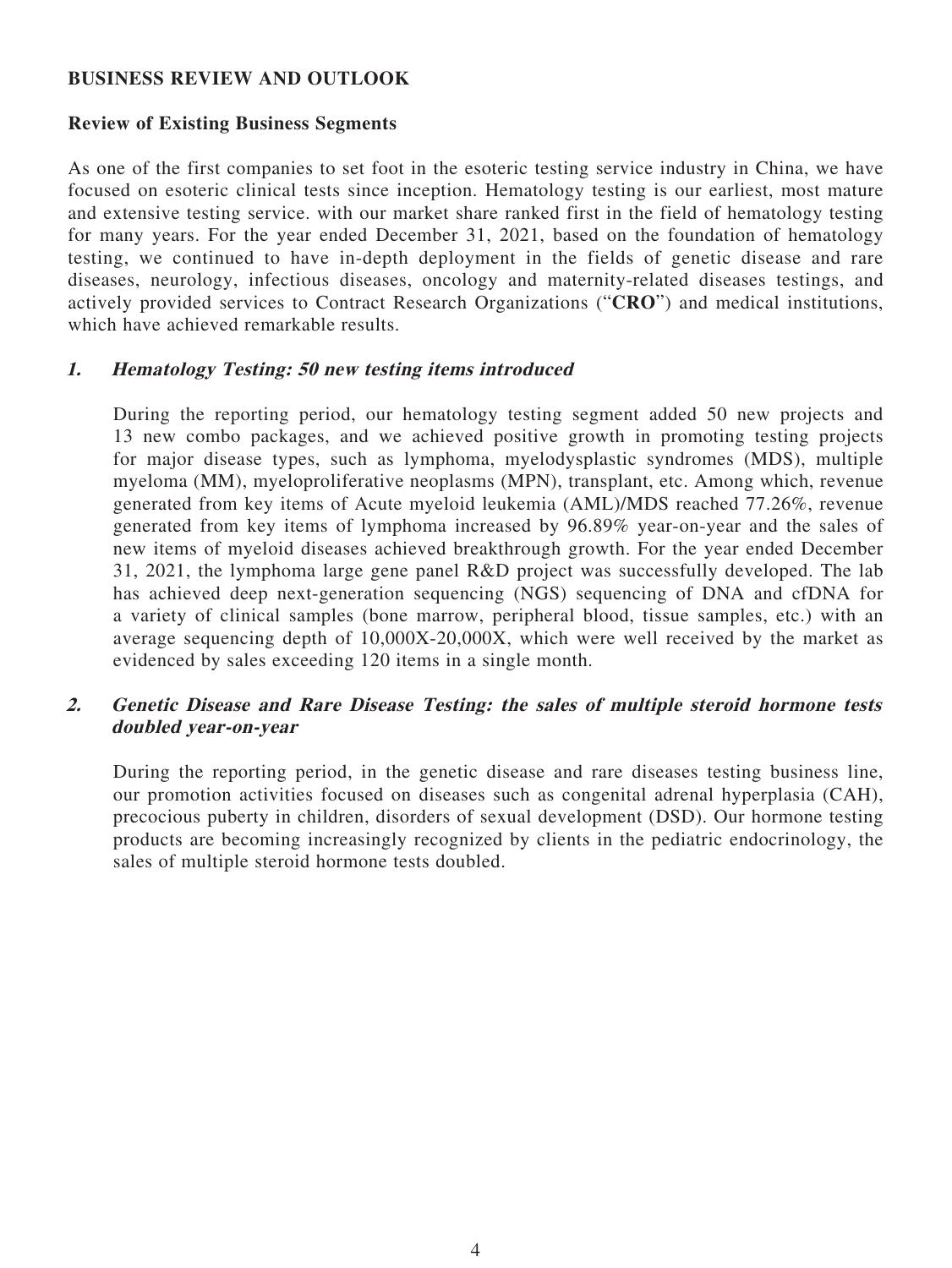## **3. Neurology Testing: 143 new partnering Class III hospitals**

During the reporting period, neurology testing segment added 143 partnering Class III hospitals and launched six new projects covering Alzheimer's disease, myasthenia gravis, autoimmune autonomic ganglionopathy and other diseases. In addition, we introduced pharmacogenomic instruments and reagents, and expect to formally establish a pharmacogenetic testing and R&D platform in the first quarter of 2022. In the major diseases of pediatric neurology (autoimmune encephalitis, epilepsy, peripheral neuropathy, neurology infections), we have established a multi-omics testing and analysis process and formed a comprehensive diagnostic protocol for the major diseases of pediatric neurology. In the field of neurology, we insist on the model of "joint construction for multi-center cooperation platform + translational medicine" based on "integrated services for medical diagnosis". For the year ended December 31, 2021, we have added three cooperation platforms for joint construction and translational medicine. In particular, the joint construction immunology laboratory of Jiangxi Provincial People's Hospital has been successfully put into use.

## **4. Pathogen Infection Testing: 28 new testing items**

During the reporting period, we added 28 infectious pathogen testing items, including second-generation sequencing, multiplex polymerase chain reaction (PCR) and single fungal PCR items for tuberculosis, fungi, viruses and other pathogens. For the year ended December 31, 2021, we have provided cellular and molecular scientific research services for over 20 hospitals in more than 10 provinces, cities and autonomous regions in infection sub-segments such as viruses and bacteria, as well as other infection-related fields. In addition, we expect to carry out pathogen fourth generation sequencing in the first half of 2022.

## **5. Oncology Testing: Revenue from testing services increased significantly, and new technologies empower new products to overcome difficulties in clinical diagnosis**

For the year ended December 31, 2021, we have launched new products and new testing service items for various types of cancer, including intestinal cancer, cervical cancer, bladder cancer and liver cancer. Through extensive cooperation with hospitals, we have solved the difficult problems of screening patients at clinical high-risk and aided diagnosis for suspected patients. In the tumor recurrence dynamic monitoring sector, we introduced precise recurrence monitoring products for intestinal cancer, cervical cancer, and bladder cancer, and solved the problems of postoperative recurrence monitoring and therapeutic evaluation for patients. For the tumor companion diagnostic sector, we always followed the market trend closely, and our products covered lung cancer, gastrointestinal tumors, gynecological tumors, urinary tumors, and brain tumors.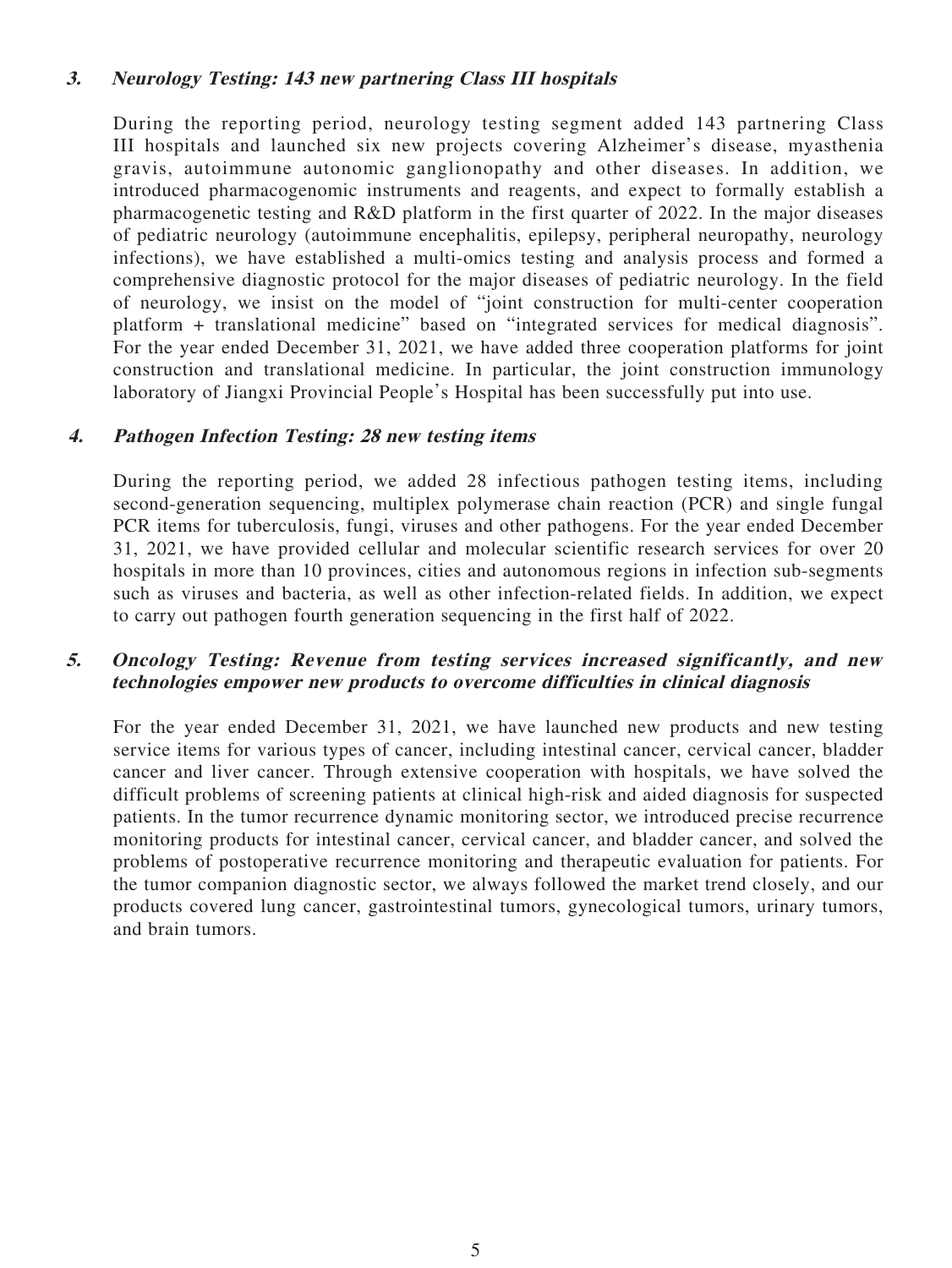## **6. Maternity-related Testing: Prenatal, reproductive and gynecologic oncology testing, safeguarding the health of both mothers and babies from all directions**

Our maternity-related testing service line mainly focused on the prenatal, reproductive and gynecologic oncology fields. The prenatal testing field covered noninvasive prenatal testing (NIPT), NIPT (plus), genetic disease carrier screening, thalassemia screening, preeclampsia screening, deafness gene screening and other projects. For the year ended December 31, 2021, we added the diagnosis of pregnancy syndrome, and a multi omics disease diagnosis solution for pregnancy syndrome (such as gestational diabetes mellitus and gestational hypertension) was produced and perfected gradually. In the field of reproductive testing, we actively promoted the use of miscarriage gene chip, copy number variations sequencing (CNV-seq) prenatal diagnosis, pre-implantation genetic testing (PGT) and other products in medical institutions. With respect to gynecological tumor detection, we also continue to improve the cervical cancer screening program.

## **7. Contract research organizations and medical institutions services: more than 20 new scientific & research service projects added**

During the reporting period, we added nearly 20 CRO and research services. In the hematology segment, we were conducting joint R&D with some renowned medical centers, improving the full-length monitoring solution of patients enrolled in CAR-T clinical trial, participating in tests with several cutting-edge indicators, actively exploring indicators and testing technologies that can effectively avoid adverse reactions and other threats to clinical safety, so as to raise the success rate of cell therapy. In the infectious diseases segment, we offered cellular level, molecular level and other scientific research services in the virus/ bacterium infection field and other infection-related fields to six hospitals, including the First Affiliated Hospital of Zhengzhou University (鄭州大學第一附屬醫院) and the First Affiliated Hospital of Xi'an Jiaotong University (西安交大第一附屬醫院). In the neurology segment, we conducted a testing project of myasthenia gravis, and also collaborated with apolipoprotein E (APOE) gene project conducted by Sichuan Provincial People's Hospital (四 川省人民醫院). In the infectious diseases segment, we provided scientific research services to several large hospitals in the area of metagenomics.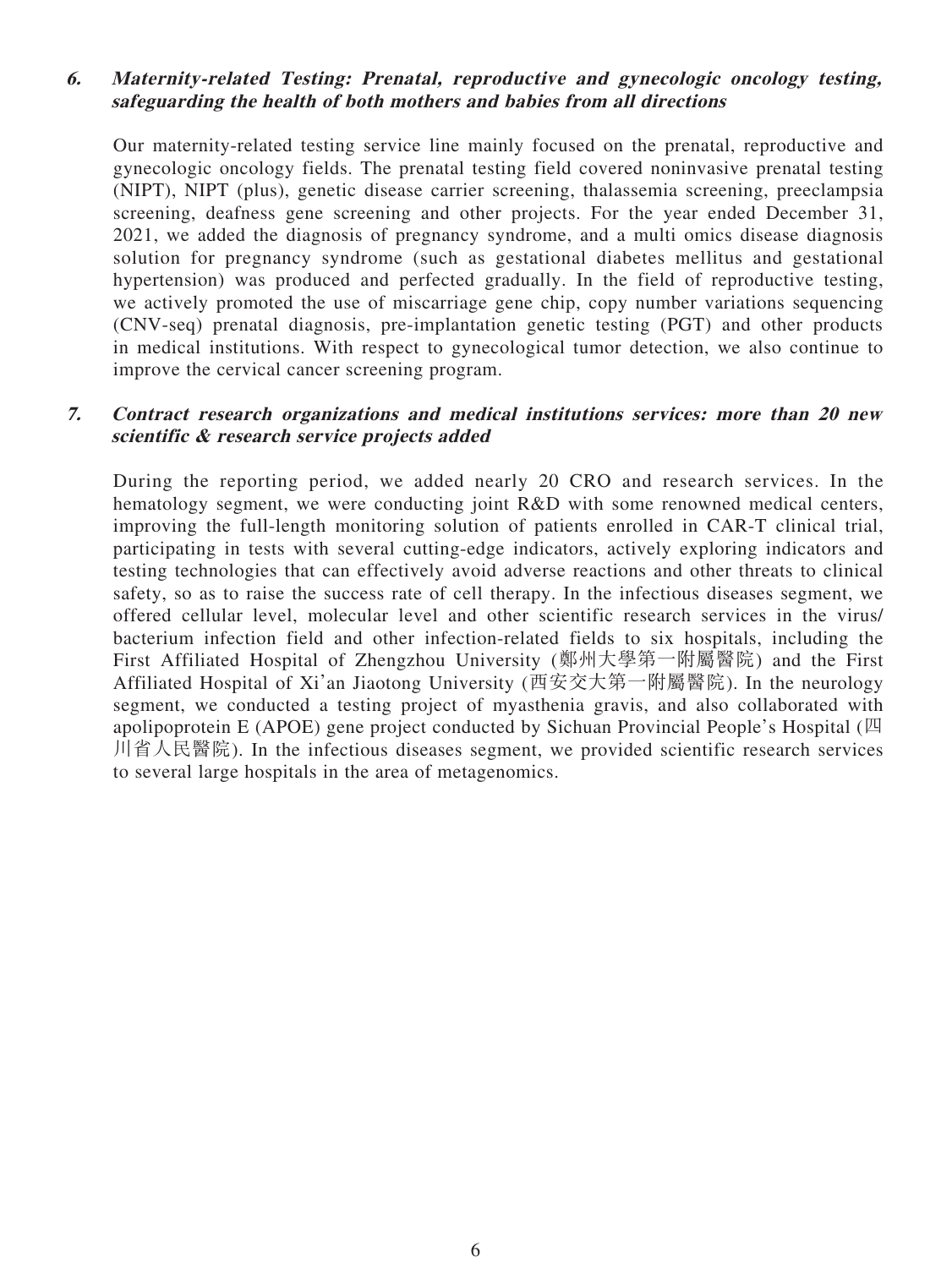## **Deployment of New Business Segments**

We are committed to promoting the development of specialty esoteric tests in China. Based on the existing business segments, we will gradually enter into new specialty esoteric testing services, with a view to further expand the scope of the specialty areas and improve the operational synergistic effect. During the reporting period, we had a new deployment in the following specialty areas.

## **1. Cardiovascular diseases**

As the population ages, the prevalence of cardiovascular diseases (CVD) is on the rise in China. It has been estimated that the number of existing cardiovascular diseases patients reaches 330 million. During the reporting period, we focused on the research of biomarkers of CVD such as coronary heart diseases, acute myocarditis and acute myocardial infarction and explored verification studies with clinical value, and further provided testing items suitable for regular clinical uses. A comprehensive diagnostic service solution integrating the multi-omics technology will be formulated to provide CVD patients with multi-purpose products and services, such as super-early prediction, fast assay for acute cases and prognosis tracking.

## **2. Ophthalmology**

China has the largest number of eye diseases patients in the world, with more than 1 billion existing eye diseases patients, among which over 150 million patients are ophthalmic clinical testing patients. We are actively exploring the opportunity for ophthalmic structured esoteric testing services which are relatively certain in the specialty of ophthalmology. During the reporting period, our R&D products covered three major areas: hereditary oculopathy, infectious oculopathy and immune oculopathy, which can provide clinicians and patients with oculopathy etiology testing, genetic counseling, pathology remote consultation, and scientific research cooperation.

## **3. Rheumatology**

There are more than 200 million patients with rheumatic diseases in China currently and the market prospect is bright. During the reporting period, we had preliminary intention to carry out six types of disease and medicine testing projects, covering sicca syndrome, rheumatoid arthritis, ankylosing spondylitis, arthrolithiasis, antiphospholipid syndrome and allopurinol detection. Parallel efforts on clinical studies and R&D are made to support department of rheumatology's diagnosis and treatment.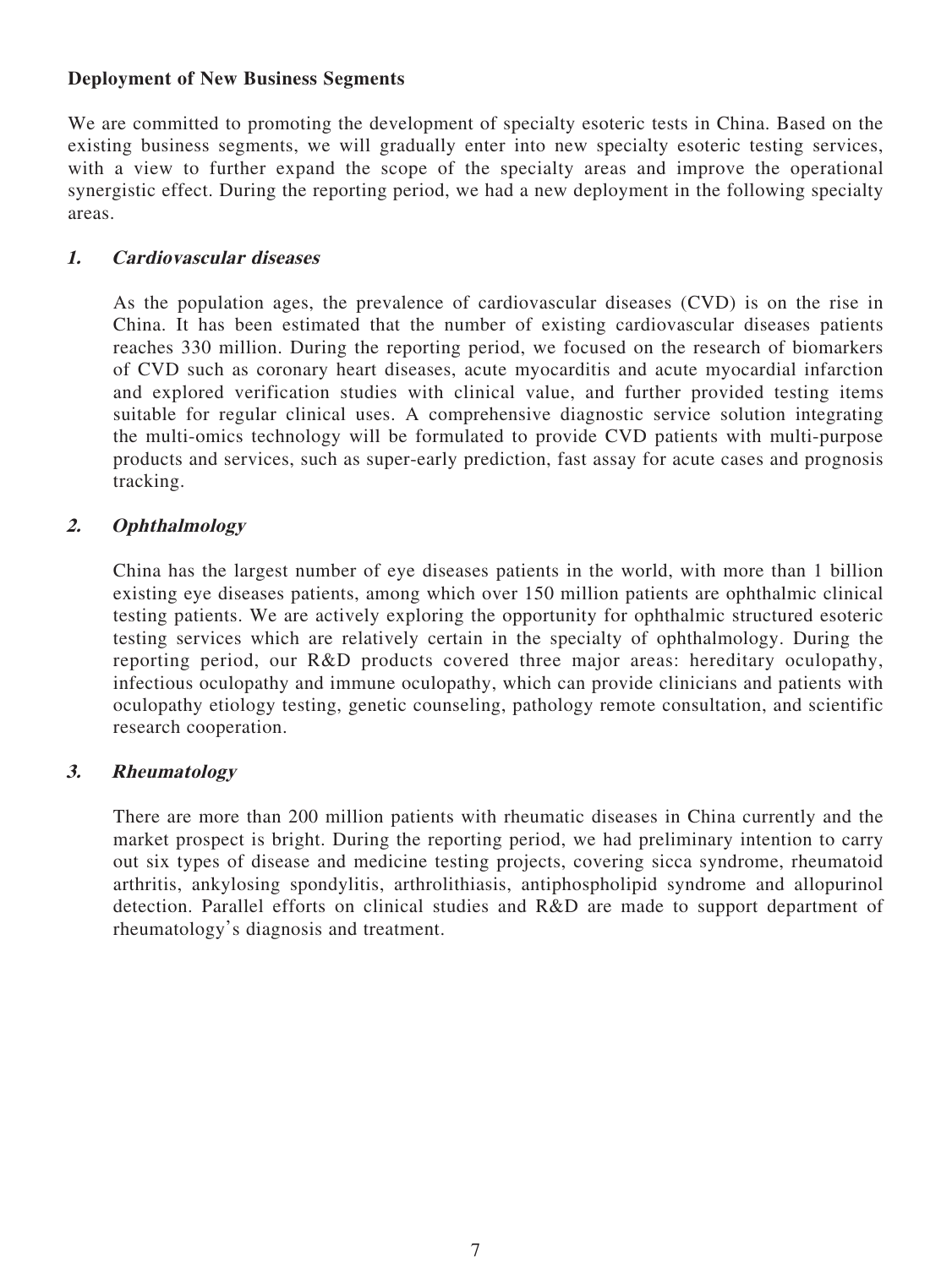## **Strategy and Outlook**

We will continually strengthen our leading position in hematology esoteric clinical testing in China, and replicate our success in hematology esoteric testing to expedite the growth of esoteric testing service for genetic diseases and rare diseases, infectious diseases, oncology and neurology. We observe that the demand for esoteric testing in many specialties in China has not yet been satisfied. In the next three to five years, we will actively develop and enter into certain new specialty areas of esoteric testing service. At the same time, we are also committed to establishing strong connections with various participants in the esoteric clinical testing industry (including doctors, hospitals, pharmaceutical companies, CROs, academic institutions and regulators), deepening our existing strategic partnerships and continuing to expand our existing cooperation network. Since Listing, we have also attached great importance to the horizontal and vertical integration opportunities in the industry chain. We will steadily realize a strategic and forward-looking deployment through investment, integration and empowerment, which will help us grow.

Due to the deficiency of testing resources in developing countries, diagnosis and treatment standard of certain diseases including hematology diseases is relatively backward, the demand for specialty esoteric testing service is far from being satisfied, the emerging business opportunities in these overseas markets will become the driving force for our future growth. If there is suitable opportunity, we will utilize high technology to expand our business scope to Southeast Asia first. We will develop a fully integrated and cloud-based data collection to allocate resources among the laboratories in and outside of China, and create a 24-hour real-time seamless responsive network for hospitals and medical institutions across the globe. We will shoulder the mission of providing a wide range of high-quality specialty testing services to patients and doctors around the world, and promoting the application of precision medicine.

## **MANAGEMENT DISCUSSION AND ANALYSIS**

## **R&D Investment**

The R&D team consists of more than 250 medical and scientific experts in hematology, genetics, oncology and other specialty areas. Such powerful R&D team enables us to provide high-quality esoteric testing customized for customers' needs. Our R&D expense rate has been kept at around 9% for the past three years, continuous large investment in R&D provides sufficient power to our business development. During the reporting period, our R&D investment reached RMB90.3 million, representing a year-on-year increase of 20.0%. For the year ended December 31, 2021, we owned over 3,500 testing projects, with 112 new R&D projects, 17 patents in total pending or granted, 15 patents being applied, and 23 scientific research articles in aggregate were published throughout the year.

## **Laboratory Construction**

In 2021, we added 3 new laboratories, and the total number reached 9. Among which, Shanghai SinoPath Medical Laboratory (上海信諾佰世醫學檢驗實驗室), which is under Shanghai SinoPath Medical Laboratory Co., Ltd. (上海信諾佰世醫學檢驗有限公司), focuses on children's hematological cancer and children's solid tumors specialty esoteric testing. It locates in Pudong New Area, Shanghai and the district's industry policy is strategically important to our development; whereas Wuhan Kindstar Zhenyuan Medical Laboratory (武漢康聖真源醫學檢驗 實驗室) focuses on infectious diseases specialty esoteric testing. During the reporting period, our annual testing volume (excluding Covid-19 related testing) exceeds 2.8 million, among which, the specialty testing exceeds 1.68 million, representing an increase of nearly 217 thousand as compared with the previous year.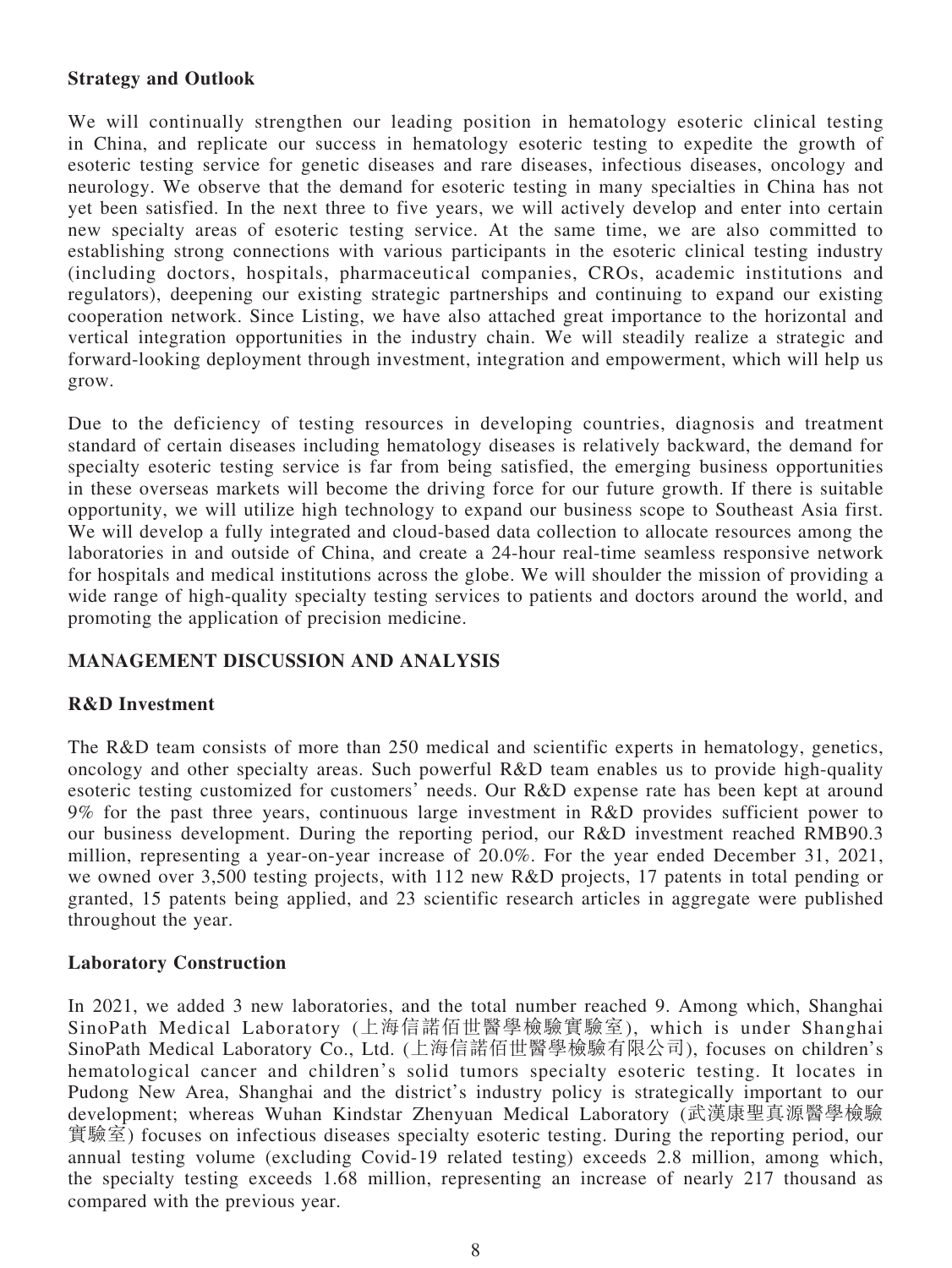## **Expansion of the Sales Network**

We have built a sales team of over 600 people with an average experience of over 5 years in promotion of esoteric testing market, and our sales network covers over 3,000 hospitals in 31 provinces in China. As the first independent provider of clinical esoteric testing in China, we are widely recognized by top hospitals, doctors and key opinion leaders, and we have maintained over 10 years of long-term collaboration with all top 20 and most of top 100 hospitals in China. During the reporting period, our genetic diseases and rare diseases testing, infectious diseases testing and neurology testing covered 735, 1,281 and 1,106 hospitals and medical institutions in China respectively.

In order to expand to the downstream of sales network precisely and benefit more patients, we completed the acquisition of Yijianyun (易檢雲), the leading medical detection platform in China, during the reporting period. Taking the "Internet + medical detection" model as its core, Yijianyun cultivates the online detection field. In the future, we will leverage on this to integrate the resources of doctors of various specialties across the country, enrich the delivery channels, improve patients' disease management during the management period, and provide them with online follow-up visits, interactive consultation, and regular monitoring after discharge.

## **Logistics System Optimization**

We own a logistics team of over 1,000 members. 17 years of deep cultivation has made us the most experienced logistics service provider in the industry. In 2021, we carried out intelligent and digital optimization and innovation of the existing logistics system through technologies such as AI, big data, IoT, and cloud computing, which has significantly improved logistics efficiency. During the reporting period, we collected over 4.70 million sampling items, of which 93.07% of our samples were delivered to the corresponding laboratories for testing within 24 hours after sampling. In July 2021, we were awarded the certificate of enterprise meeting the national standard of Pharmaceutical Cold Chain Logistics Operation Guidance , which is a positive affirmation of our efforts in cold chain logistics of specimen transportation.

## **Set Foot in IVD Reagents Field**

We actively sought opportunities for the integration of industry chains, and strived to enhance our overall competitiveness through the integration of upstream and downstream industry chains. We completed the merger and acquisition and capital increase of Wuhan Haixi Life Science Technology Co., Ltd ("**Wuhan Haixi**") during the reporting period. Wuhan Haixi is a high-tech enterprise based on research and development, manufacturing and sales of esoteric testing reagents, providing systematic, comprehensive "high-precision and cutting edge" testing reagent products. The acquisition will advance and realize our strategy of developing towards the upstream of clinical esoteric testing services, i.e. the R&D, production and sale of reagents, thereby further enhancing our profitability. In 2022, our main products, reagent kits for detection of V617F mutations of JAK2 gene (PCR- Fluorescence Probing) and reagent kits for qualitative detection of leukemia fusion genes (PCR- Fluorescence Probing) will enter the National Medical Products Administration-registered clinical trial stage.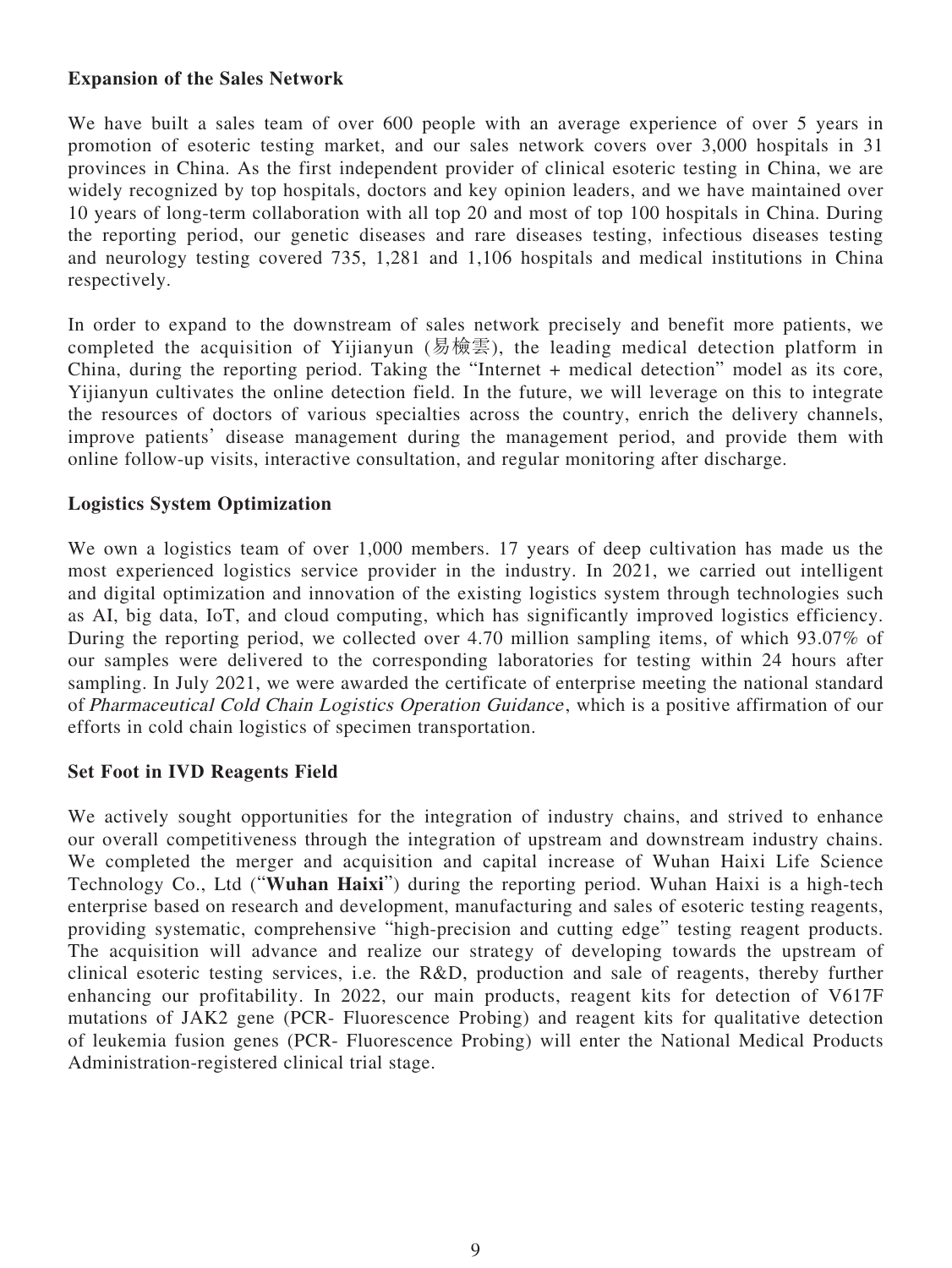## **Prospective Deployment in Immune Repertoire**

As an important sequencing technology in next generation, the sequencing technology of the immune repertoire may bring disruptive change to the industry in the future. In recent years, all the testing industry giants make deployment in this field. This technology takes T/B lymphocytes as research target and analyzes the diversity of the body's immune repertoire and specific sequence information of T/B cell clones using multiple PCR and high-throughput sequencing technology to comprehensively and accurately assess and describe the status of the immune system and its relationship with disease. The technology has a wide range of applications such as lymphocytic hematological tumors.

During the reporting period, in order to further improve the strategic deployment in the area of immune repertoire, We established Wuhan Kindstar Biotechnology Co., Ltd.(武漢康聖貝泰生物 科技有限公司). The benchmark for Kindstar Biotech is Adaptive Biotechnologies Corporation (NASDAQ: ADPT), a star company of immune-driven medicine and diagnosis in the United States. Kindstar Biotech aims to develop the application of immune repertoire technology in multiple specialties, and explore the path of biopharmaceutical and immunotherapy by accumulating specialty clinical data. Further, we entered into a strategic cooperation agreement with Shenzhen Neoimmune Co., Ltd. (深圳泛因醫學有限公司, a leading immunomics company in China) in Wuhan. Hubei Rivercity Kindstar Industry Investment Fund Partnership (Limited Partnership) (湖北瑞江康聖產業投資基金合夥企業(有限合夥)), our subsidiary, led the Pre-A financing for Shenzhen Neoimmune Co., Ltd. In the future, we will join hands with Shenzhen Neoimmune Co., Ltd. to fully utilize our respective unique advantages in product R&D, data accumulation and sales channel to conduct effective strategic synergy, and jointly explore the clinical application of the latest technology in immunology area, so as to achieve high-quality development.

## **Interdisciplinary Technology Empowerment**

We value the empowerment of interdisciplinary advanced technologies to the esoteric testing industry, especially the opportunities brought by artificial intelligence to the industry. We started the R&D of AI analysis system for human karyotype in 2019. After over two years' efforts, we successfully developed a set of intelligent software based on mega level data by virtue of an efficient and engineered interface. The processing speed of AI analysis system is four to six times that of previously-used common analysis software, substantially increasing the efficiency of karyotype analysis and shortening the reporting cycle from 14 days to 5-7 days, thus providing a strong support just in time for the diagnosis and treatment of hereditary and hematologic tumor diseases. In order to enable AI technology to further empower our business, we signed a strategic cooperation with Shanghai Xingmai Information Technology Co., Ltd. ("**Fosun Aitrox**") during the reporting period. We and Fosun Aitrox will make joint efforts to explore the application of digital and AI analysis to various subspecialty pathology fields.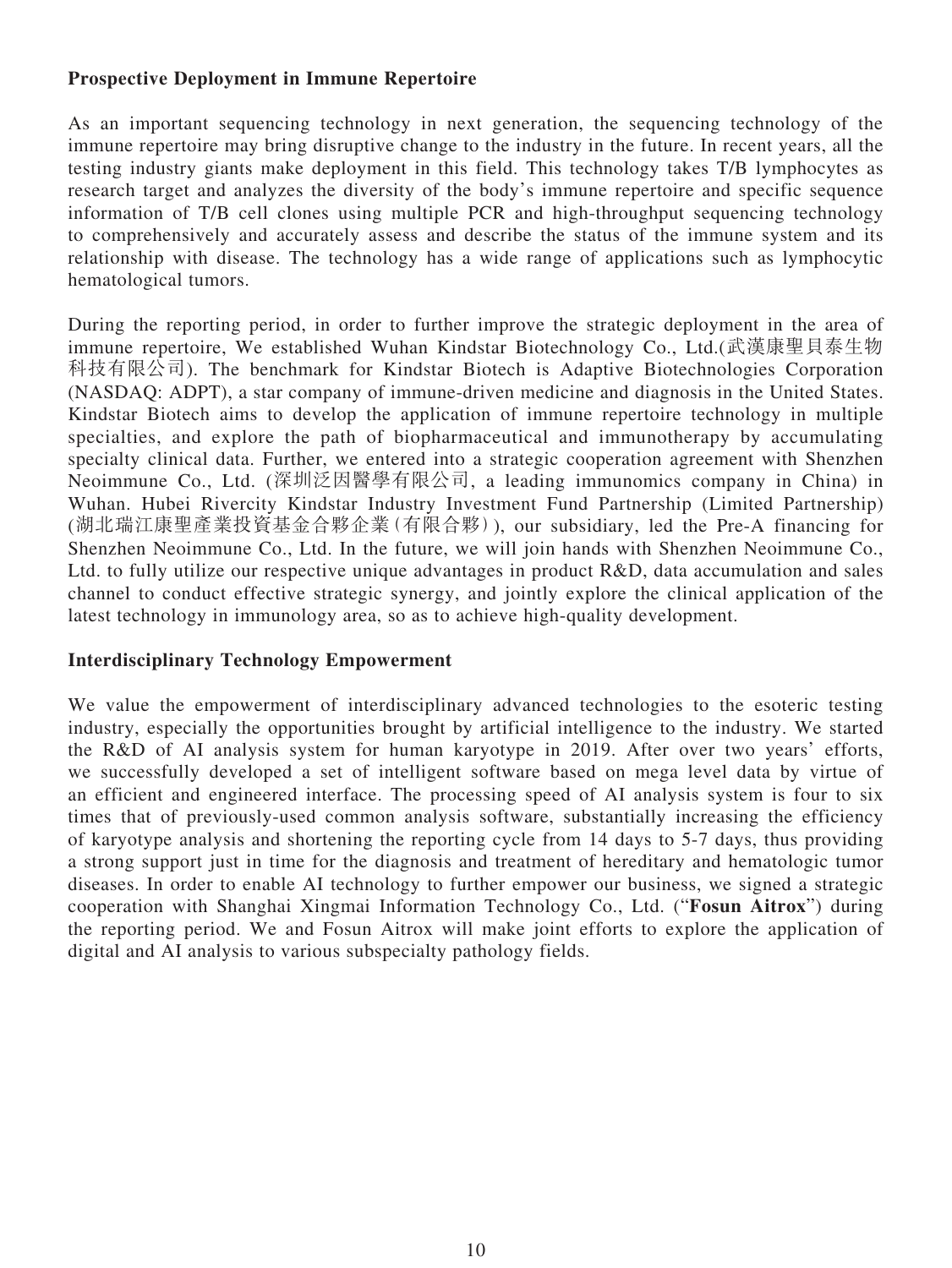## **COVID-19-related testing business**

During the reporting period, there was fluctuation in the revenue and segment result of our COVID-19-related testing. The explanation is as follows:

In 2020, COVID-19 pandemic in China broke out in Wuhan, Hubei. As a leading esoteric clinical testing service provider our headquarter located in Wuhan, we became one of the first testing agencies designated by Hubei Provincial Government to carry out COVID-19 nucleic acid tests and a contractor to provide testing services for Huoshenshan hospital and Leishenshan hospital, the two major emergency specialty field hospitals in Wuhan built during the outbreak.

In 2021, as the COVID-19 pandemic was easing significantly compared to the corresponding period of 2020, especially in the Wuhan region, and the testing capacity and technology had improved significantly across China, there was a decrease in the item price for COVID-19 testing. In the post-pandemic stage, the COVID-19-related testing market has become a "Red Ocean". In order to focus more on the high barrier specialty esoteric testing, we proactively adjusted our business structure to overcome the fluctuation in COVID-19-related testing service line. In 2021, after discounting the fluctuation of COVID-19-related testing business and its impact, the revenue and segment result of our non-COVID-19-related testing showed a stable growth and such positive trend shall continue.

## **Financial review**

The table below sets forth our consolidated statements of profit or loss for the periods indicated, together with the change (expressed in percentages) from the year ended December 31, 2020 to the corresponding period of 2021:

|                                                                                                                                                                                | For the year ended<br>December 31, |                        |                                    |
|--------------------------------------------------------------------------------------------------------------------------------------------------------------------------------|------------------------------------|------------------------|------------------------------------|
|                                                                                                                                                                                | 2021<br><b>RMB'000</b>             | 2020<br><b>RMB'000</b> | Year-on<br>-year<br>change<br>$\%$ |
| Revenue                                                                                                                                                                        | 930,673                            | 891,391                | 4.4                                |
| Cost of sales                                                                                                                                                                  | (444,903)                          | (430, 410)             | 3.4                                |
| Gross profit                                                                                                                                                                   | 485,770                            | 460,981                | 5.4                                |
| Other income and gains                                                                                                                                                         | 62,763                             | 39,598                 | 58.5                               |
| Selling and marketing expenses                                                                                                                                                 | (282, 240)                         | (248, 521)             | 13.6                               |
| Administrative expenses                                                                                                                                                        | (69, 513)                          | (52,320)               | 32.9                               |
| Research and development costs                                                                                                                                                 | (90, 325)                          | (75, 282)              | 20.0                               |
| Other expenses                                                                                                                                                                 | (23,346)                           | (22, 382)              | 4.3                                |
| Listing expenses                                                                                                                                                               | (30, 067)                          | (15,504)               | 93.9                               |
| Finance costs                                                                                                                                                                  | (1,808)                            | (2,327)                | (22.3)                             |
| Profit before fair value loss on financial liabilities at fair<br>value through profit or loss (" <b>FVTPL</b> ") and tax<br>Fair value loss on financial liabilities at FVTPL | 51,234<br>(1,505,222)              | 84,243<br>(1,046,595)  | (39.2)<br>43.8                     |
| Loss before tax                                                                                                                                                                | (1,453,988)                        | (962, 352)             | 51.1                               |
| Income tax expense                                                                                                                                                             | (246)                              | (7,768)                | (96.8)                             |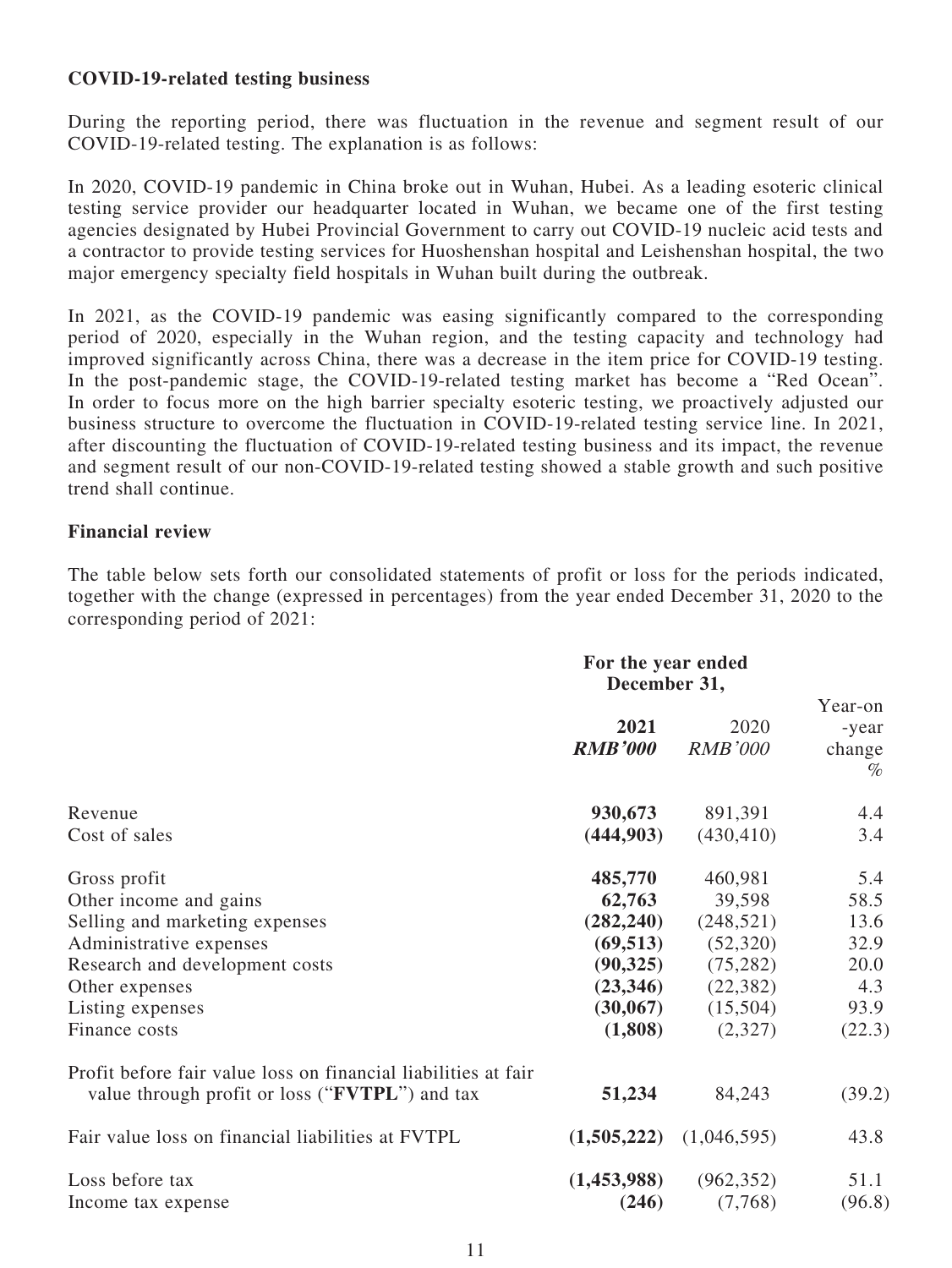|                                                                       | For the year ended<br>December 31, |                        |                                    |
|-----------------------------------------------------------------------|------------------------------------|------------------------|------------------------------------|
|                                                                       | 2021<br><b>RMB'000</b>             | 2020<br><b>RMB'000</b> | Year-on<br>-year<br>change<br>$\%$ |
| Loss for the year                                                     | (1,454,234)                        | (970, 120)             | 49.9                               |
| Attributable to:<br>Owners of the parent<br>Non-controlling interests | (1,454,430)<br>196                 | (974, 020)<br>3,900    | 49.3<br>(95.0)                     |
| <b>Non-IFRS Measure:</b><br>Adjusted net income                       | 81,055                             | 91,979                 | (11.9)                             |

### **Revenue**

We organize our businesses into nine segments, including hematology testing, genetic disease and rare disease testing, infectious disease testing, oncology testing, neurology testing, maternity-related testing, COVID-19-related testing, routine testing and others. Others mainly include services we provide for contract research organizations.

The table below sets forth our segment revenue by operating segment for the periods presented.

## **For the year ended December 31,**

|                |       |                |       | Year-on |
|----------------|-------|----------------|-------|---------|
|                |       |                |       | -year   |
| <b>RMB'000</b> | %     | <b>RMB'000</b> | %     | change  |
|                |       |                |       | $\%$    |
| 535,268        | 57.5  | 469,329        | 52.7  | 14.0    |
| 89,848         | 9.7   | 76,042         | 8.5   | 18.2    |
| 52,248         | 5.6   | 52,119         | 5.8   | 0.2     |
| 43,495         | 4.7   | 36,177         | 4.1   | 20.2    |
| 51,968         | 5.6   | 50,441         | 5.7   | 3.0     |
| 8,615          | 0.9   | 7,597          | 0.9   | 13.4    |
| 62,104         | 6.7   | 117,851        | 13.2  | (47.3)  |
| 67,672         | 7.3   | 67,540         | 7.6   | 0.2     |
| 19,455         | 2.0   | 14,295         | 1.6   | 36.1    |
| 930,673        | 100.0 | 891,391        | 100.0 | 4.4     |
|                |       | 2021           |       | 2020    |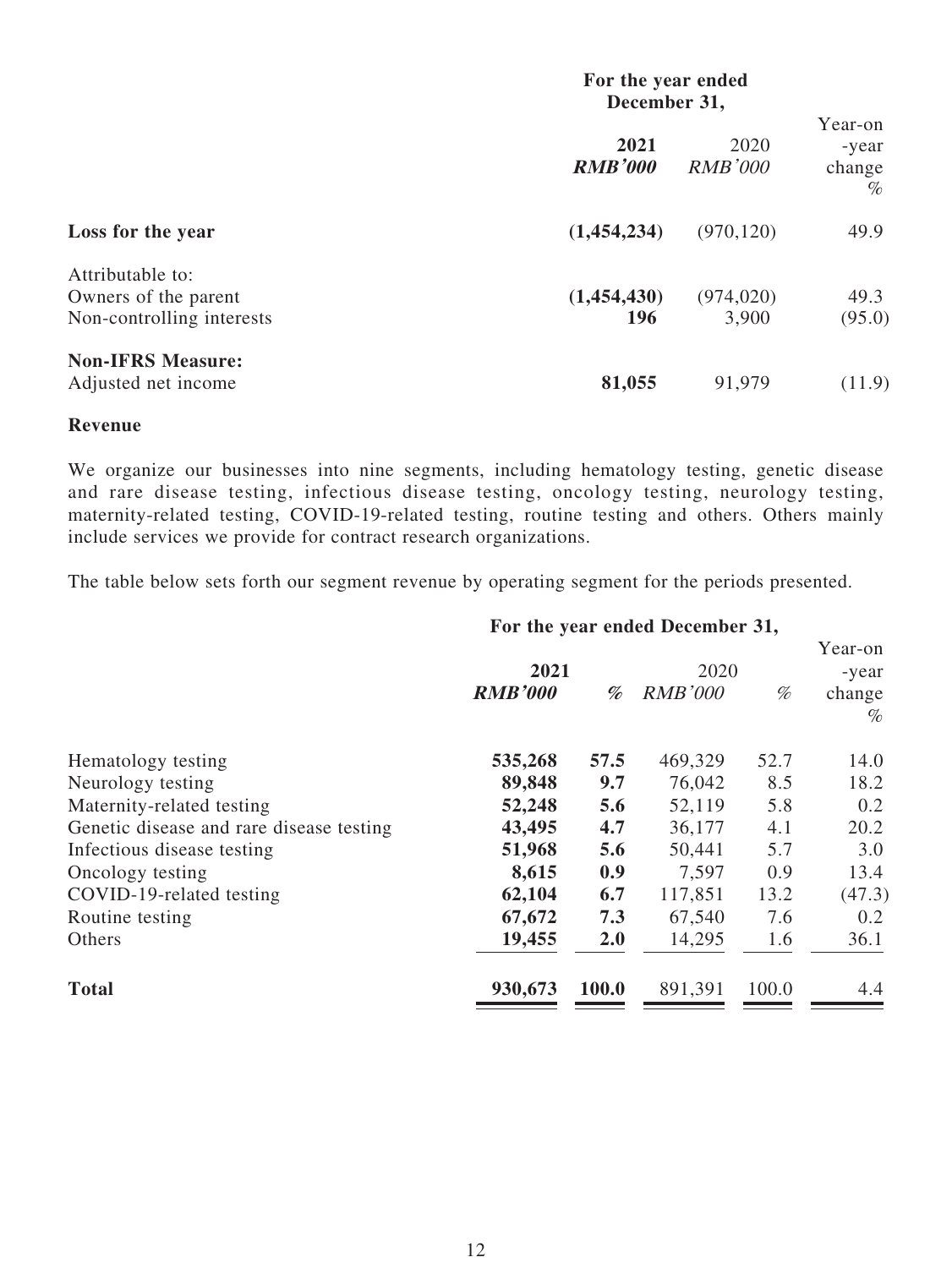The table below sets forth the number of tests we performed by type of testing services and the average price of the type of testing services for the periods presented.

|                                   | For the year ended December 31, |                            |         |                       |  |
|-----------------------------------|---------------------------------|----------------------------|---------|-----------------------|--|
|                                   | 2021                            |                            |         | 2020                  |  |
|                                   | Average                         | <b>Testing</b>             | Average | Testing               |  |
|                                   | price                           | volume                     | price   | volume                |  |
|                                   |                                 | (in                        |         | (in                   |  |
|                                   |                                 | <i>(in RMB) thousands)</i> |         | $(in RMB)$ thousands) |  |
| Hematology testing                | 641                             | 835                        | 638     | 736                   |  |
| Neurology testing                 | 985                             | 91                         | 846     | 90                    |  |
| Maternity-related testing         | 166                             | 314                        | 194     | 268                   |  |
| Genetic disease and rare          |                                 |                            |         |                       |  |
| disease testing                   | 260                             | 167                        | 287     | 126                   |  |
| Infectious disease testing        | 203                             | 257                        | 216     | 234                   |  |
| Oncology testing                  | 476                             | 18                         | 655     | 12                    |  |
| Routine testing                   | 59                              | 1,148                      | 69      | 983                   |  |
| <b>Total</b>                      | 307                             | 2,830                      | 316     | 2,448                 |  |
| COVID-19-related testing $^{(1)}$ | 13.2                            | 4,696                      | 64      | 1,861                 |  |

Note:

The COVID-19 pandemic in 2020 limited our capacity to provide service and affected the demand for non-COVID-19-related testing. As we are recovering from the impact of pandemic gradually, our total revenue increased by 4.4% from RMB891.4 million for the year ended December 31, 2020 to RMB930.7 million for the reporting period, of which revenue from non-COVID-19 related testing recorded a year-on-year increase of 12.3%. The increase was primarily due to (i) the increasing demand from the population for medical services following the development of new technologies; (ii) the expansion of our customer's group (especially hospitals); (iii) the increase in demand for testing services from our existing hospital customers; and (iv) our leading status in hematology testing laid the foundation of our development in other esoteric testing specialties.

• Hematology testing. Our revenue from hematology testing services for the year ended December 31, 2021 amounted to RMB535.3 million, representing a year-on-year increase of 14.0%. We achieved positive growth in testing projects for major disease types. During the reporting period, we have established research collaboration with 212 medical institutions and provided service of research topic design, which contribute more than RMB10 million revenue. Meanwhile, we have perfected the composite testing item of six categories of hematology oncology sub-diseases which also led to the growth in revenue.

<sup>(1)</sup> Number of people testing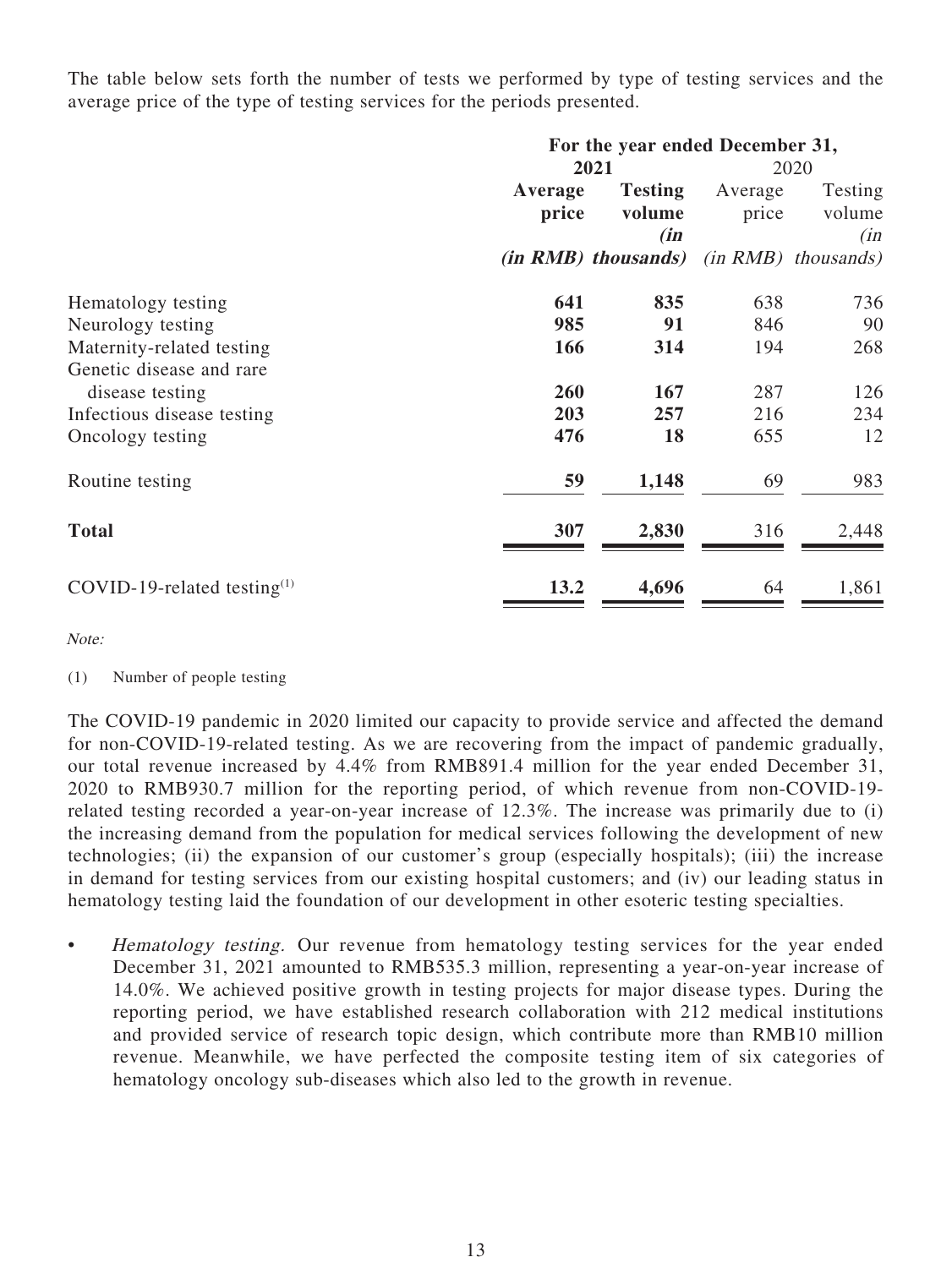- Neurology testing. Our revenue from neurology testing services for the year ended December 31, 2021 amounted to RMB89.8 million, representing a year-on-year increase of 18.2%. Our neurology testing service line are in rapid growth stage. We have collaborated with more hospital customers and extend our testing service from neurology to other departments with demand for neurology immunity testing. For the year ended December 31, 2021, we cooperated with 143 new Class III hospitals and released 6 new projects covering Alzheimer's disease, myasthenia gravis, autoimmune autonomic ganglionopathy and other diseases.
- Maternity-related testing. Our revenue from maternity-related testing services for the year ended December 31, 2021 amounted to RMB52.2 million, representing a year-on-year increase of 0.2%. Although the item price for non-invasive Down's syndrome test was lowered, our revenue from maternity-related testing remained stable through our perfection and promotion of multic-omics disease diagnosis solution for pregnancy syndrome (such as gestational diabetes mellitus and gestational hypertension).
- Genetic disease and rare disease testing. Our revenue from genetic disease and rare disease testing services for the year ended December 31, 2021 amounted to RMB43.5 million, representing a year-on-year increase of 20.2%. In addition to increasing the coverage of NGS testing services, streamlining testing procedures and improving service satisfaction, we also stepped up the promotion of various steroid hormone testing and pediatric endocrine steroid hormone products. We maintained rapid growth in the pediatric endocrine market share and the sales of multiple steroid hormone tests was doubled year-on-year. Besides, we have also started various testings in Children's healthcare, which contributed year-on-year to the increase in the revenue of genetic disease and rare disease testing segment.
- Infectious disease testing. Our revenue from infection disease testing services for the year ended December 31, 2021 amounted to RMB52.0 million, representing a year-on-year increase of 3.0%. During the reporting period, we established specialized laboratory to provide infectious diseases-related testing and diagnosis services. We added 28 pathogenrelated testing items and provided R&D services to 13 new hospitals. Although our infectious disease testing products are recovering from the impact of COVID-19 pandemic gradually, the growth rate of infectious disease testing service line is still negatively affected by the COVID-19 pandemic when compared with that of other service line.
- Oncology testing. Our revenue from oncology testing services for the year ended December 31, 2021 amounted to RMB8.6 million, representing a year-on-year increase of 13.4%. The increase was primarily due to the introduction of new products and technologies for intestinal cancer, cervical cancer and bladder cancer during the reporting period. We have extended cooperation with hospitals, and solved difficulties in screening for clinical high-risk patients and companion diagnostic for suspected patients.
- COVID-19-related testing. Our revenue from COVID-19-related testing services for the year ended December 31, 2021 amounted to RMB62.1 million, representing a year-on-year decrease of 47.3%. The decrease was primarily due to the effective control of the COVID-19 pandemic in China and the lower service item price.
- Others. Our other segment results include research and development, CROs and new testing services. Our revenue from other segments for the year ended December 31, 2021 amounted to RMB19.5 million, representing a year-on-year increase of 36.1%. We added nearly 20 CROs and research services during the reporting period. Our services are widely used by bio-pharmaceutical companies and CROs, and have become one of the important driving factors of our revenue. These services include discovery of novel targets and mechanisms of acquired resistance, retrospective specimen analysis that can rapidly identify biomarkers associated with drug response and resistance, prospective screening for accelerated clinical trial registration and patient referrals, prospective studies of clinical trials and development of companion diagnostics that could support the approval and commercialization of treatments.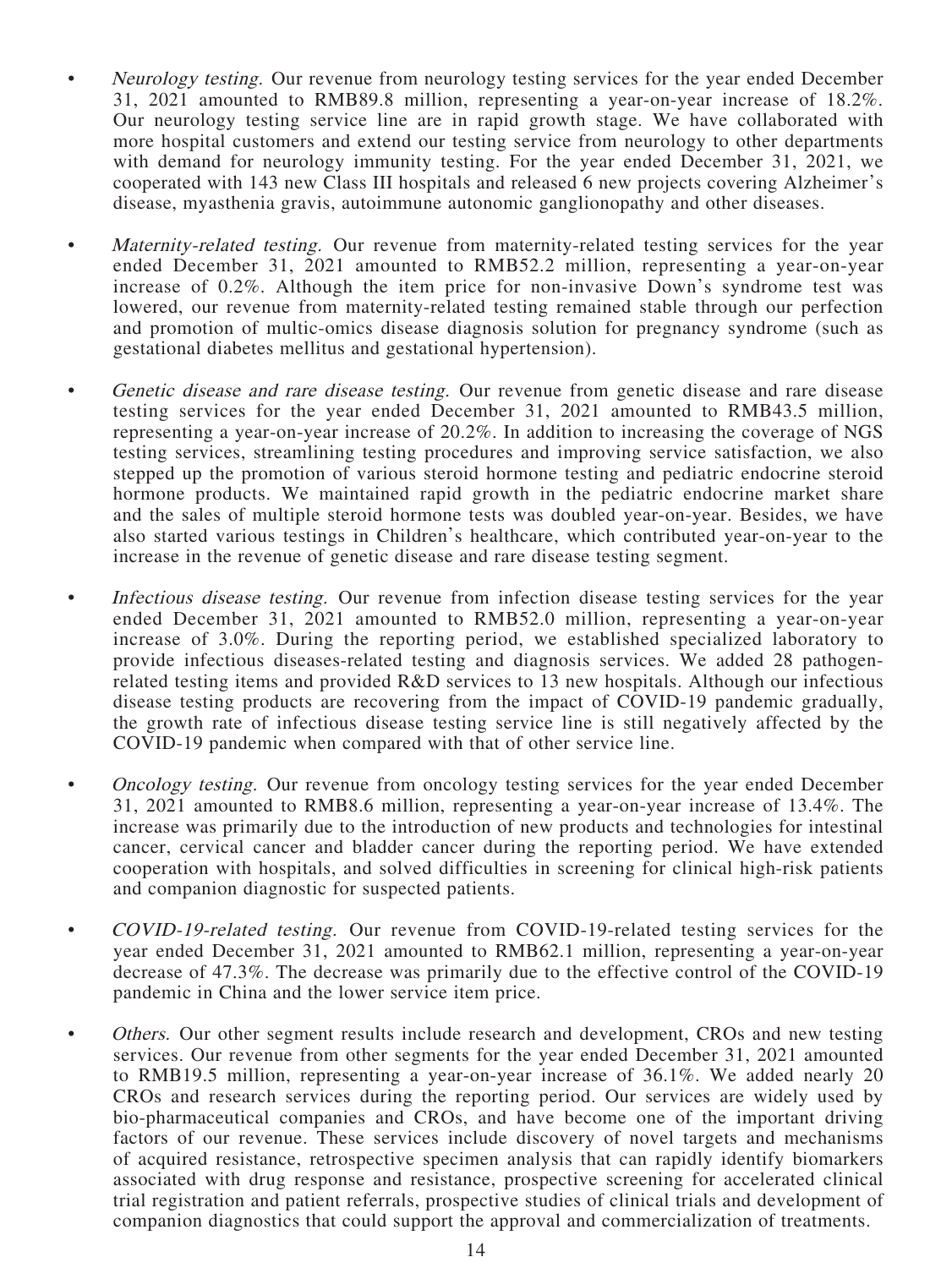## **Cost of Sales**

Our cost of sales consists of staff costs of the personnel related to the performance of our testing services, costs incurred when we outsource to third-party institutions or laboratories, raw material costs and others. Others mainly include third-party logistics, depreciation and amortization and rental expenses. The following table sets forth a breakdown of our cost of sales by nature for the periods indicated, both in actual amounts and as a percentage of cost of sales.

### **For the year ended December 31,**

|                   | 2021<br><b>RMB'000</b> | %     | 2020<br><b>RMB'000</b> | $% \mathcal{P}_{\mathcal{A}}^{\mathcal{A}}\!\left( \mathcal{A} \right) = \mathcal{A}^{\mathcal{A}}\!\left( \mathcal{A} \right)$ | Year-on<br>-year<br>change<br>$\phi$ |
|-------------------|------------------------|-------|------------------------|---------------------------------------------------------------------------------------------------------------------------------|--------------------------------------|
| Staff costs       | 115,840                | 26.1  | 98,924                 | 23.0                                                                                                                            | 17.1                                 |
| Outsourcing costs | 112,173                | 25.2  | 123,845                | 28.8                                                                                                                            | (9.4)                                |
| Raw materials     | 130,923                | 29.4  | 136,412                | 31.7                                                                                                                            | (4.1)                                |
| Others            | 85,967                 | 19.3  | 71,229                 | 16.5                                                                                                                            | 20.7                                 |
| <b>Total</b>      | 444,903                | 100.0 | 430,410                | 100.0                                                                                                                           | 3.4                                  |

Our cost of sales increased by 3.4% from RMB430.4 million for the year ended December 31, 2020 to RMB444.9 million for the year ended December 31, 2021. The increase was primarily due to our expansion of laboratory testing capacity and building of new self-owned and co-owned platform, which led to an increase in staff costs and other fixed costs. The decrease in outsourcing costs was primarily due to our continuous R&D, leading to a decrease in demand for outsourcing.

### **Gross Profit, Gross Profit Margin and Segment Results**

For the year ended December 31, 2021, we recorded a consolidated gross profit of RMB485.8 million, representing a year-on-year increase of 5.4%. Our consolidated gross profit margin for the year ended December 31, 2021 was 52.2%, representing a year-on-year increase of 0.5%, of which the gross profit and gross profit margin of COVID-19-related testing services were RMB22.0 million and 35.4%, respectively, representing a year-on-year decrease of 62.3% and 14.1%, respectively; and the gross profit and gross profit margin of non-COVID-19-related testing services were RMB463.8 million and 53.4%, respectively, representing a year-on-year increase of 15.2% and 1.3%, respectively.

The above year-on-year changes in our gross profit and gross profit margin for the year ended December 31, 2021 were primarily due to (i) the significant retreat of the COVID-19 pandemic in China, especially Wuhan region; (ii) the lower item price for COVID-19 testing because of the increase of COVID-19 testing capacity and improvement of technologies across China; (iii) our focus on improving management and operation efficiency and non-COVID-19-related testing because of the change in COVID-19 testing market. Economy of scale and synergy effect have already been significantly improved in certain specialties; (iv) the enlargement of our business operation sites and purchase of new testing equipment and laboratories to expand our laboratory testing capacity after our successful Listing offseting the increase in gross profit from the growth of sales partially.

Our management monitors the results of our operating segments separately for the purpose of making decisions about resource allocation and performance assessment. Segment result is evaluated based on reportable segment profit/loss, which is a measure of adjusted profit/loss before tax from continuing operations. The adjusted profit/loss before tax from continuing operations, or our segment result, is measured consistently with our profit before tax except that other income and gains, administrative expenses, research and development costs, other expenses, finance costs, listing expenses and fair value loss on financial liabilities at FVTPL are excluded from such measurement. The following table sets forth a breakdown of our segment results for the years indicated, both in actual amounts and as a percentage of segment revenue.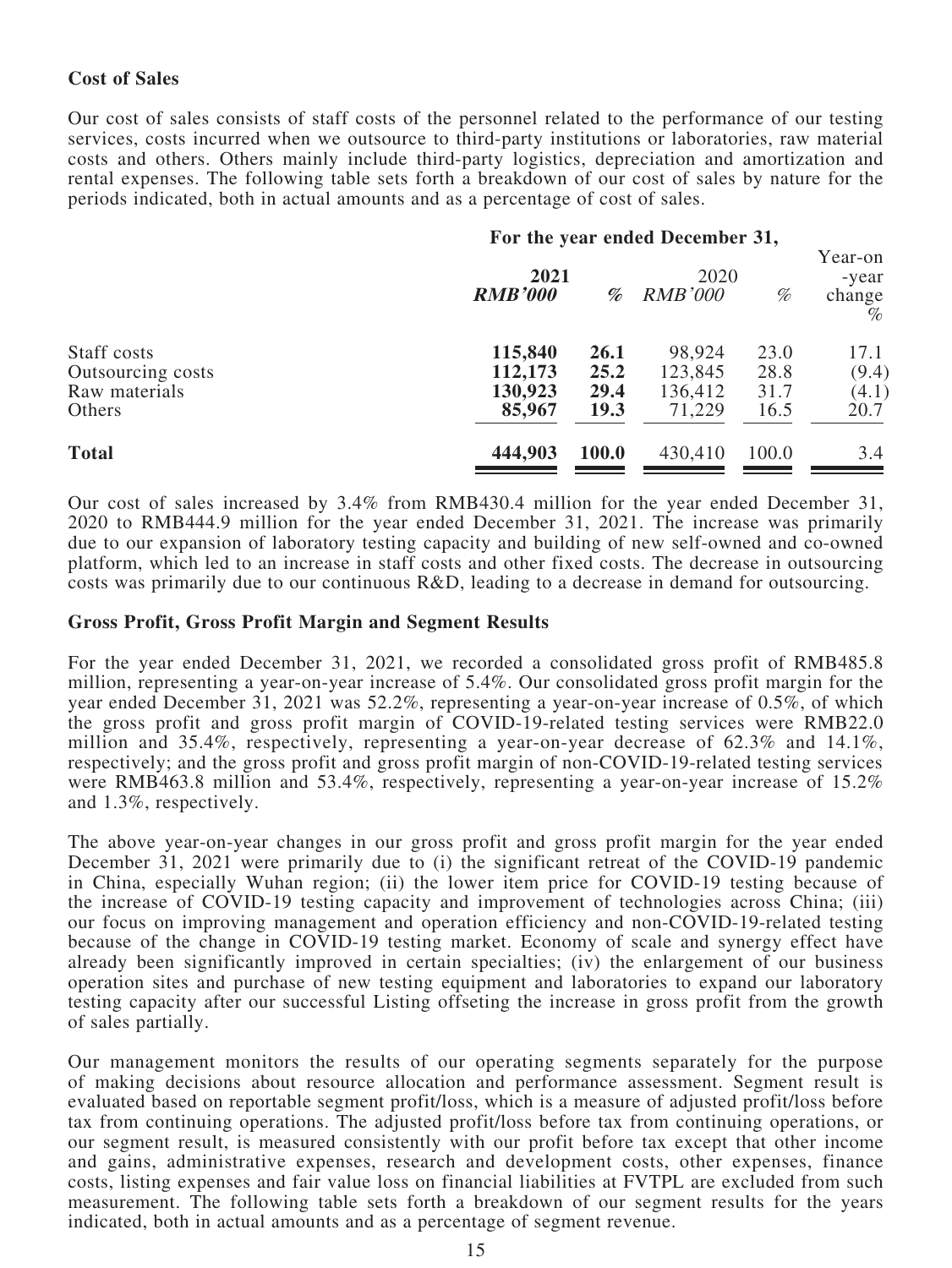|                            | For the year ended December 31, |         |           |         |                |
|----------------------------|---------------------------------|---------|-----------|---------|----------------|
|                            | 2021                            |         | 2020      |         |                |
|                            | Segment                         | $\%$ of | Segment   | $%$ of  | Year-on        |
|                            | result                          | segment | result    | segment | -year          |
|                            | (RMB'000)                       | revenue | (RMB'000) | revenue | change<br>$\%$ |
| Hematology testing         | 152,573                         | 28.5    | 131,894   | 28.1    | 15.7%          |
| Neurology testing          | 14,058                          | 15.6    | 12,597    | 16.6    | 11.6%          |
| Maternity-related testing  | 3,554                           | 6.8     | 3,536     | 6.8     | $0.5\%$        |
| Genetic disease and        |                                 |         |           |         |                |
| rare disease testing       | 5,428                           | 12.5    | 2,398     | 6.6     | 126.4%         |
| Infectious disease testing | 9,784                           | 18.8    | 7,343     | 14.6    | 33.2%          |
| Oncology testing           | 832                             | 9.7     | 456       | 6.0     | 82.5%          |
| COVID-19-related testing   | 6,347                           | 7.3     | 44,608    | 37.9    | $(85.8\%)$     |
| Routine testing            | 4,968                           | 10.2    | 5,196     | 7.7     | $(4.4\%)$      |
| Others                     | 5,986                           | 30.8    | 4,432     | 31.0    | 35.1%          |
| <b>Total</b>               | 203,530                         | 21.9    | 212,460   | 23.8    | $(4.2\%)$      |

For the year ended December 31, 2021, our overall operating result was RMB203.5 million, representing a year-on-year decrease of RMB8.9 million or 4.2%. Among which, segment results of COVID-19-related testing was RMB6.3 million, representing a year-on-year decrease of RMB38.3 million, and segment results of non-COVID-19-related testing was RMB197.2 million, representing a year-on-year increase of RMB29.3 million or 17.5%. Despite the adverse impact of the COVID-19 pandemic, our non-COVID-19-related testing segments still recorded a significant growth in the year ended December 31, 2021.

- Segment results of our hematology testing service increased from RMB131.9 million for the year ended December 31, 2020 to RMB152.6 million for the year ended December 31, 2021, representing a year-on year increase of 15.7%, primarily due to the increase in revenue from hematology testings and the increase in profit margin for the segment from 28.1% for the year ended December 31, 2020 to 28.5% for the year ended December 31, 2021. Our operation efficiency and profit margin in hematology testing segment met the required level of a matured esoteric testing segment ;
- Segment results of our neurology testing service increased from RMB12.6 million for the year ended December 31, 2020 to RMB14.1 million for the year ended December 31, 2021, representing a year-on-year increase of 11.6%. There was a large increase in revenue but partially offset by a minor decrease in profit margin during the reporting period because 1) in order to expand our neurology testing capacity, we adopted the model of "Joint construction for multi-center cooperation platform + translational medicine" and three joint construction + translational medicine platform was newly-added as of December 31, 2021, leading to an increase in fixed assets investments; 2) to diversify our neurology testing catalogue, we released testing items specialized for Alzheimer's disease, various pediatric neurologic diseases, and other autoimmune diseases. Since these new testing items were still in promotion period, economy of scale was yet to be seen;
- Segment results of our maternity-related testing service increased from RMB3.5 million for the year ended December 31, 2020 to RMB3.6 million for the year ended December 31, 2021. Our maternity-related testing service segment results remained stable, primarily due to the relatively stable revenue from maternity-related testing;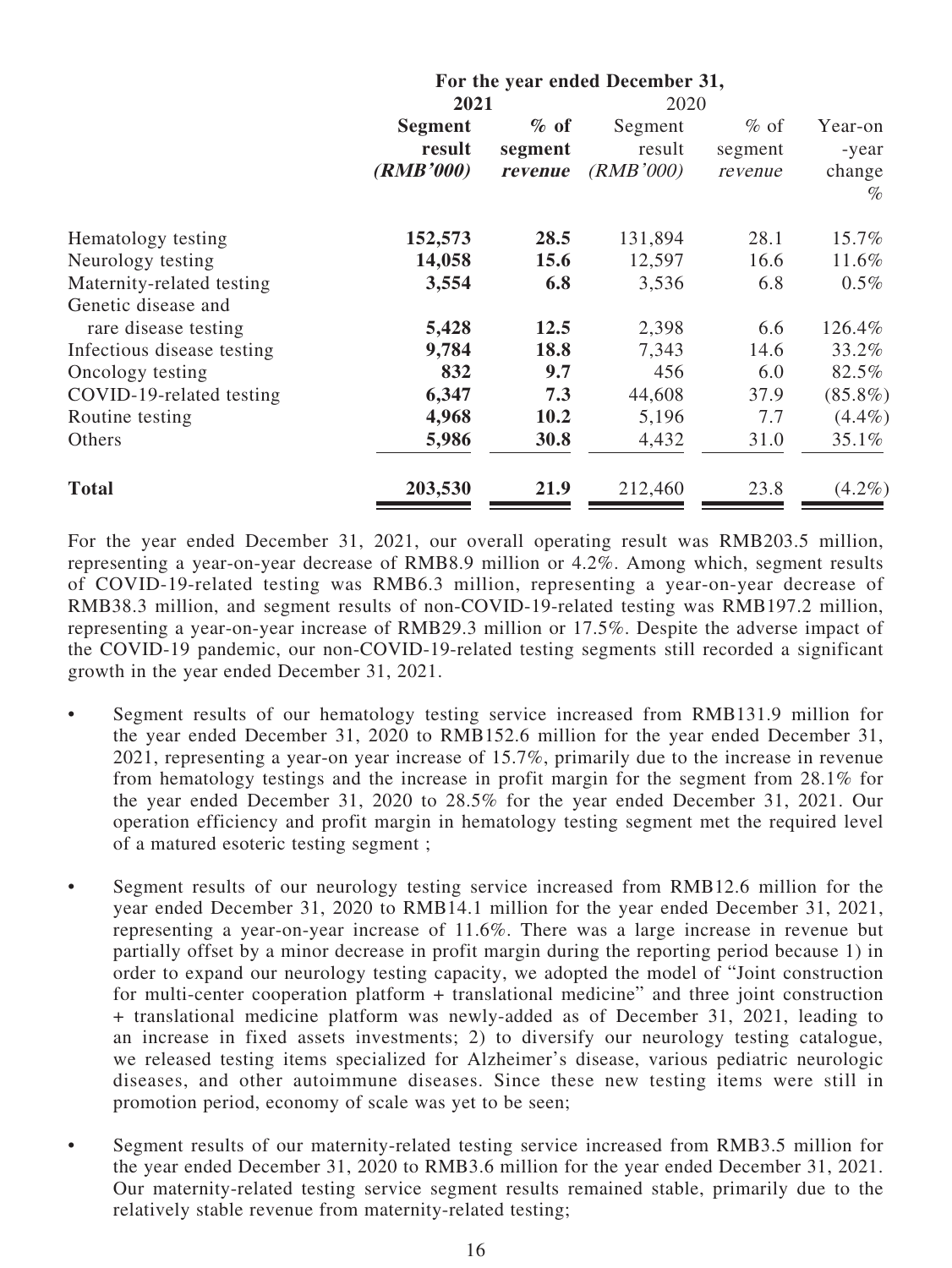- Segment results of our genetic disease and rare disease testing service increased from RMB2.4 million for the year ended December 31, 2020 to RMB5.4 million for the year ended December 31, 2021 representing a year-on-year increase of 126.4%. The increase was primarily due to the gradual enrichment of the testing items, increasing market recognition, and significant economy of scale;
- Segment results of our infectious disease testing service increased from RMB7.3 million for the year ended December 31, 2020 to RMB9.8 million for the year ended December 31, 2021 representing a year-on-year increase of 33.2%. The increase was primarily due the gradual recovery of our infectious disease testing service and introduction and promotion of our infectious pathogens-related testing items, leading to an increase in revenue and improvement of segment results;
- Segment results of our oncology testing service increased from RMB0.5 million for the year ended December 31, 2020 to RMB0.8 million for the year ended December 31, 2021 representing a year-on-year increase of 82.5%. Segment results of our oncology testing service increased rapidly over the reporting period but at a smaller scale overall. The growth in the segment results is in line with the growth in revenue;
- Segment results of our COVID-19-related testing service decreased from RMB44.6 million for the year ended December 31, 2020 to RMB6.3 million for the year ended December 31, 2021 representing a year-on-year decrease of 85.8%. The decrease was primarily due to the retreat of the COVID-19 pandemic in Wuhan and the decrease in COVID-19 testing price, leading to a decrease in revenue and gross profit margin for COVID-19-related testing service; and
- Our other segment results increased from RMB4.4 million for the year ended December 31, 2020 to RMB6.0 million for December 31, 2021, representing a year-on-year increase of 35.1%, primarily due to the increase in revenue from research service and CRO service.

## **Other Income and Gains**

Our other income and gains increased by 58.5% from RMB39.6 million for the year ended December 31, 2020 to RMB62.8 million for the year ended December 31, 2021. The increase was primarily due to the net proceeds received from our Global Offering leading to an increase in bank balance and hence the interest income was increased.

## **Selling and Marketing Expenses**

Our selling and marketing expenses increased by 13.6% from RMB248.5 million for the year ended December 31, 2020 to RMB282.2 million for the year ended December 31, 2021. The increase was primarily due to (i) the increase in sales which led to an increase in the remuneration for our sales and marketing personnel; (ii) the gradual recovery of our business from the COVID-19 pandemic which led to a year-on-year increase in selling and marketing expenses; (iii) expansion of customer base and promotion of new testing items.

### **Administrative Expenses**

Our administrative expenses increased by 32.9% from RMB52.3 million for the year ended December 31, 2020 to RMB69.5 million for the year ended December 31, 2021. The increase was primarily due to post-Listing professional fees including audit, legal, compliance and investor relations consultation fees.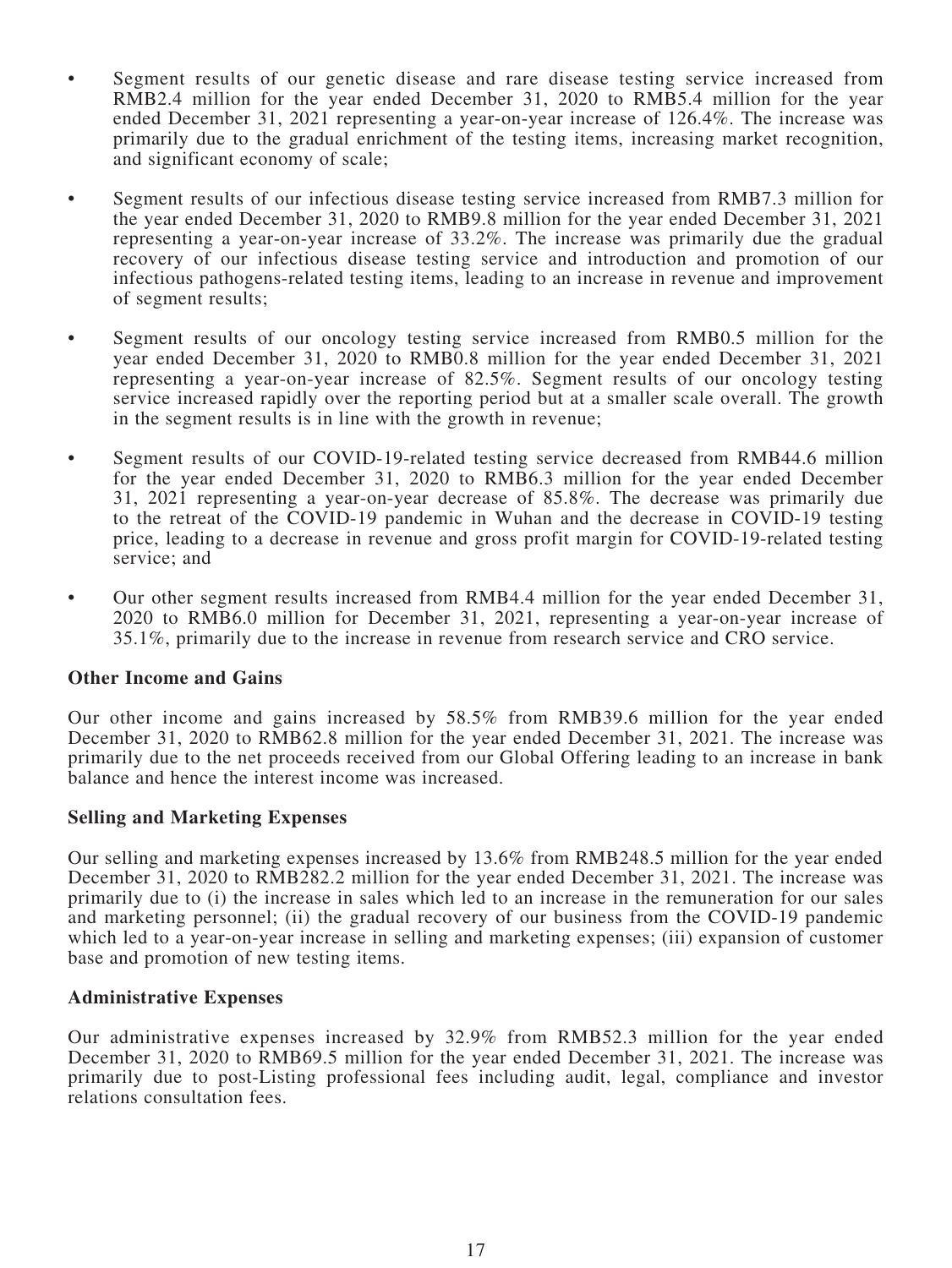## **Research and Development Costs**

Our research and development costs increased by 20.0% from RMB75.3 million for the year ended December 31, 2020 to RMB90.3 million for the year ended December 31, 2021. The increase was primarily due to our continuous investment in hematology, oncology, infectious diseases, autoimmune disease testings. During the reporting period, we started 112 R&D projects, 17 patents in total were pending or granted, 15 patents were being applied, and 23 scientific research articles in aggregate were published.

## **Other Expenses**

Our other expenses increased by 4.3% from RMB22.4 million for the year ended December 31, 2020 to RMB23.3 million for the year ended December 31, 2021.

## **Listing Expenses**

We incurred listing expenses of RMB15.5 million and RMB30.1 million for the year ended December 31, 2020 and 2021, respectively, representing 1.7% and 3.2%of our revenue for the same period, in relation to the global offering (the "**Global Offering**") and listing (the "**Listing**") of our ordinary shares (the "**Shares**") on the Main Board of The Stock Exchange of Hong Kong Limited (the "**Stock Exchange**").

## **Finance Costs**

Our finance costs decreased by 22.3% from RMB2.3 million for the year ended December 31, 2020 to RMB1.8 million for the year ended December 31, 2021. The decrease was primarily due to the decrease in interest payment as a result of repayment of bank loans and other loans.

## **Fair Value Loss on Financial Liabilities at FVTPL**

Our fair value loss on financial liabilities at FVTPL increased by 43.8% from RMB1,046.6 million for the year ended December 31, 2020 to RMB1,505.2 million for the year ended December 31, 2021. The increase was primarily due to the change in the fair value of convertible redeemable preferred shares issued before Listing.

## **Income Tax Expense**

Our income tax expense decreased by 96.8% from RMB7.8 million for the year ended December 31, 2020 to RMB0.2 million for the year ended December 31, 2021.

## **Loss for the Year**

As a result of the foregoing reasons, our loss for the year increased from RMB970.1 million for the year ended December 30, 2020 to RMB1,454.2 million for the year ended December 31, 2021.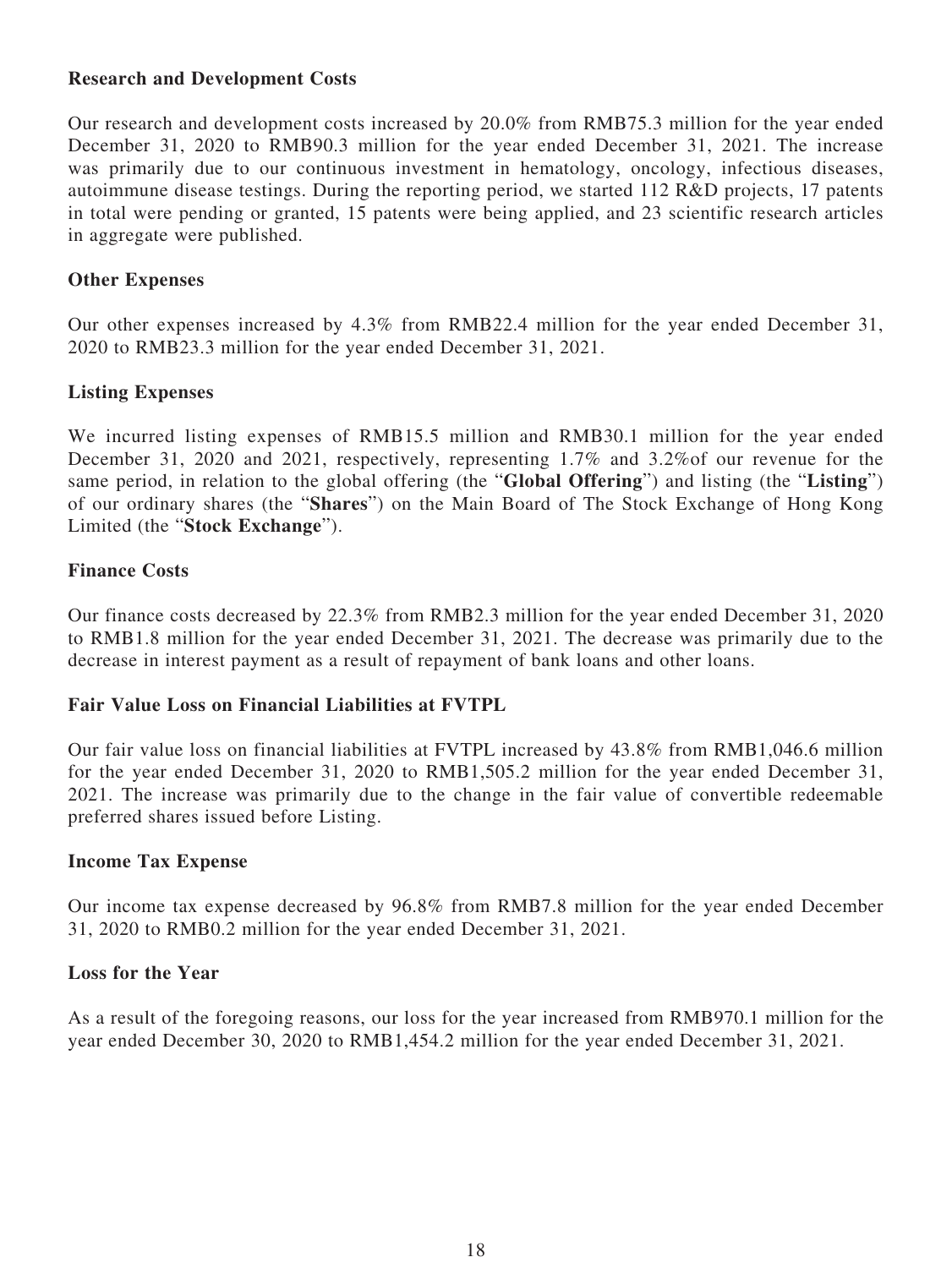## **Non-IFRS Measures: Adjusted Net Income**

To supplement our consolidated results which are prepared and presented in accordance with IFRS, we also use adjusted net income as additional financial measure, which is not required by or presented in accordance with IFRS. We believe that this non-IFRS measure facilitate comparisons of operating performance from period to period and company to company by eliminating potential impacts of items that our management does not consider to be indicative of our operating performance such as certain non-cash items. We added back fair value loss on financial liabilities at FVTPL, which was caused by an increase in the fair value of our convertible redeemable preferred shares and convertible bonds issued by us. The convertible bonds were converted into convertible redeemable preferred shares in 2020, and further converted, together with our other convertible redeemable preferred shares, into ordinary shares upon Listing on July 16, 2021 (the "**Listing Date**"), after which we did not recognize any further loss on fair value changes from the convertible redeemable preferred shares. We also added back listing expenses as these are also non-recurring in nature and are not directly related to our operating activities. The use of this non-IFRS measure has limitations as an analytical tool. Investors and shareholders of our Company should not consider them in isolation from, or as a substitute for analysis of, our results of operations or financial conditions as reported under IFRS. In addition, this non-IFRS financial measure may be defined differently from similar terms used by other companies.

The following tables set forth the reconciliations of our non-IFRS financial measure for the year ended December 31, 2020 and 2021 to the nearest measure prepared in accordance with IFRS:

|                                                   | For the year ended December 31, |                |  |
|---------------------------------------------------|---------------------------------|----------------|--|
|                                                   | 2021                            |                |  |
|                                                   | <b>RMB'000</b>                  | <b>RMB'000</b> |  |
| Loss for the year                                 | (1,454,234)                     | (970, 120)     |  |
| Add:                                              |                                 |                |  |
| Fair value loss on financial liabilities at FVTPL | 1,505,222                       | 1,046,595      |  |
| Listing expenses                                  | 30,067                          | 15,504         |  |
| <b>Adjusted net income</b>                        | 81,055                          | 91,979         |  |
|                                                   |                                 |                |  |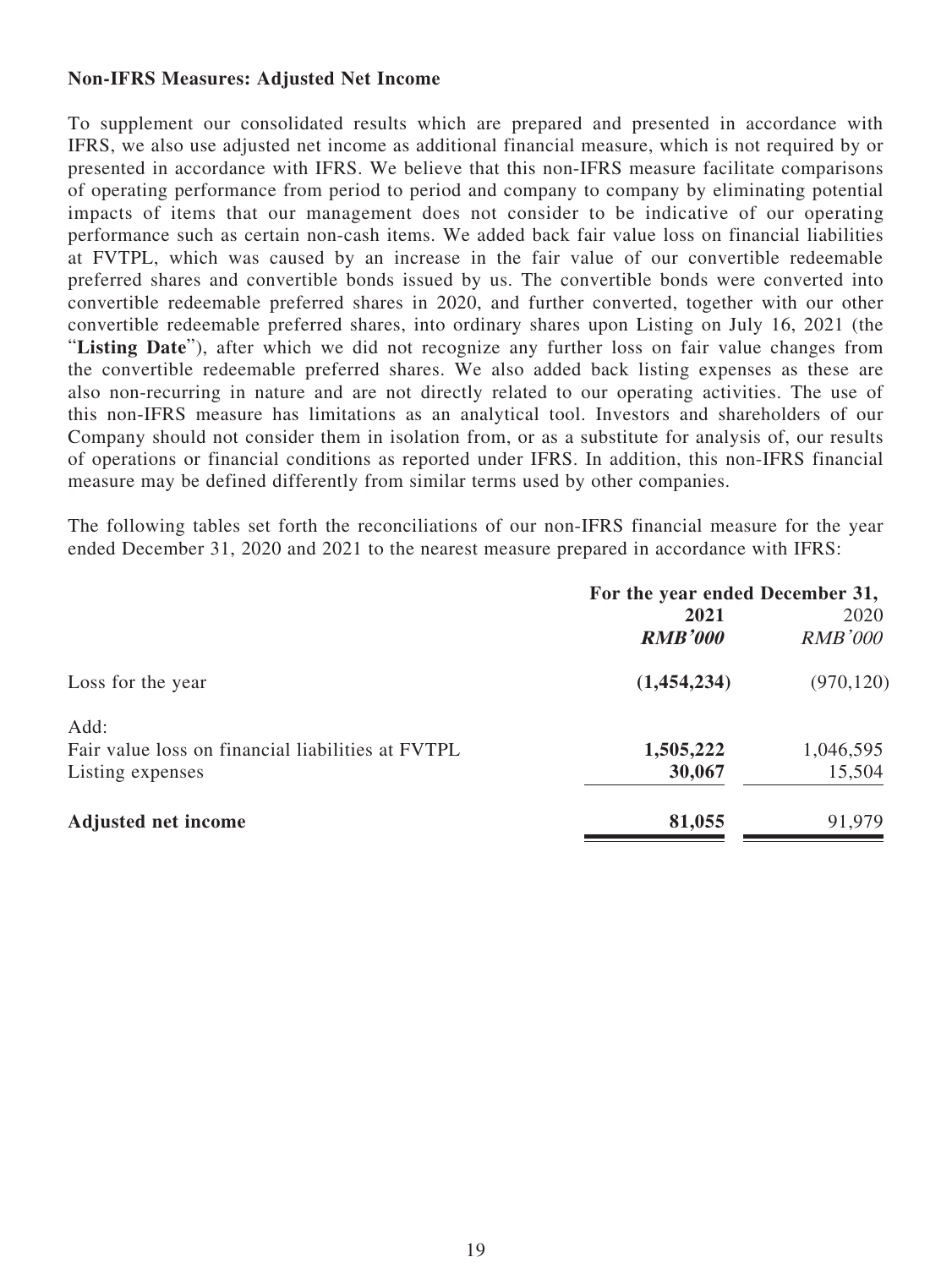# **Liquidity and Capital Resources**

We have maintained a comprehensive treasury policy, detailing specific functions and internal control measures for capital use. These functions and measures include but are not limited to procedures of capital management and liquidity management. We manage and maintain our liquidity through the use of internally generated cash flows from operations, bank borrowings and proceeds from the Global Offering. We regularly review our major funding positions to ensure that we have adequate financial resources in meeting our financial obligations.

For the year ended December 31, 2021, we funded our working capital and other capital expenditure requirements through a combination of income generated from operations, investments received and the proceeds from the Global Offering. The following table sets forth a summary of our cash flows for the periods indicated.

|                                                        | For the year ended December 31, |                |  |
|--------------------------------------------------------|---------------------------------|----------------|--|
|                                                        | 2021                            | 2020           |  |
|                                                        | <b>RMB'000</b>                  | <b>RMB'000</b> |  |
| Net cash flows generated from operating activities     | 68,028                          | 73,462         |  |
| Net cash flows used in investing activities            | (666, 059)                      | (121,960)      |  |
| Net cash flows generated from financing activities     | 1,587,024                       | 851,925        |  |
| Net increase in cash and cash equivalents              | 988,993                         | 803,427        |  |
| Cash and cash equivalents at the beginning of the year | 841,227                         | 59,510         |  |
| Effect of foreign exchange rate changes, net           | (33,520)                        | (21,710)       |  |
| Cash and cash equivalents at the end of the year       | 1,796,700                       | 841,227        |  |

## **Cash and cash equivalents**

For the year ended December 31, 2021, our net cash flows generated from operating activities was RMB68.0 million. The difference between our net cash generated from operating activities and our loss before tax primarily resulted from adjustments for non-cash items.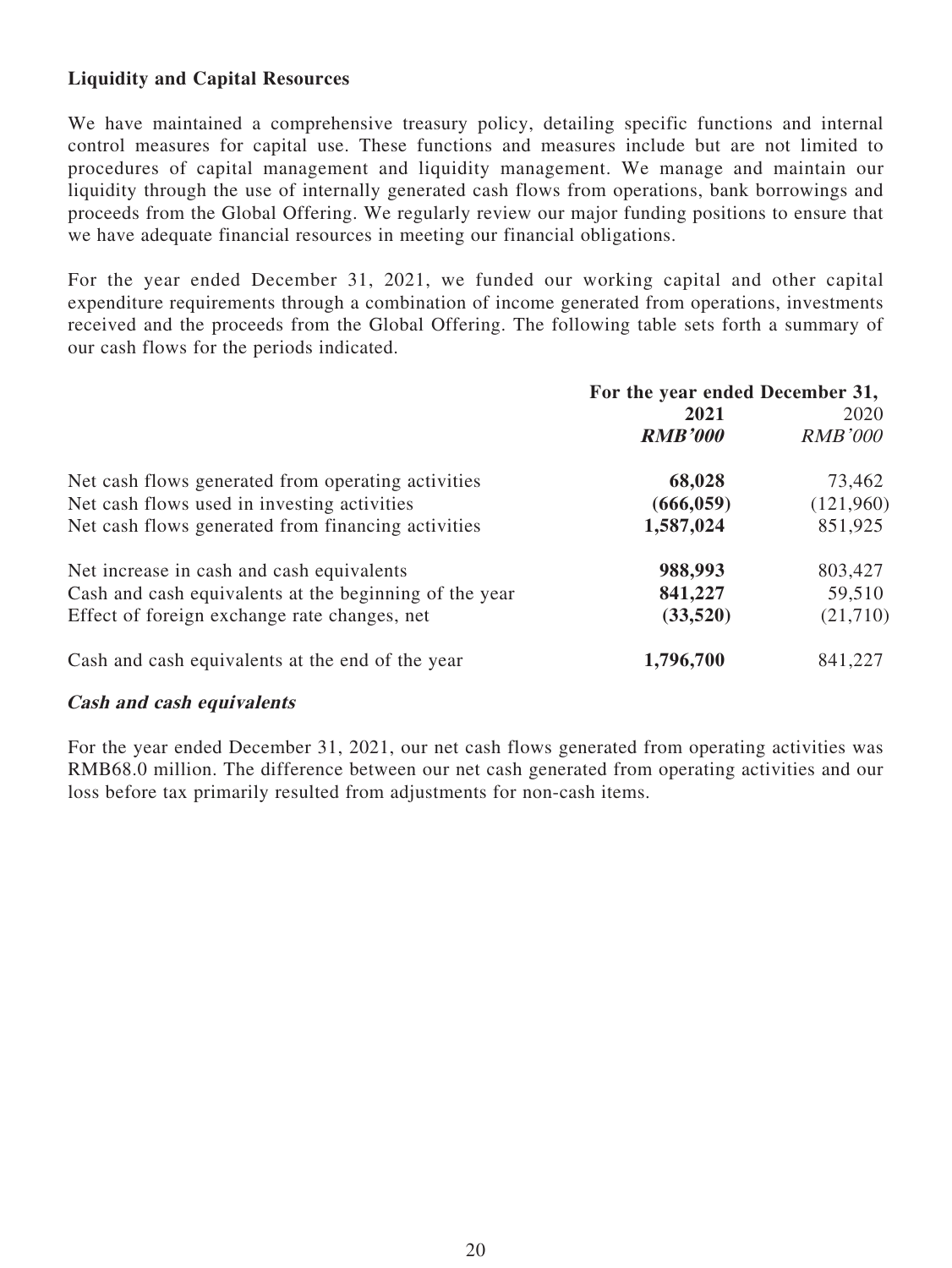For the year ended December 31, 2021, our net cash flows used in investing activities was RMB666.1 million, mainly attributable to purchase of wealth management product and time deposits and purchases of property, plant and equipment.

For the year ended December 31, 2021, our net cash flows generated from financing activities was RMB1,587.0 million, primarily attributable to proceeds from issue of ordinary shares.

As a result of the foregoing, our cash and cash equivalents, which were primarily held in Renminbi and United States dollars, increased by 113.6% from RMB841.2 million as of December 31, 2020 to RMB1,796.7 million as of December 31, 2021.

During the reporting period, we conducted business in China, and most of our transactions were settled in Renminbi. Our presentation and functional currency is Renminbi. We were not exposed to any significant foreign exchange risk since we did not have any significant financial assets or liabilities denominated in currencies other than Renminbi, other than United States dollars or Hong Kong dollars bank deposit primarily from investors as capital contributions. Our foreign exchange risk exposure mainly comes from the risk of exchange of United States dollars or Hong Kong dollars to Renminbi. We manage our foreign exchange risk by regularly reviewing net foreign exchange exposures and entering into foreign exchange forward and swap contracts. Our hedging activities period shall not exceed twelve months. Our management will continue to pay attention to the market and our own foreign exchange risk profile, and will consider taking appropriate hedging measures when necessary.

## **Indebtedness**

As of December 31, 2021, as we had utilized credit limit of RMB6.6 million for issuance of acceptance bills, our unutilized banking facilities were RMB293.4 million.

## **Gearing ratio**

We monitor capital on the basis of the gearing ratio. The gearing ratio is calculated by dividing the total borrowings as shown in the consolidated statements of financial position by the equity attributable to the shareholder of the Company. As of December 31, 2021, our gearing ratio was zero as we had no borrowings. No gearing ratio is presented in 2020 as we had total deficit in equity balance as of December 31, 2020, mainly attributable to the significant amount of convertible redeemable preferred shares.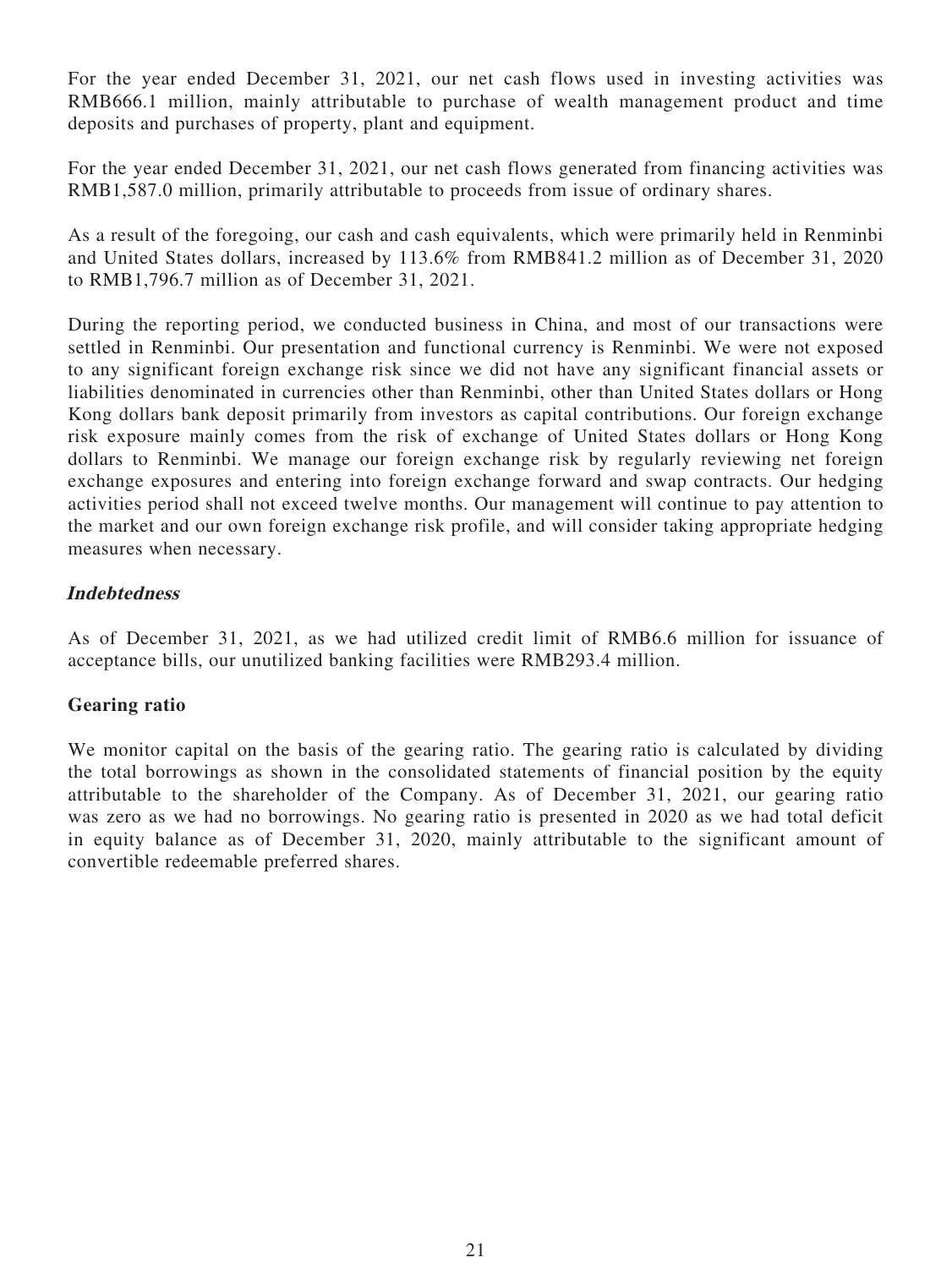# **Capital Expenditures**

Our principal capital expenditures relate primarily to the purchase of equipment and the renovation of our laboratories. The following table sets forth our capital expenditures for the periods indicated.

|                                            | For the year ended December 31, |                |  |
|--------------------------------------------|---------------------------------|----------------|--|
|                                            | 2021                            |                |  |
|                                            | <b>RMB'000</b>                  | <b>RMB'000</b> |  |
| Purchases of property, plant and equipment | 281,652                         | 23,200         |  |
| Purchases of other intangible assets       | 6,603                           | 3,585          |  |
| <b>Total</b>                               | 288,255                         | 26,785         |  |
|                                            |                                 |                |  |

## **Contingent Liabilities**

As of December 31, 2021, we did not have any material contingent liabilities.

## **Significant Investments and Future Plans for Material Investments or Capital Assets**

As of December 31, 2021, we did not hold any significant investment. In addition, save for the expansion plans as disclosed in the sections headed "Business" and "Future Plans and Use of Proceeds" in the prospectus of our Company dated June 29, 2021 (the "**Prospectus**"), we have no future plans for material investments or capital assets.

## **Material Acquisitions and Disposals**

## **Wuhan Haixi Life Science Technology Co., Ltd.**

On November 30, 2021, Kindstar Global Medical Technology (Wuhan) Co., Ltd. (康聖環球醫 學科技(武漢)有限公司) ("**Kindstar Wuhan WFOE**"), a limited liability company established under the laws of the PRC and a wholly-owned subsidiary of the Company, entered into an equity transfer agreement (the "**Equity Transfer Agreement dated November 30, 2021**") with Wuhan Haixi, a limited liability company established under the laws of the PRC, Dr. Huang Shiang ("**Dr. Huang**") and Dr. Li Xiaoqing in relation to the acquisition of 21.77% equity interest in Wuhan Haixi by Kindstar Wuhan WFOE at a total consideration of RMB10,657,900 (the "**Acquisition**").

On the even date, Kindstar Wuhan WFOE, Hubei Rivercity Kindstar Industry Investment Fund Partnership (Limited Partnership) (湖北瑞江康聖產業投資基金合夥企業(有限合夥)) ("**Hubei Rivercity**"), a limited partnership established under the laws of the PRC, Kindstar Global (Beijing) Technology, Inc. (康聖環球(北京)醫學技術有限公司) (formerly known as Kangxing Shengda (Beijing) Technology Co., Ltd. (康興聖達(北京)科技有限公司)) ("**Kindstar Beijing WFOE**"), a limited liability company established under the laws of the PRC and a wholly-owned subsidiary of the Company, Dr. Huang and Dr. Li Xiaoqing entered into a capital increase agreement (the "**Capital Increase Agreement dated November 30, 2021**", together with the Equity Transfer Agreement dated November 30, 2021, the "**Agreements dated November 30, 2021**") with Wuhan Haixi pursuant to which, among others, each of Kindstar Wuhan WFOE and Hubei Rivercity agreed to make a contribution of RMB15,000,000, by way of cash, to Wuhan Haixi (the "**Capital Increase**").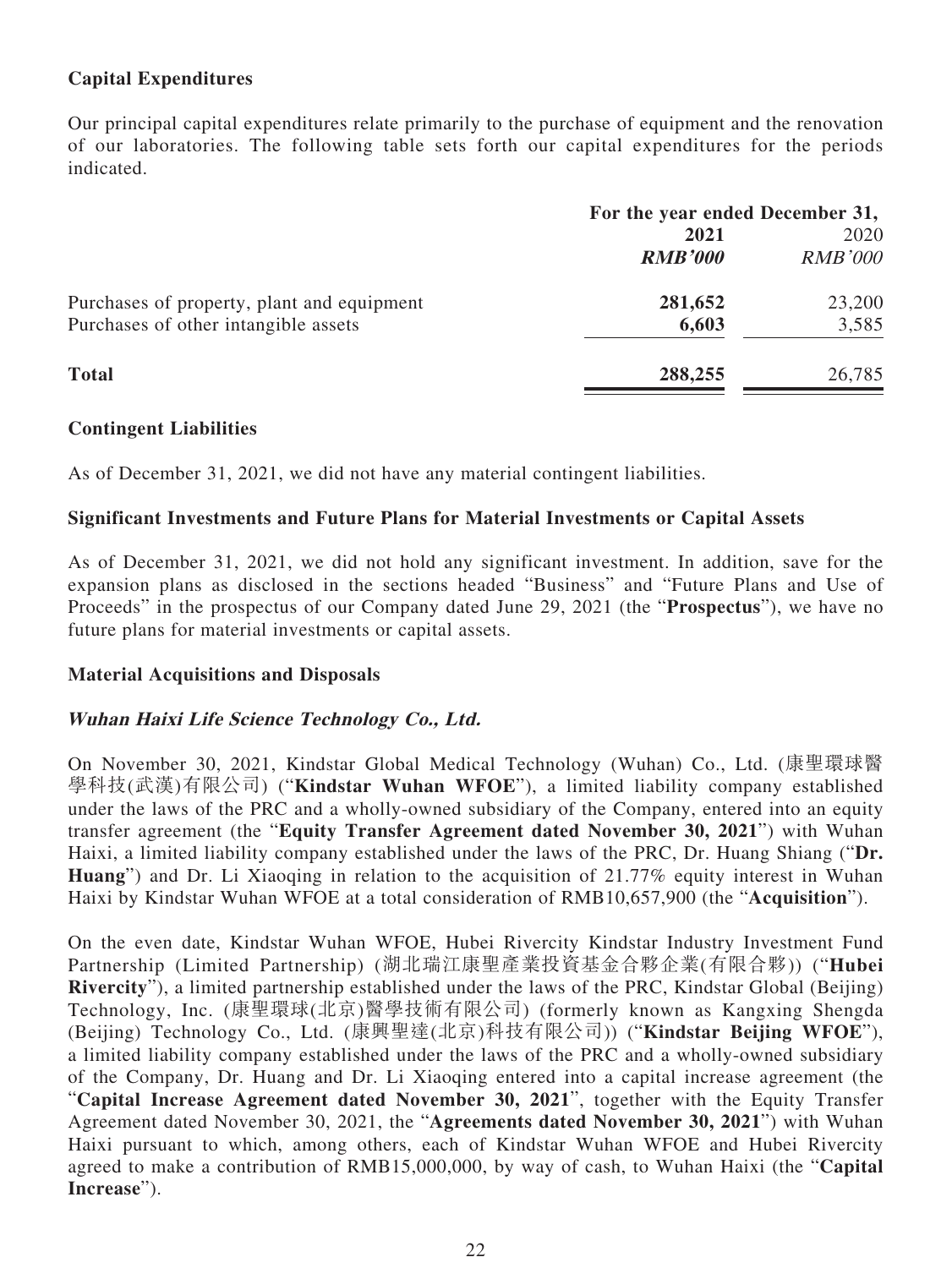Upon completion of the Acquisition and Capital Increase, Wuhan Haixi will be held as to  $51.10\%$ by the Company through Kindstar Wuhan WFOE and Kindstar Beijing WFOE, and will become a non wholly-owned subsidiary of the Company.

Based on the parties' valuation of Wuhan Haixi, the parties contracted that Kindstar Wuhan WFOE and Hubei Rivercity shall be compensated when Wuhan Haixi's operating revenue will be lower than 95% of RMB7,500,000 or when Wuhan Haixi's net profit will be lower than 95% of RMB3,000,000, respectively, for the year ending December 31, 2021. The parties will adjust the valuation of Wuhan Haixi based on the actual operating revenue and net profit (whichever is lower) for the year ending December 31, 2021 and the formula aforementioned. Dr, Huang and Dr. Li Xiaoqing will compensate Kindstar Wuhan WFOE and the Investors the difference between the original valuation and the adjusted valuation by transferring additional equity interest to Kindstar Wuhan WFOE and Hubei Rivercity (being the transferee in the Equity Transfer Agreement and the investors in the Capital Increase Agreement) without consideration as compensation (the "**Compensation Equity Interest**"). The Compensation Equity Interest will then be allocated between Kindstar Wuhan WFOE and Hubei Rivercity on a pro rata basis with reference to their respective equity interests in Wuhan Haixi after the completion of Acquisition and Capital Increase.

On December 10, 2021 (after trading hours), Kindstar Wuhan WFOE, Hubei Rivercity, Kindstar Beijing WFOE, Dr. Huang, Dr. Li Xiaoqing and Wuhan Haixi entered into a supplemental agreement to the Agreements dated November 30, 2021 to, amongst others, address certain scenarios where Dr. Huang and Dr. Li Xiaoqing will be required to transfer all of their equity interests in the Wuhan Haixi to Kindstar Wuhan WFOE and Hubei Rivercity as Compensation Equity Interest.

The operating revenue and the net profit of Wuhan Haixi for the year ending December 31, 2021 were approximately RMB7.2 million and RMB3.6 million respectively. Hence, the performance guarantee was met.

Dr. Huang is an executive Director and a substantial shareholder of the Company, hence also a connected person of the Company. Accordingly, the Acquisition and Capital Increase constituted connected transactions of the Company. Under Rule 14A.81 of the Rules Governing the Listing of Securities on The Stock Exchange of Hong Kong Limited (the "**Listing Rules**"), as the Acquisition and Capital Increase both involved the acquisition of interests in the Wuhan Haixi within 12 months, they were required to be aggregated as if they were one transaction. Please refer to the announcements of the Company dated December 1, 2021, December 10, 2021 and December 31, 2021 for further details. The Acquisition and Capital Increase was completed on January 26, 2022.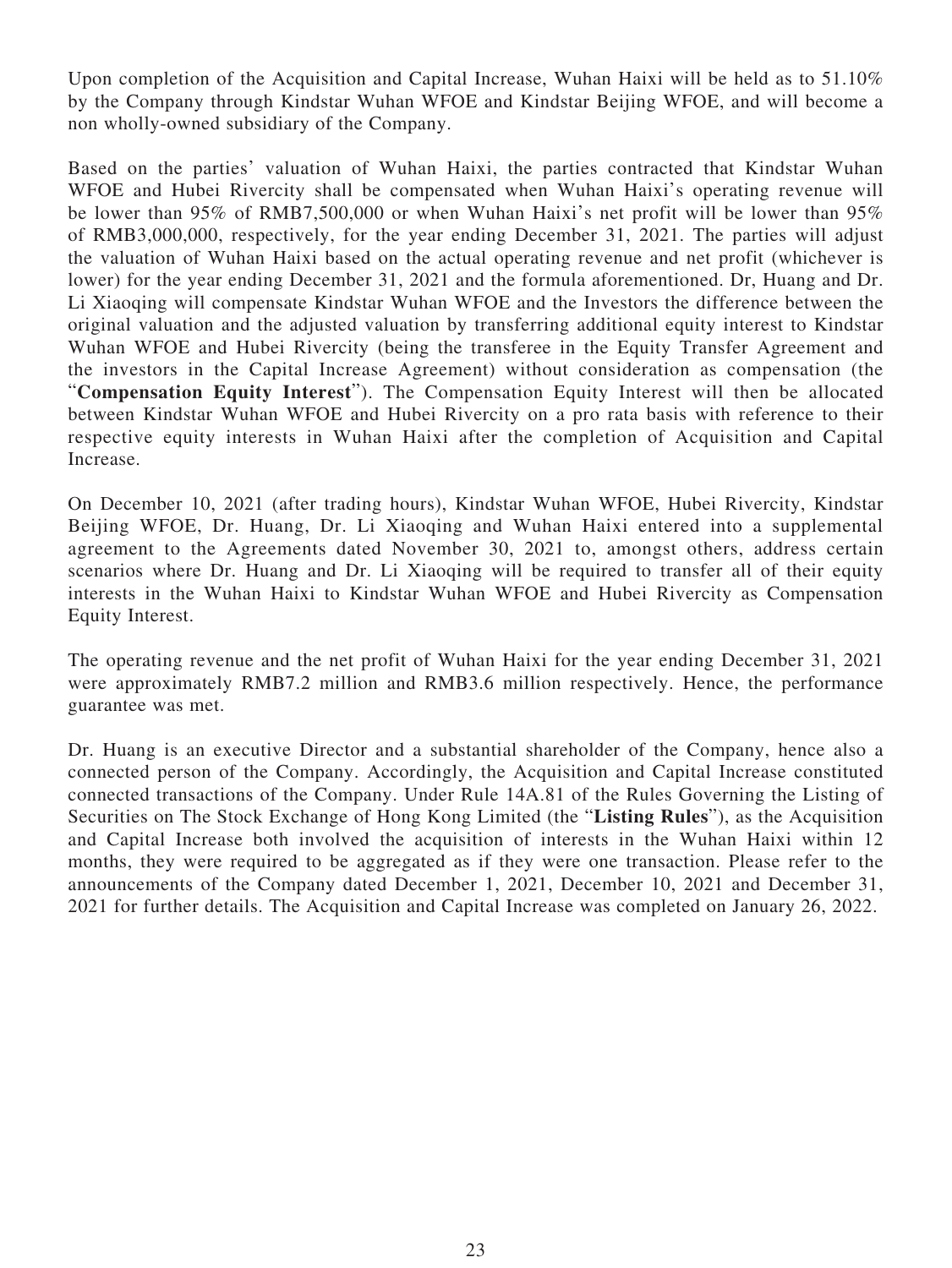## **Hubei Rivercity Kindstar Industry Investment Fund Partnership (Limited Partnership)**

On September 15, 2021, Kindstar (Wuhan) Investment Management Co., Ltd. (康聖環球(武 漢)投資管理有限公司) ("**Kindstar Investment**"), a limited liability company established under the laws of the PRC whose financial results have been consolidated and accounted for as subsidiaries of the Company by virtue of variable interest entity structure ("**PRC Consolidated Entity**"), Ezhou Changda Asset Management Co., Ltd. (鄂州市昌達資產經營有限公司) ("**Ezhou Changda**"), a limited liability company established under the laws of the PRC, and Hubei Gedian Development Zone Construction Investment Co., Ltd. (湖北省葛店開發區建設投資有限公司) ("**Gedian Investment**"), a limited liability company established under the laws of the PRC (each as a limited partner) and Wuhan Booth Investment Information Co., Ltd. (武漢布斯投資資訊有 限公司) ("**Wuhan Booth**"), a limited liability company established under the laws of the PRC (as the general partner) entered into a partnership agreement for the formation of Hubei Rivercity. The total capital contribution by all partners of Hubei Rivercity were RMB300,000,000, of which RMB177,000,000 were contributed by Kindstar Investment, RMB60,000,000 were contributed by Ezhou Changda, RMB60,000,000 were contributed by Gedian Investment, and RMB3,000,000 were contributed by Wuhan Booth. The formation of Hubei Rivercity constituted a discloseable transaction of the Company. Please refer to the announcements of the Company dated September 15, 2021 and October 25, 2021 for further details.

## **Transactions with Non-Controlling Interests**

## **Xinjiang Kindstar Yijiali Medical Laboratory Co., Ltd.**

On August 19, 2021, Wuhan Kindstar Medical Laboratory Co., Ltd. (武漢康聖達醫學檢驗所有限 公司) ("**Wuhan Kindstar**"), a limited liability company established under the laws of the PRC and a PRC Consolidated Entity (as the purchaser) and Mr. Zheng Jianhua (鄭建華) and Xinjiang Yijiali Medical Technology Service Co., Ltd. (新疆醫嘉利醫學技術服務股份有限公司) ("**Xinjiang Yijiali**"), a limited liability company established under the laws of the PRC (as the vendors) entered into an equity transfer agreement ("**Equity Transfer Agreement dated August 19, 2021**"), pursuant to which Wuhan Kindstar agreed to purchase, and Mr. Zheng Jianhua (鄭建華) and Xinjiang Yijiali agreed to sell an aggregate of 43% equity interest in Xinjiang Kindstar Yijiali Medical Laboratory Co., Ltd. (新疆康聖達醫嘉利醫學檢驗所(有限公司)) ("**Xinjiang Kindstar**"), a limited liability company established under the laws of the PRC and a PRC Consolidated Entity at a total consideration of RMB25,800,000. Upon completion, Xinjiang Kindstar became a wholly-owned subsidiary of Wuhan Kindstar.

On December 29, 2021, the parties to the Equity Transfer Agreement dated August 19, 2021 entered into a supplemental equity transfer agreement, under which the consideration adjustment mechanism in the payment terms of the Equity Transfer Agreement was amended.

Since Xinjiang Kindstar was a PRC Consolidated Entity and each of Mr. Zheng Jianhua (鄭 建華) and Xinjiang Yijiali was a substantial shareholder of Xinjiang Kindstar and hence a connected person of the Company at the subsidiary level, the transaction constituted a connected transaction of the Company. Please refer to the announcements of the Company dated August 19, 2021 and December 29, 2021 for further details. As of December 31, 2021 and the date of this announcement, the transaction has not been completed.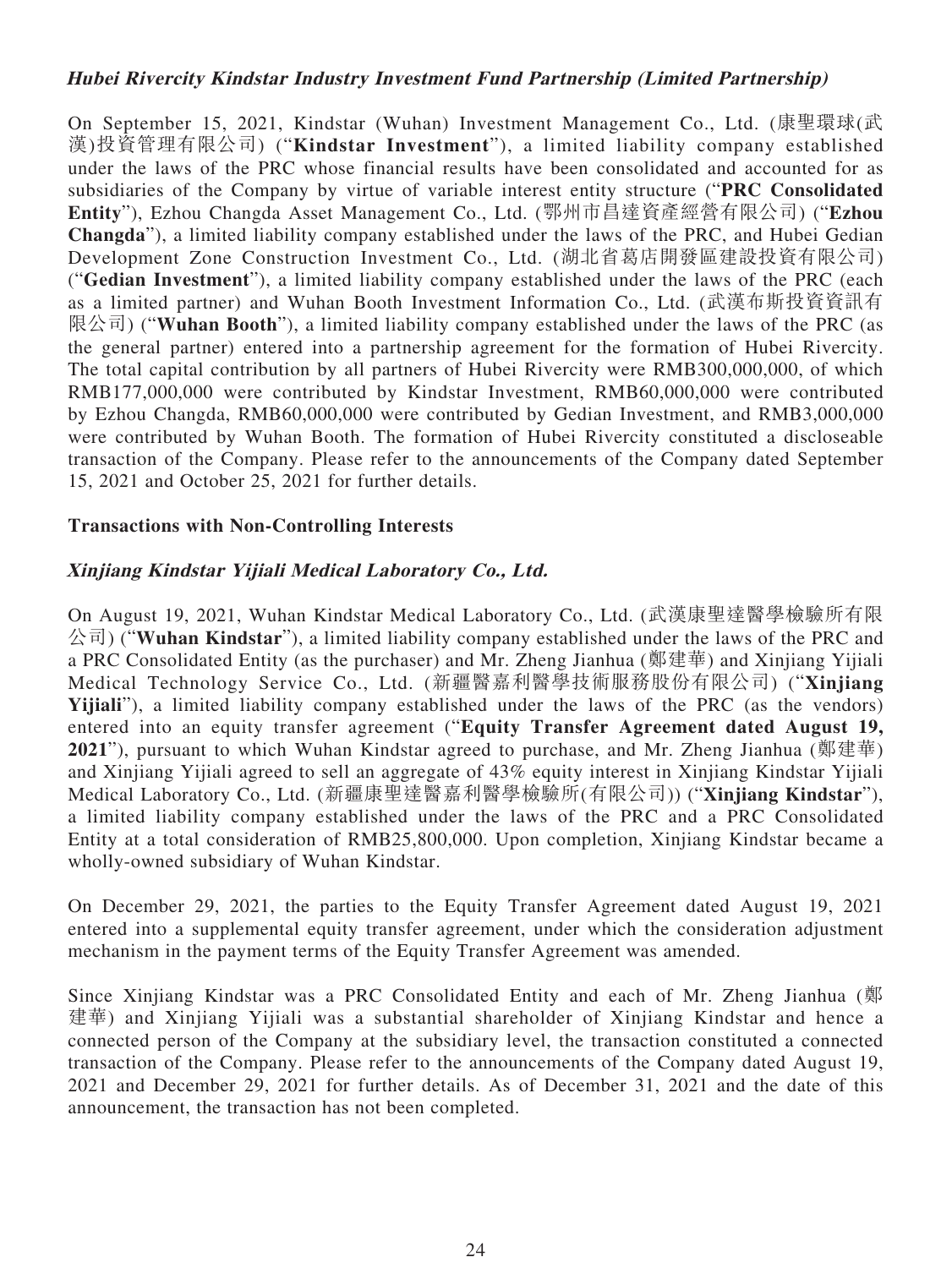## **Acquisition of property**

On October 15, 2021, Wuhan Kindstar (as the purchaser) and Wuhan Optics Valley Biological Industry Base Construction Investment Co., Ltd. (武漢光穀生物產業基地建設投資有限公司) ("**Wuhan Optics Valley**"), a limited liability company established under the laws of the PRC (as the vendor) entered into the Wuhan National Bioindustry (Innovation) Base Property Transfer Agreement dated October 15, 2021 (the "**Property Transfer Agreement**"), pursuant to which Wuhan Kindstar agreed to purchase, and Wuhan Optics Valley agreed to sell, the 1st to 7th floors of the building located at Biolake D2-1, 666 Gaoxin Road, East Lake High Tech Zone, Wuhan, Hubei, PRC (the "**Property**") at a total consideration of RMB224,248,523 in accordance with the terms and conditions of the Property Transfer Agreement. The acquisition of the Property constituted a discloseable transaction of the Company. Please refer to the announcement of the Company dated October 15, 2021 for further details.

Save as disclosed above, the Group did not have any material acquisitions or disposals of subsidiaries, associates or joint ventures during the year ended December 31, 2021.

## **Charges on Group Assets**

As of December 31, 2021, we did not have any charged assets.

## **Final Dividend**

The Board has resolved not to declare any final dividend for the year ended December 31, 2021.

### **Annual General Meeting**

The AGM will be held on Wednesday, June 1, 2022. A notice convening the AGM will be published and dispatched to the Shareholders in the manner required by the Listing Rules in due course.

## **Closure of Register of Members and Entitlement to Attend and Vote at the AGM**

For the purpose of ascertaining the members' eligibility to attend and vote at the AGM, the Company's register of members will be closed from Thursday, May 26, 2022 to Wednesday, June 1, 2022, both dates inclusive, during which period no transfer of share will be registered. In order to be eligible to attend and vote at the AGM, unregistered holders of shares of the Company shall ensure that all transfer documents accompanied by the relevant share certificates must be lodged with the Company's branch share registrar in Hong Kong, Tricor Investor Services Limited, at Level 54, Hopewell Centre, 183 Queen's Road East. Hong Kong for registration not later than 4:30 p.m. on Wednesday, May 25, 2022.

## **Company Information**

The Company was incorporated in the Cayman Islands on August 24, 2007 as an exempted company with limited liability, and the shares were listed on the Main Board of the Stock Exchange on July 16, 2021.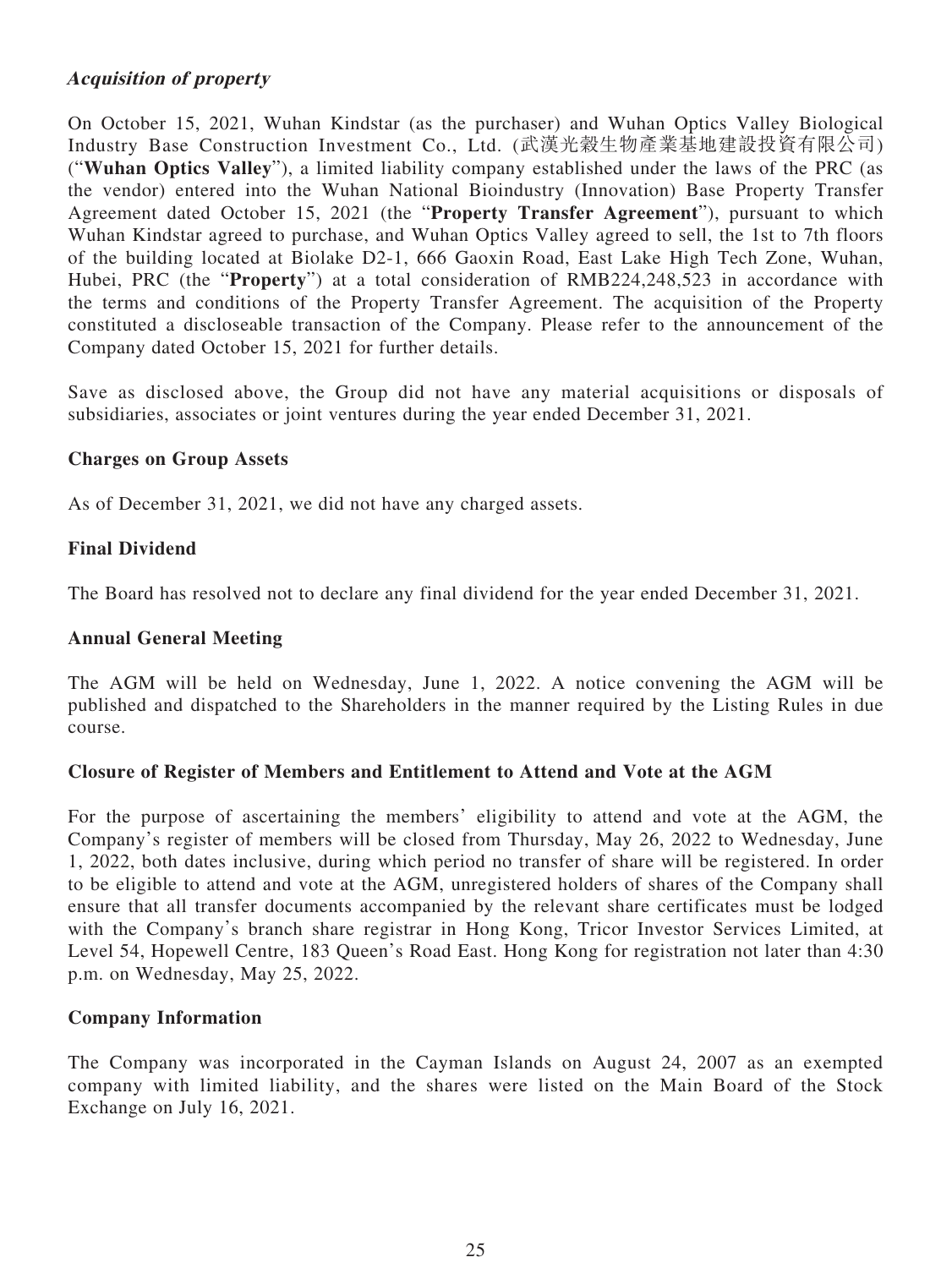# **Employees**

As of December 31, 2021, we had 2,870 employees in total and most of them were located in Hubei and Sichuan Provinces, Beijing and Shanghai. We conduct new staff training regularly to guide new employees and help them adapt to the new working environment. In addition, we provide online and in-person formal and comprehensive company-level and department-level training to our employees on a quarterly basis in addition to on-the-job training. We also encourage our employees to attend external seminars and workshops to enrich their technical knowledge and develop competencies and skills, and provide training and development programs to our employees and external training sessions from time to time to improve their technical skills and ensure their awareness and compliance with our various policies and procedures.

The remuneration of our employees is determined with reference to market conditions and individual employees' performance, qualification and experience. In line with the performance of us and individual employees, a competitive remuneration package is offered to retain employees, including salaries, discretionary bonuses and benefit plans.

The Company adopted the pre-IPO stock incentive plans on March 14, 2013, December 20, 2015 and December 1, 2016. As of December 31, 2021, options to subscribe for 114,985,256 Shares, representing approximately 11.27% of the then total issued share capital of the Company, were outstanding and held by the grantees. On June 22, 2021, the Company also adopted the post-IPO restricted share unit scheme (the "**Post-IPO RSU Scheme**") and post-IPO share option scheme (the "**Post-IPO Option Scheme**"), of which our employees are eligible participants, effective upon the Listing Date. Details of the Post-IPO RSU Scheme and the Post - IPO Option Scheme are set out in the sections headed "Statutory and General Information –E. Post-IPO RSU Scheme" and "Statutory and General Information – F. Post-IPO Option Scheme" in Appendix IV to the Prospectus. As of December 31, 2021, no restricted share unit or option had been granted or agreed to be granted under the Post-IPO RSU Scheme or Post-IPO Option Scheme, respectively.

## **Significant Events After the Reporting Period**

Save as disclosed in note 21 to the consolidated financial statements, there are no material events subsequent to December 31, 2021 which could have a material impact on our operating and financial performance as of the date of this announcement.

## **Use of Proceeds from the Global Offering**

The Company was listed on the Stock Exchange on July 16, 2021. The net proceeds from the Global Offering amounted to approximately HKD2,053.6 million. The net proceeds from the Global Offering (adjusted on a pro rata basis based on the actual net proceeds) have been and will be utilized in accordance with the intended use of the proceeds set out in the Prospectus. The following table sets forth the status of the use of net proceeds from the Global Offering<sup>(1)</sup>: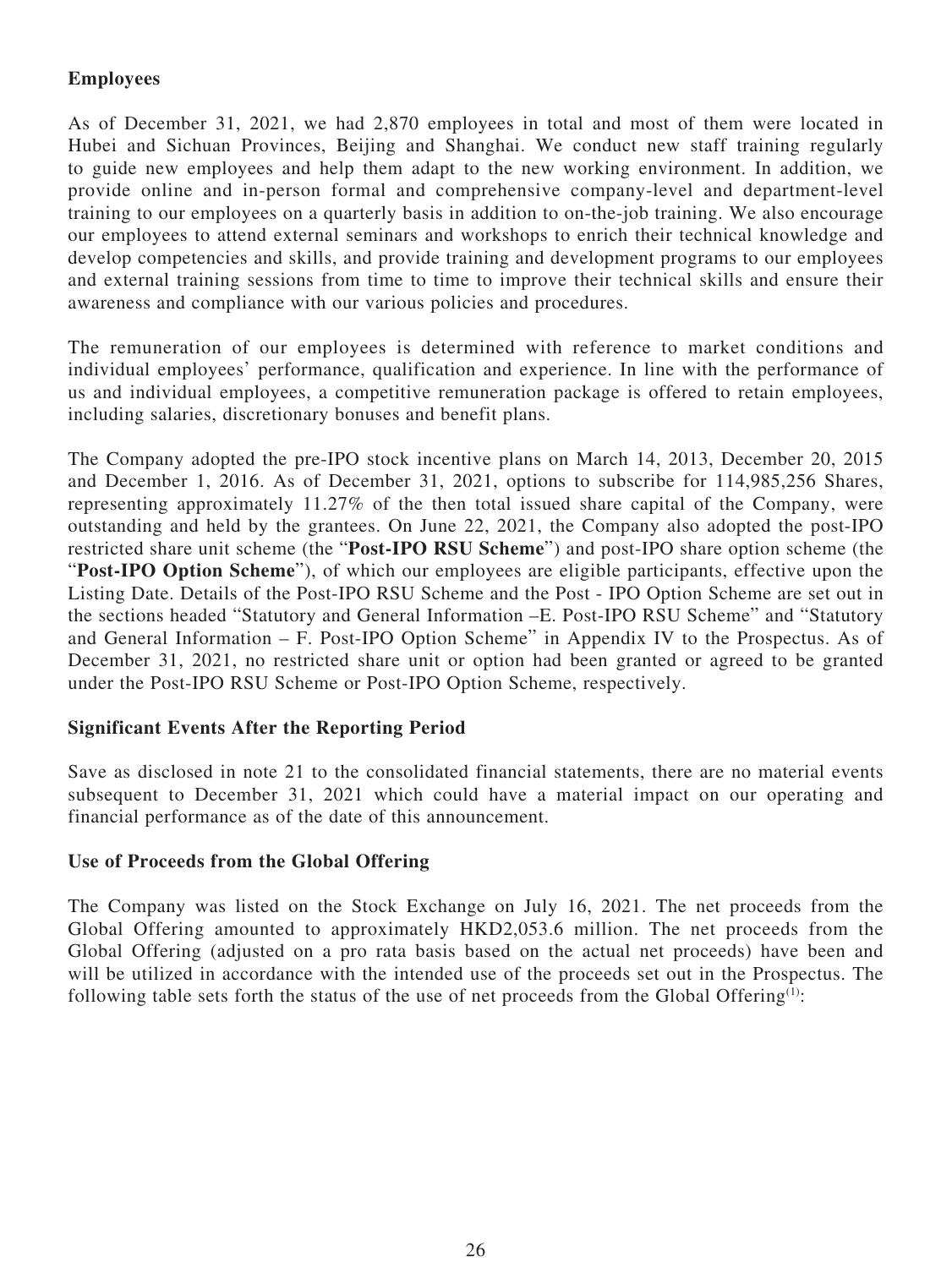| Intended use of<br>proceeds                                                                                                               | Percentage<br>of intended<br>use of<br>proceeds<br>$(\%)$ | <b>Intended</b><br>use of<br>proceeds<br>from the<br>initial<br>public<br>offering<br>$(In$ $HKD$<br>millions) | <b>Actual</b><br>usage<br>between<br>Date and<br><b>December</b><br>31, 2021<br>$(In$ $HKD$<br>millions) | <b>Unutilized</b><br>the Listing net proceeds<br>as of<br><b>December</b><br>31, 2021<br>$(In$ $HKD$<br>millions) | <b>Timeframe</b><br>for the unused<br>balance |
|-------------------------------------------------------------------------------------------------------------------------------------------|-----------------------------------------------------------|----------------------------------------------------------------------------------------------------------------|----------------------------------------------------------------------------------------------------------|-------------------------------------------------------------------------------------------------------------------|-----------------------------------------------|
| Sales and marketing of<br>our existing esoteric<br>testing service lines to<br>cover more hospitals,<br>especially Class III<br>hospitals |                                                           |                                                                                                                |                                                                                                          |                                                                                                                   |                                               |
| Sales, marketing<br>and expansion of<br>hematology testing<br>business                                                                    | 15                                                        | 308.0                                                                                                          | 54.3                                                                                                     |                                                                                                                   | 253.7 By June 30, 2023                        |
| Sales, marketing<br>and expansion of<br>genetic diseases and<br>rare diseases and<br>maternity-related<br>testing business                | 10                                                        | 205.4                                                                                                          | 26.8                                                                                                     |                                                                                                                   | 178.6 By June 30, 2023                        |
| Sales, marketing<br>and expansion of<br>oncology, infectious<br>disease and<br>neurology testing<br>businesses                            | 10                                                        | 205.4                                                                                                          | 31.7                                                                                                     |                                                                                                                   | 173.7 By June 30, 2023                        |
| <b>Research and</b><br>development of our<br>existing esoteric<br>testing service lines                                                   |                                                           |                                                                                                                |                                                                                                          |                                                                                                                   |                                               |
| Research and<br>development of<br>hematology testing                                                                                      | 6.7                                                       | 136.9                                                                                                          | 41.6                                                                                                     |                                                                                                                   | 95.3 By June 30, 2023                         |
| Research and<br>development of<br>genetic diseases and<br>rare diseases and<br>maternity-related<br>testing                               | 6.7                                                       | 136.9                                                                                                          | 4.9                                                                                                      |                                                                                                                   | 132.0 By June 30, 2023                        |
| Research and<br>development<br>of neurology,<br>infectious disease,<br>oncology and<br>routine testing                                    | 6.7                                                       | 136.9                                                                                                          | 8.4                                                                                                      |                                                                                                                   | 128.5 By June 30, 2023                        |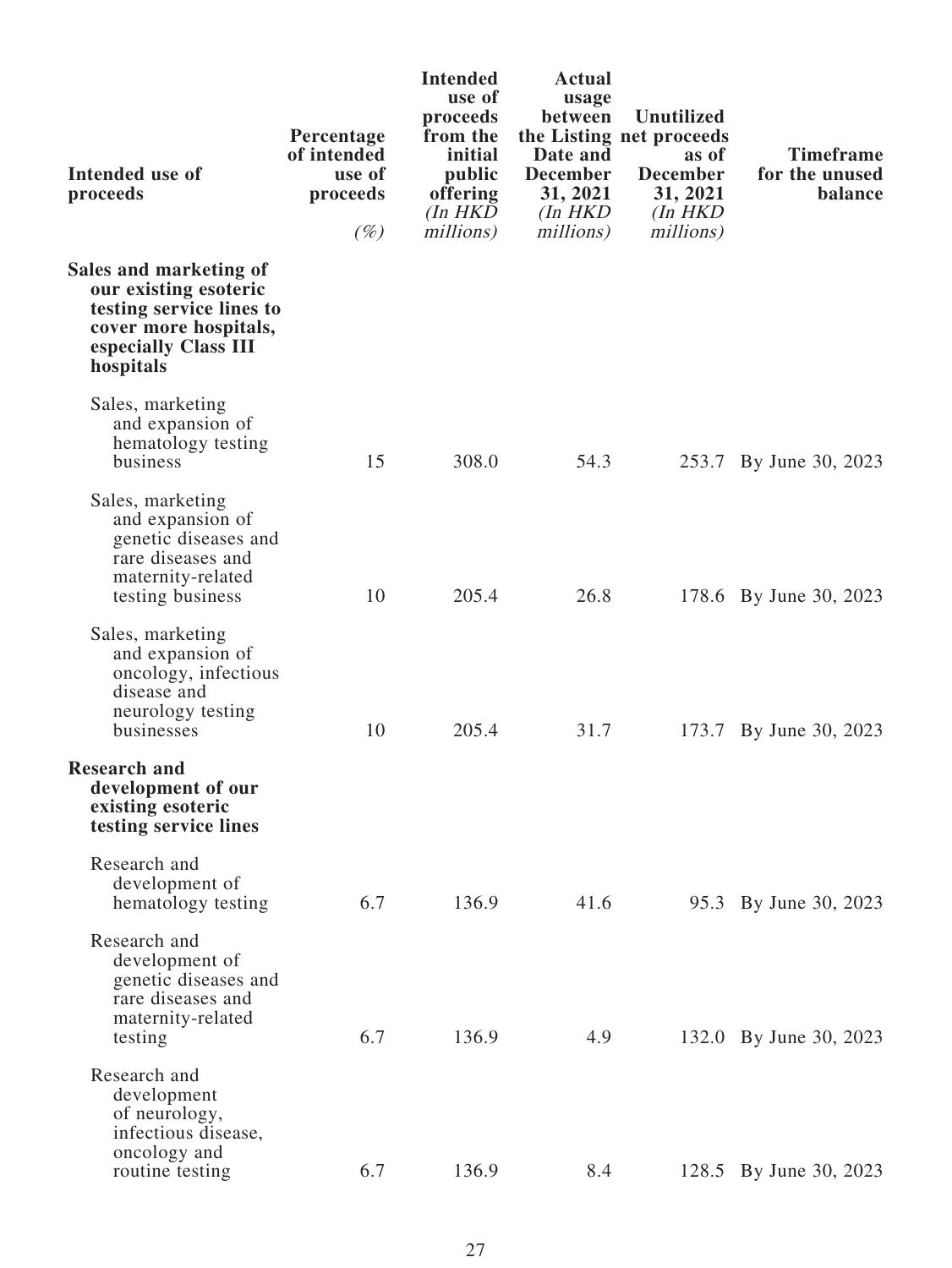| Intended use of<br>proceeds                                                                                                                                                                                | Percentage<br>of intended<br>use of<br>proceeds<br>$(\%)$ | <b>Intended</b><br>use of<br>proceeds<br>from the<br>initial<br>public<br>offering<br>$(In$ $HKD$<br>millions) | <b>Actual</b><br>usage<br>between<br>Date and<br><b>December</b><br>31, 2021<br>$(In$ $HKD$<br>millions) | <b>Unutilized</b><br>the Listing net proceeds<br>as of<br><b>December</b><br>31, 2021<br>$(In$ $HKD$<br>millions) | <b>Timeframe</b><br>for the unused<br>balance |
|------------------------------------------------------------------------------------------------------------------------------------------------------------------------------------------------------------|-----------------------------------------------------------|----------------------------------------------------------------------------------------------------------------|----------------------------------------------------------------------------------------------------------|-------------------------------------------------------------------------------------------------------------------|-----------------------------------------------|
| Development and<br>commercialization of<br>new lines of esoteric<br>testing services                                                                                                                       | 15                                                        | 308.0                                                                                                          | 22.6                                                                                                     |                                                                                                                   | 285.4 By June 30, 2023                        |
| <b>Expansion across</b><br>the industry value<br>chain by acquiring<br>attractive technology<br>or testing-related<br>companies that are<br>complementary and<br>synergistic to our<br>existing businesses | 5                                                         | 102.7                                                                                                          | 4.8                                                                                                      |                                                                                                                   | 97.9 By June 30, 2023                         |
| Increasing our testing<br>capacity                                                                                                                                                                         | 10                                                        | 205.4                                                                                                          | 46.4                                                                                                     |                                                                                                                   | 159.0 By June 30, 2023                        |
| Overseas expansion into<br>markets outside of<br>China                                                                                                                                                     | 5                                                         | 102.7                                                                                                          |                                                                                                          |                                                                                                                   | 102.7 By June 30, 2023                        |
| <b>Working capital</b><br>and other general<br>corporate purposes                                                                                                                                          | 10                                                        | 205.4                                                                                                          | 24.4                                                                                                     | 181.0                                                                                                             |                                               |
| <b>Total</b>                                                                                                                                                                                               | 100.0                                                     | 2,053.6                                                                                                        | 265.9                                                                                                    |                                                                                                                   | <b>1,787.7</b> By June 30, 2023               |

Note:

(1) The figures in the table are approximate figures.

To the extent that the net proceeds from the Global Offering are not immediately applied for the above purposes and to the extent permitted by the relevant law and regulations, we intend to deposit the net proceeds only into short-term deposits with licensed financial institutions in Hong Kong or the PRC. We will make an appropriate announcement if there is any change to the above proposed use of proceeds or if any amount of the proceeds will be used for general corporate purpose.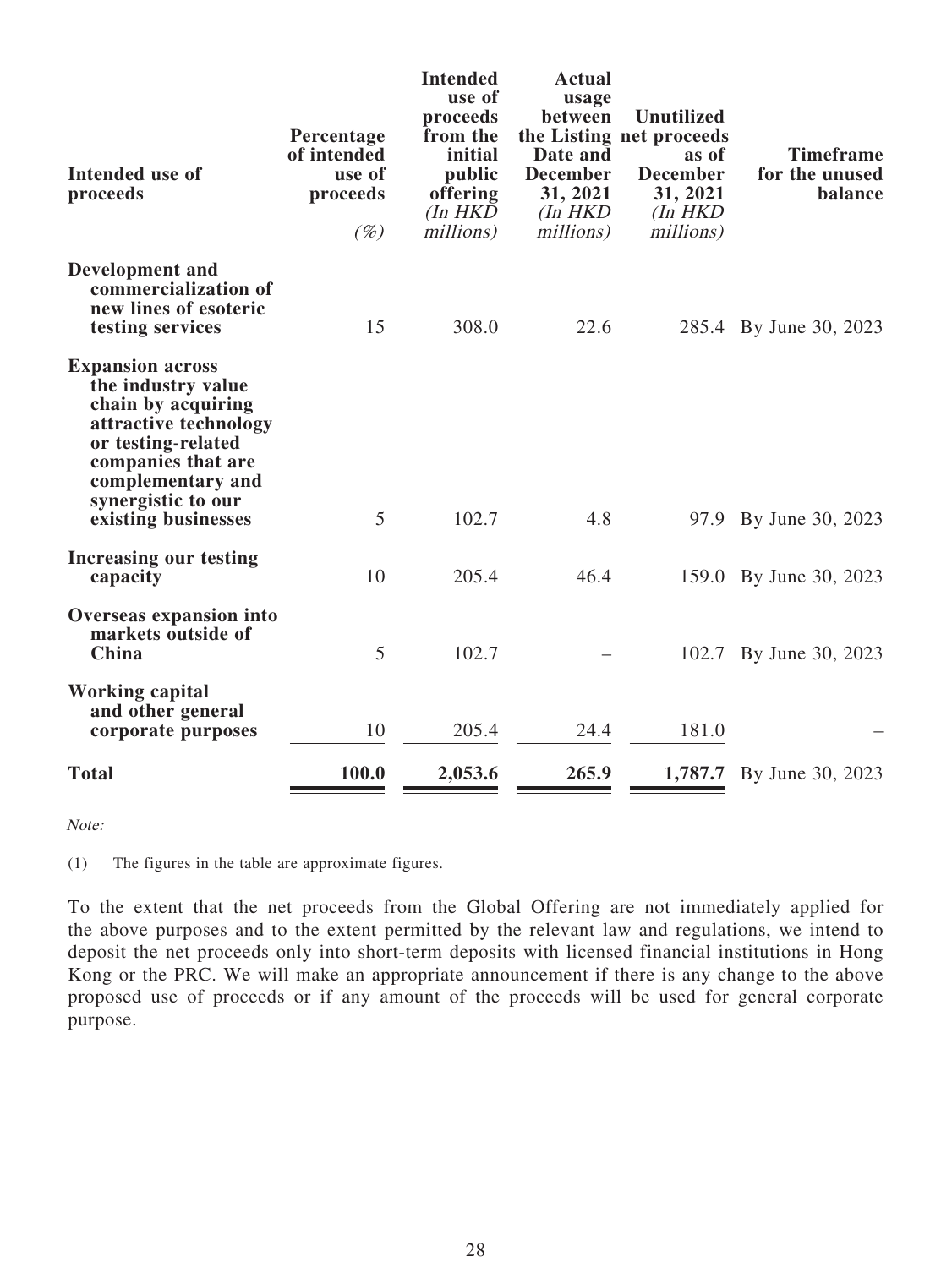# **CONSOLIDATED STATEMENTS OF PROFIT OR LOSS AND OTHER COMPREHENSIVE INCOME**

Year ended 31 December 2021

|                                                                                                                                                                                                                            | <b>Notes</b>                                                                 | 2021<br><b>RMB'000</b>                                                                        | 2020<br><b>RMB'000</b>                                                                        |
|----------------------------------------------------------------------------------------------------------------------------------------------------------------------------------------------------------------------------|------------------------------------------------------------------------------|-----------------------------------------------------------------------------------------------|-----------------------------------------------------------------------------------------------|
| <b>REVENUE</b><br>Cost of sales                                                                                                                                                                                            | $\overline{4}$                                                               | 930,673<br>(444,903)                                                                          | 891,391<br>(430, 410)                                                                         |
| <b>Gross profit</b><br>Other income and gains<br>Selling and marketing expenses<br>Administrative expenses<br>Research and development costs<br>Other expenses<br>Listing expenses<br>Finance costs                        |                                                                              | 485,770<br>62,763<br>(282, 240)<br>(69, 513)<br>(90, 325)<br>(23, 346)<br>(30,067)<br>(1,808) | 460,981<br>39,598<br>(248, 521)<br>(52, 320)<br>(75, 282)<br>(22, 382)<br>(15,504)<br>(2,327) |
| PROFIT BEFORE FAIR VALUE LOSS ON FINANCIAL<br><b>LIABILITIES AT FAIR VALUE THROUGH PROFIT</b><br>OR LOSS ("FVTPL") AND TAX<br>Fair value loss on financial liabilities at FVTPL                                            | 16                                                                           | 51,234<br>(1,505,222)                                                                         | 84,243<br>(1,046,595)                                                                         |
| <b>LOSS BEFORE TAX</b><br>Income tax expense                                                                                                                                                                               | $\mathfrak{H}% _{F}=\mathfrak{H}_{F}\!\left( \mathfrak{H}_{F}\right) ,$<br>6 | (1,453,988)<br>(246)                                                                          | (962, 352)<br>(7,768)                                                                         |
| <b>LOSS FOR THE YEAR</b>                                                                                                                                                                                                   |                                                                              | (1,454,234)                                                                                   | (970, 120)                                                                                    |
| Attributable to:<br>Owners of the parent<br>Non-controlling interests                                                                                                                                                      | $\mathcal S$                                                                 | (1,454,430)<br>196                                                                            | (974, 020)<br>3,900                                                                           |
|                                                                                                                                                                                                                            |                                                                              | (1,454,234)                                                                                   | (970, 120)                                                                                    |
| <b>OTHER COMPREHENSIVE INCOME</b><br>Other comprehensive income that may be reclassified<br>to profit or loss in subsequent periods:<br>Exchange differences on translation of the<br>financial statements of subsidiaries |                                                                              | 13,726                                                                                        | 19,660                                                                                        |
| Other comprehensive income that will not be<br>reclassified to profit or loss in subsequent periods<br>Exchange differences on translation of the<br>financial statements of the Company                                   |                                                                              | (39,077)                                                                                      | 82,355                                                                                        |
| Other comprehensive (expense)/income for the year, net of tax                                                                                                                                                              |                                                                              | (25,351)                                                                                      | 102,015                                                                                       |
| Total comprehensive expense for the year, net of tax                                                                                                                                                                       |                                                                              | (1,479,585)                                                                                   | (868, 105)                                                                                    |
| Attributable to:<br>Owners of the parent<br>Non-controlling interests                                                                                                                                                      |                                                                              | (1,479,781)<br>196                                                                            | (872,005)<br>3,900                                                                            |
|                                                                                                                                                                                                                            |                                                                              | (1,479,585)                                                                                   | (868, 105)                                                                                    |
| <b>LOSS PER SHARE ATTRIBUTABLE TO ORDINARY</b><br><b>EQUITY HOLDERS OF THE PARENT</b>                                                                                                                                      |                                                                              |                                                                                               |                                                                                               |
| Basic and diluted<br>For loss for the year                                                                                                                                                                                 | 8                                                                            | (2.93)                                                                                        | (8.69)                                                                                        |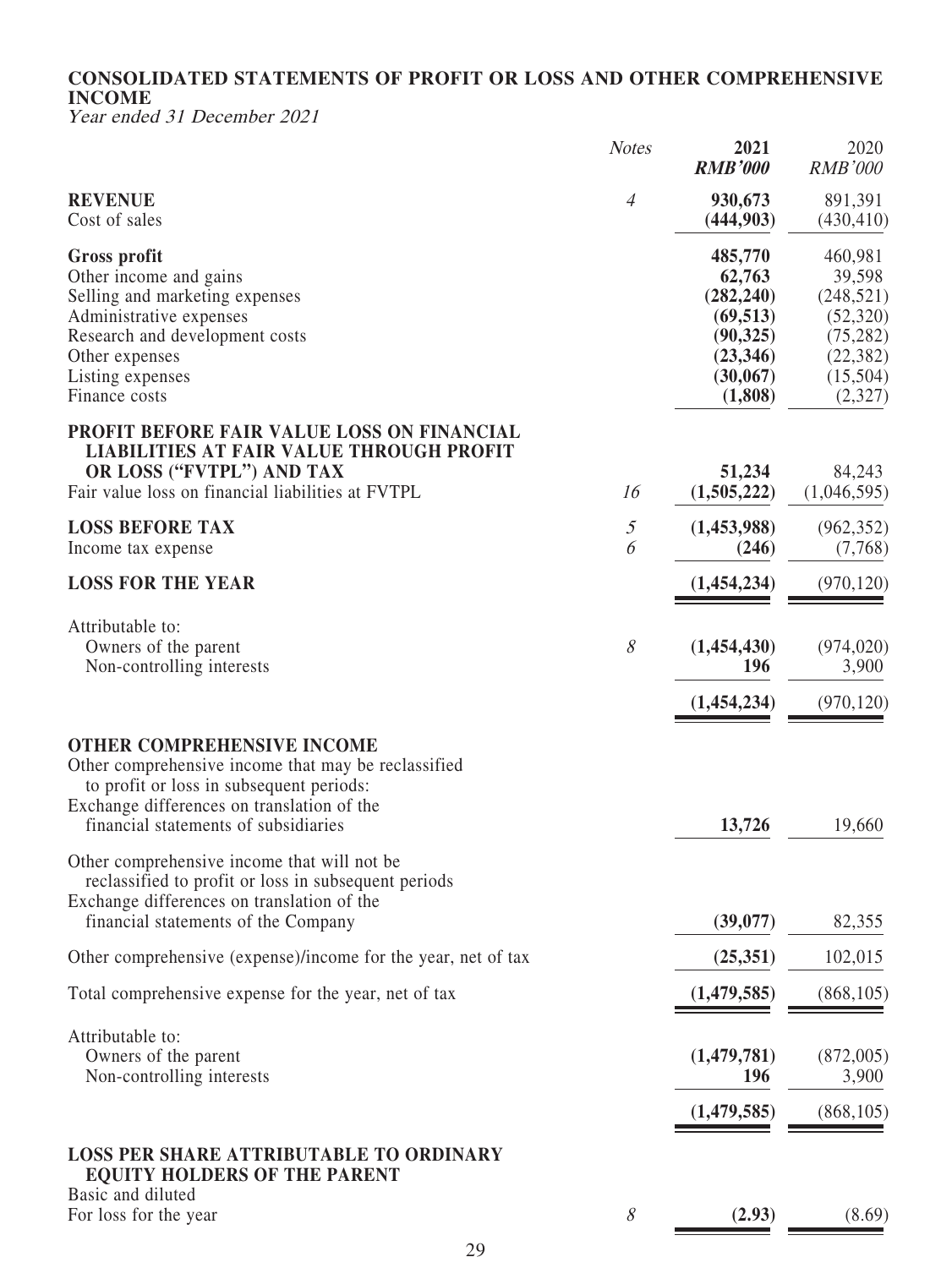# **CONSOLIDATED STATEMENTS OF FINANCIAL POSITION**

31 December 2021

|                                             | <b>Notes</b>  | 2021<br><b>RMB'000</b> | 2020<br><b>RMB'000</b> |
|---------------------------------------------|---------------|------------------------|------------------------|
| <b>NON-CURRENT ASSETS</b>                   |               |                        |                        |
| Property, plant and equipment               | $\mathcal{G}$ | 354,902                | 122,200                |
| Right-of-use assets                         |               | 17,676                 | 35,420                 |
| Prepayments, deposits and other receivables | 11            | 16,636                 | 6,711                  |
| Other intangible assets                     |               | 25,602                 | 10,486                 |
| Time deposits                               | 12            | 60,000                 |                        |
| Investments in associates                   |               | 5,764                  | 2,312                  |
| Deferred tax assets                         |               | 48,021                 | 42,733                 |
| Goodwill                                    |               | 2,190                  | 1,862                  |
| <b>Total non-current assets</b>             |               | 530,791                | 221,724                |
| <b>CURRENT ASSETS</b>                       |               |                        |                        |
| Inventories                                 |               | 50,812                 | 44,977                 |
| Trade and bills receivables                 | 10            | 339,144                | 310,385                |
| Prepayments, deposits and other receivables | 11            | 34,486                 | 99,078                 |
| Amounts due from related parties            |               |                        | 2,162                  |
| Financial assets at FVTPL                   |               | 162,871                | 55,000                 |
| Pledged deposits                            |               |                        | 1,808                  |
| Profit tax receivables                      |               |                        | 598                    |
| Time deposits (more than 3 months)          | 12            | 274,155                |                        |
| Cash and cash equivalents                   |               | 1,796,700              | 841,227                |
| <b>Total current assets</b>                 |               | 2,658,168              | 1,355,235              |
| <b>CURRENT LIABILITIES</b>                  |               |                        |                        |
| Trade and bills payables                    | 13            | 134,820                | 131,785                |
| Other payables and accruals                 | 14            | 278,966                | 257,424                |
| Contract liabilities                        | 15            | 6,024                  | 5,240                  |
| Interest-bearing bank borrowings            |               |                        | 40,000                 |
| Profit tax payable                          |               | 2,061                  |                        |
| Amounts due to related parties              |               | 6,380                  | 74,575                 |
| Lease liabilities                           |               | 8,360                  | 21,637                 |
| Deferred tax liabilities                    |               | 547                    |                        |
| <b>Contingent Consideration</b>             |               | 15,255                 |                        |
| <b>Total current liabilities</b>            |               | 452,413                | 530,661                |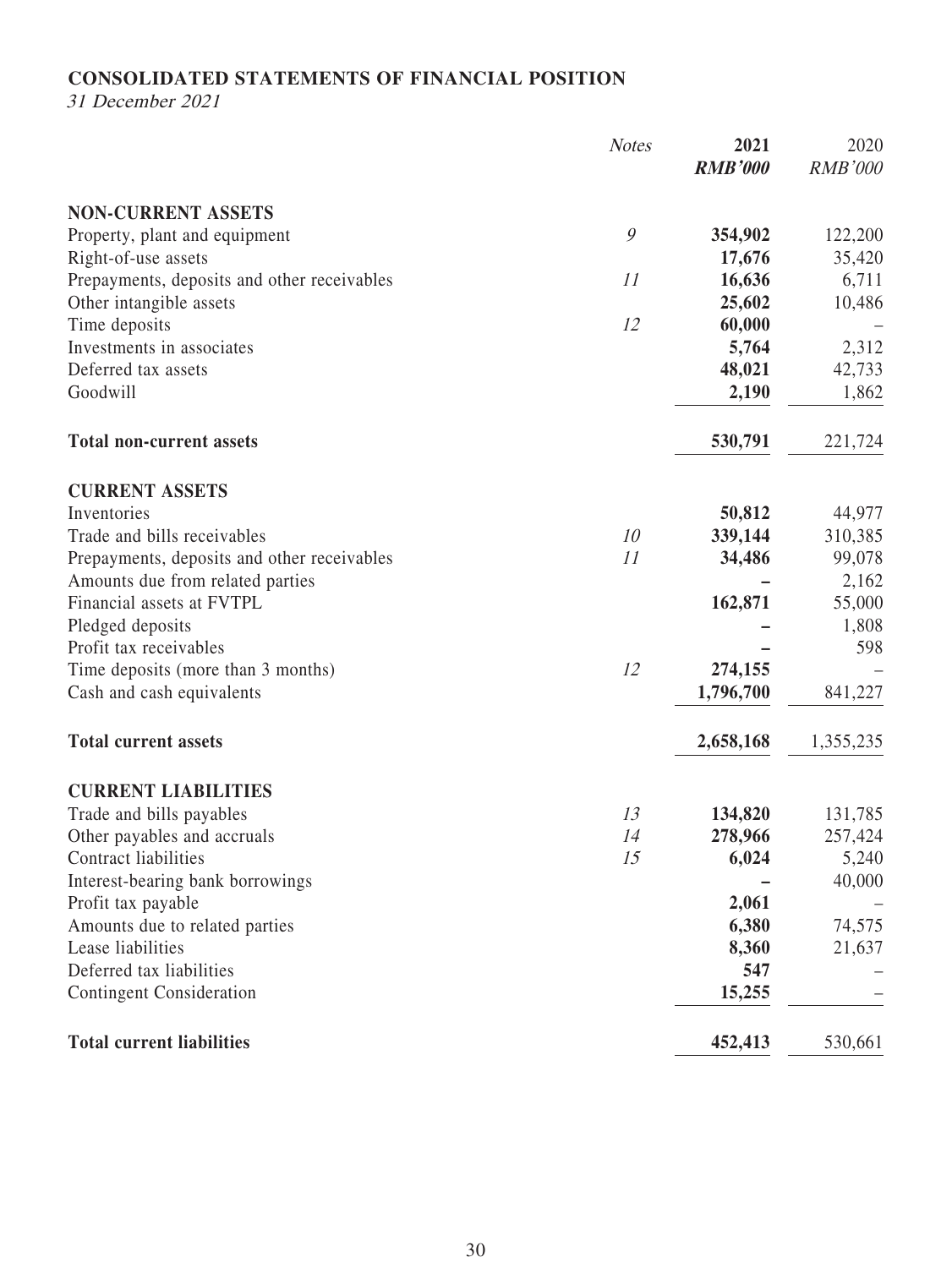|                                                                                     | <b>Notes</b> | 2021<br><b>RMB'000</b> | 2020<br><b>RMB'000</b> |
|-------------------------------------------------------------------------------------|--------------|------------------------|------------------------|
| NET CURRENT ASSETS                                                                  |              | 2,205,755              | 824,574                |
| TOTAL ASSETS LESS CURRENT LIABILITIES                                               |              | 2,736,546              | 1,046,298              |
| <b>NON-CURRENT LIABILITIES</b>                                                      |              |                        |                        |
| Deferred income                                                                     |              | 1,906                  | 2,573                  |
| Convertible redeemable preferred shares                                             | 16           |                        | 2,854,390              |
| Lease liabilities                                                                   |              | 9,832                  | 23,750                 |
| <b>Total non-current liabilities</b>                                                |              | 11,738                 | 2,880,713              |
| Net assets/(liabilities)                                                            |              | 2,724,808              | (1,834,415)            |
| <b>EQUITY/(DEFICIENCY) IN EQUITY</b><br>Equity attributable to owners of the parent |              |                        |                        |
| Share capital                                                                       | 17           | 1,466                  | 242                    |
| Treasury shares                                                                     | 17           |                        |                        |
| Reserves                                                                            |              | 2,718,748              | (1,844,044)            |
|                                                                                     |              | 2,720,215              | (1,843,802)            |
| Non-controlling interests                                                           |              | 4,593                  | 9,387                  |
|                                                                                     |              |                        |                        |
| Total equity/(deficit)                                                              |              | 2,724,808              | (1,834,415)            |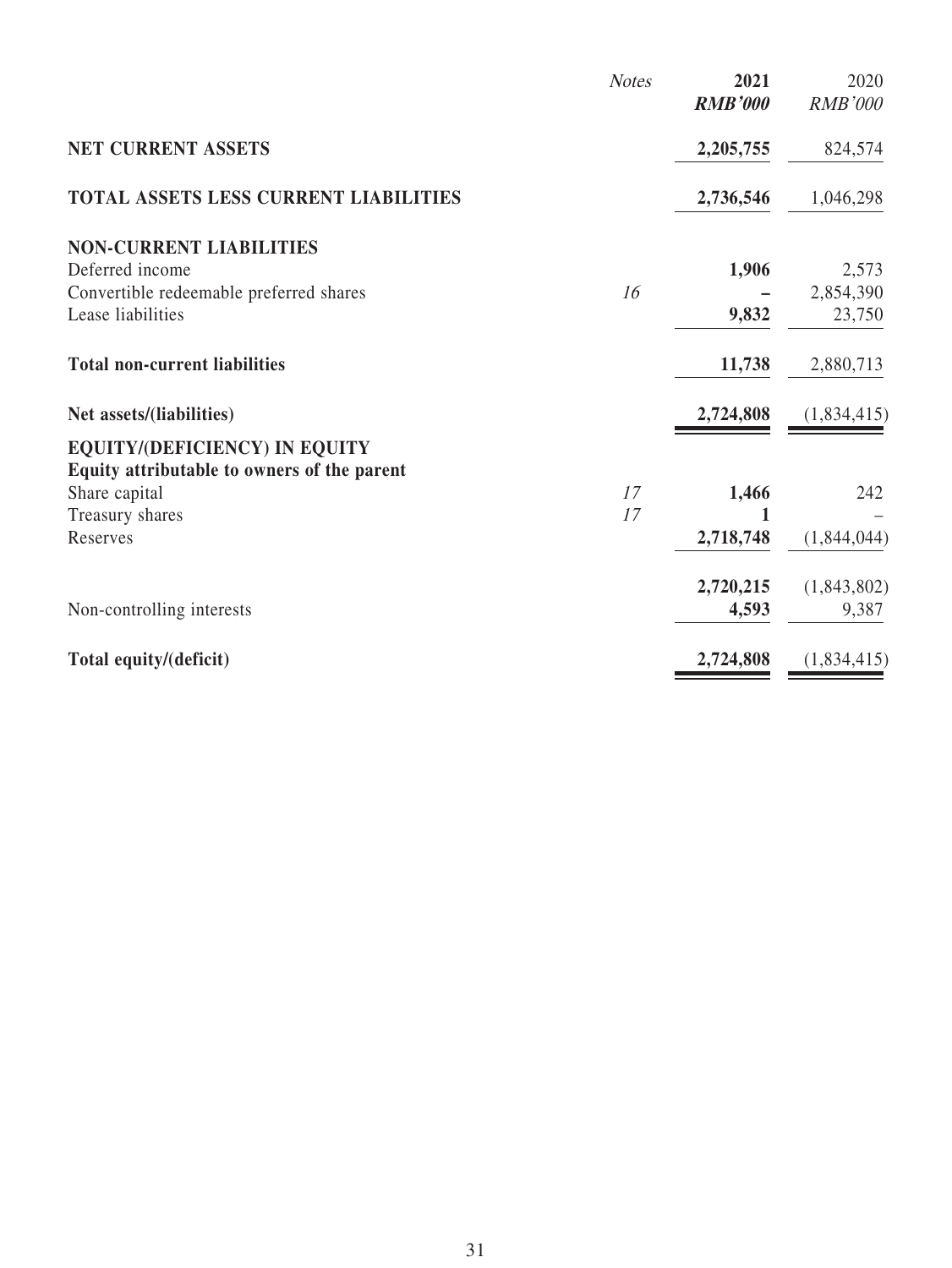## **NOTES**

### **1. CORPORATE AND GROUP INFORMATION**

The Company was incorporated in the Cayman Islands as an exempted company with limited liability on 24 August 2007 and its shares have been listed on the Main Board of the Stock Exchange of Hong Kong Limited (the "**Stock Exchange**") since 16 July 2021 (the "**Global Offering**"). The registered address of the office of the Company is P.O. Box 472, 2nd Floor, Harbour Place, 103 South, Church Street, George Town, Grand Cayman KY1-1106, Grand Cayman.

The Company is an investment holding company. During the reporting periods, the major subsidiaries of the Company were principally engaged in the provision of clinical testing services in the People's Republic of China (the "**PRC**").

#### **Information about subsidiaries**

Particulars of the Company's principal subsidiaries are as follows:

| Name                                                                                                                                        | <b>Notes</b> | Date and place of<br>incorporation/registration<br>and place of operations | <b>Issued</b><br>ordinary share/<br>registered capital | Percentage<br>of equity attributable<br>to the Company<br><b>Direct</b> | <b>Indirect</b>          | Principal activities               |
|---------------------------------------------------------------------------------------------------------------------------------------------|--------------|----------------------------------------------------------------------------|--------------------------------------------------------|-------------------------------------------------------------------------|--------------------------|------------------------------------|
| Kindstar Globalgene (HK) Limited                                                                                                            |              | Hong Kong<br>30-Aug-2007                                                   | HKD10,000                                              | 100%                                                                    |                          | Investment holding                 |
| Kindstar Singapore Holdings PTE. Ltd.                                                                                                       |              | Singapore<br>11-Sep-2019                                                   | US\$1                                                  | 100%                                                                    | $\overline{\phantom{a}}$ | Investment holding                 |
| 康聖環球 (北京) 醫學技術有限公司<br>Kindstar Global (Beijing) Technology Co., Ltd.*<br>("Kindstar Beijing WFOE")                                          |              | PRC/Mainland China<br>20-Nov-2007                                          | RMB121,000,000                                         |                                                                         | 100%                     | Investment holding                 |
| 武漢康聖達醫學檢驗所有限公司<br>Wuhan Kindstar Medical Laboratory Co., Ltd.*<br>("Wuhan Kindstar")                                                        |              | PRC/Mainland China<br>8-Aug-2003                                           | RMB6,900,000                                           |                                                                         | 100%                     | <b>Clinical Testing</b><br>Service |
| 北京海思特醫學檢驗實驗室有限公司<br>Beijing Hightrust Medical Laboratory Co., Ltd.*<br>("Beijing Hightrust")                                                |              | PRC/Mainland China<br>26-Aug-2005                                          | RMB20,000,000                                          |                                                                         | 100%                     | <b>Clinical Testing</b><br>Service |
| 上海新培晶醫學檢驗所有限公司<br>Shanghai SimpleGene Medical Laboratory Co., Ltd.*                                                                         |              | PRC/Mainland China<br>28-Sep-2004                                          | RMB20,000,000                                          |                                                                         | 100%                     | Clinical Testing<br>Service        |
| ("Shanghai SimpleGene")<br>新疆康聖達醫學檢驗所有限公司<br>Xinjiang Kindstar Medical Laboratory Co., Ltd.*                                                | (a)          | PRC/Mainland China<br>6-Apr-2017                                           | RMB16,000,000                                          |                                                                         | 100%                     | <b>Clinical Testing</b><br>Service |
| ("Xinjiang Kindstar")<br>四川華西康聖達醫學檢驗有限公司<br>Sichuan Huaxi Kindstar Medical Laboratory Co., Ltd.*                                            |              | PRC/Mainland China<br>29-Dec-2017                                          | RMB10,000,000                                          |                                                                         | $60\%$                   | <b>Clinical Testing</b><br>Service |
| ("Huaxi Kindstar")<br>成都聖元醫學檢驗實驗室有限公司<br>Chengdu Shengyuan Medical Laboratory Co., Ltd.*                                                    |              | PRC/Mainland China<br>16-Oct-2018                                          | RMB5,000,000                                           |                                                                         | 65%                      | <b>Clinical Testing</b><br>Service |
| ("Chengdu Shengyuan")<br>康聖環球 (武漢) 醫學特檢技術有限公司<br>Kindstar Global (Wuhan) Medical Esoteric Technology Co., Ltd.<br>("Kindstar Global Wuhan") |              | PRC/Mainland China<br>05-Sep-2017                                          | RMB10,100,000                                          | L                                                                       | 100%                     | Investment holding                 |
| 天津康聖達醫學檢驗實驗室有限公司<br>Tianjin Kindstar Medical Laboratory Co., Ltd.*                                                                          |              | PRC/Mainland China<br>27-Oct-2017                                          | RMB5,000,000                                           | L,                                                                      | $90\%$                   | <b>Clinical Testing</b><br>Service |
| ("Tianjin Kindstar")<br>上海希諾醫學檢驗實驗室有限公司<br>Shanghai Xinuo Medical Laboratory Co., Ltd.<br>("Shanghai Xinuo")                                |              | PRC/Mainland China<br>15-Oct-2019                                          | RMB5,000,000                                           |                                                                         | $80\%$                   | <b>Clinical Testing</b><br>Service |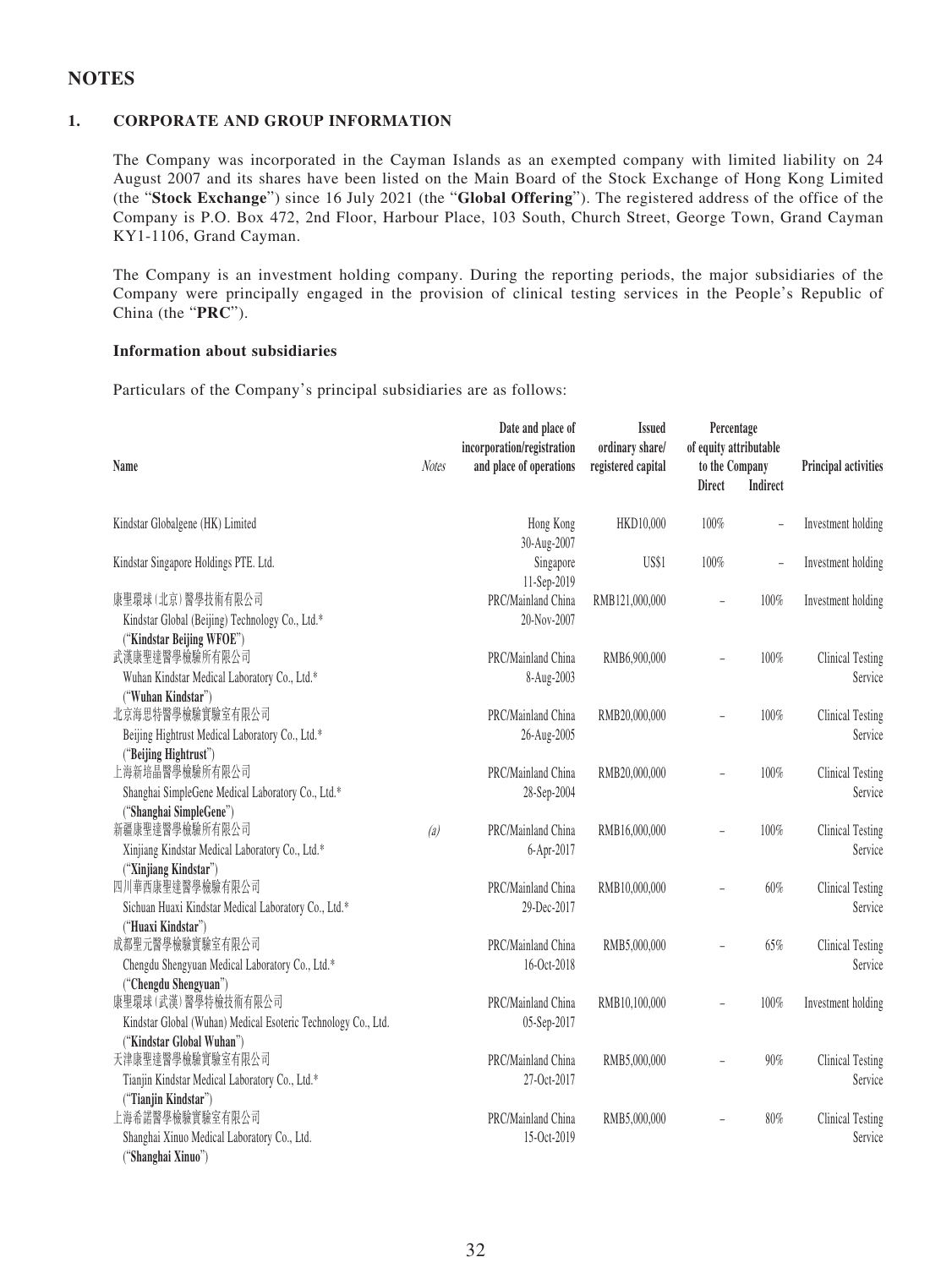|                                                      |              | Date and place of<br>incorporation/registration | <b>Issued</b><br>ordinary share/ | Percentage<br>of equity attributable |                 |                         |
|------------------------------------------------------|--------------|-------------------------------------------------|----------------------------------|--------------------------------------|-----------------|-------------------------|
| <b>Name</b>                                          | <b>Notes</b> | and place of operations                         | registered capital               | to the Company                       |                 | Principal activities    |
|                                                      |              |                                                 |                                  | <b>Direct</b>                        | <b>Indirect</b> |                         |
| 廣州希諾醫學檢驗實驗室有限公司                                      |              | PRC/Mainland China                              | RMB10,000,000                    |                                      | 80%             | <b>Clinical Testing</b> |
| Guangzhou Xinuo Medical Laboratory Co., Ltd.         |              | 10-Oct-2019                                     |                                  |                                      |                 | Service                 |
| ("Guangzhou Xinuo")                                  |              |                                                 |                                  |                                      |                 |                         |
| 康聖環球醫學科技 (武漢) 有限公司                                   |              | PRC/Mainland China                              | RMB800,000,000                   |                                      | 100%            | Investment holding      |
| Kindstar Global Medical Technology (Wuhan) Co., Ltd. |              | 11-Sep-2020                                     |                                  |                                      |                 |                         |
| "Kindstar Wuhan WFOE")                               |              |                                                 |                                  |                                      |                 |                         |
| 武漢康聖真源醫學檢驗所有限公司                                      | (b)          | PRC/Mainland China                              | RMB10,000,000                    |                                      | 70%             | <b>Clinical Testing</b> |
| Wuhan Kindstar Zhenyuan Medical Laboratory Co., Ltd. |              | 3-Feb-2021                                      |                                  |                                      |                 | Service                 |
| "Kindstar Zhenyuan")                                 |              |                                                 |                                  |                                      |                 |                         |
| 康聖環球 (武漢) 投資管理有限公司                                   | (c)          | PRC/Mainland China                              | RMB30,000,000                    |                                      | 100%            | Investment holding      |
| Kindstar (Wuhan) Investment Management Co., Ltd.     |              | 8-Sep-2021                                      |                                  |                                      |                 |                         |
| "Kindstar Investment")                               |              |                                                 |                                  |                                      |                 |                         |
| 武漢康聖貝泰生物科技有限公司                                       | (d)          | PRC/Mainland China                              | RMB10,000,000                    |                                      | 70%             | <b>Clinical Testing</b> |
| Wuhan Kindstar Biotechnology Co., Ltd.               |              | 14-Sep-2021                                     |                                  |                                      |                 | Service                 |
| "Kindstar Biotech")                                  |              |                                                 |                                  |                                      |                 |                         |
| 武漢易檢雲信息技術有限公司                                        | (e)          | PRC/Mainland China                              | RMB5,000,000                     |                                      | 90%             | E-commerce Service      |
| Wuhan Yijianyun Information Technology Co., Ltd.     |              | 8-Oct-2021                                      |                                  |                                      |                 |                         |
| ("Wuhan Yijianyun")                                  |              |                                                 |                                  |                                      |                 |                         |
| 成都溫江康聖友醫互聯網醫院有限公司                                    | (f)          | PRC/Mainland China                              | RMB50,000,000                    |                                      | 100%            | <b>Clinical Testing</b> |
| Chengdu Wenjiang Kangshengyou Medical                |              | 22-Oct-2021                                     |                                  |                                      |                 | Service                 |
| Internet Hospital Co., Ltd.                          |              |                                                 |                                  |                                      |                 |                         |
| ("Wenjiang Kangshenyou Medical")                     |              |                                                 |                                  |                                      |                 |                         |
| 上海信諾佰世醫學檢驗有限公司                                       | (g)          | PRC/Mainland China                              | RMB33,000,000                    |                                      | 100%            | <b>Clinical Testing</b> |
| Shanghai SinoPath Medical Laboratory Co., Ltd.       |              | 1-Dec-2021                                      |                                  |                                      |                 | Service                 |
| "SinoPath")                                          |              |                                                 |                                  |                                      |                 |                         |

\* The English names of these subsidiaries registered in the PRC represent the best efforts made by management of the Company to translate their Chinese names as these subsidiaries do not have official English names.

### Notes:

- (a) During the year ended 31 December 2021, the Group acquired the 43% interest from the non-controlling interest shareholders of Xinjiang Kindstar. Further details of the acquisition are included in note 20 to the Consolidated financial statements.
- (b) On 3 February 2021, Kindstar Zhenyuan was established under the laws of the PRC with a registered capital of RMB10 million.
- (c) On 8 September 2021, Kindstar Investment was established under the laws of the PRC with a registered capital of RMB30 million.
- (d) On 14 September 2021, Kindstar Biotech was established under the laws of the PRC with a registered capital of RMB10 million.
- (e) On 8 October 2021, the Group acquired Wuhan Yijianyun. Further details of the acquisition are included in note 18 to the Consolidated financial statements.
- (f) On 22 October 2021, Wenjiang Kangshenyou Medical was established under the laws of the PRC with a registered capital of RMB50 million.
- (g) On 1 December 2021, the Group acquired Sinopath.Further details of the acquisition are included in note 19 to the Consolidated financial statements.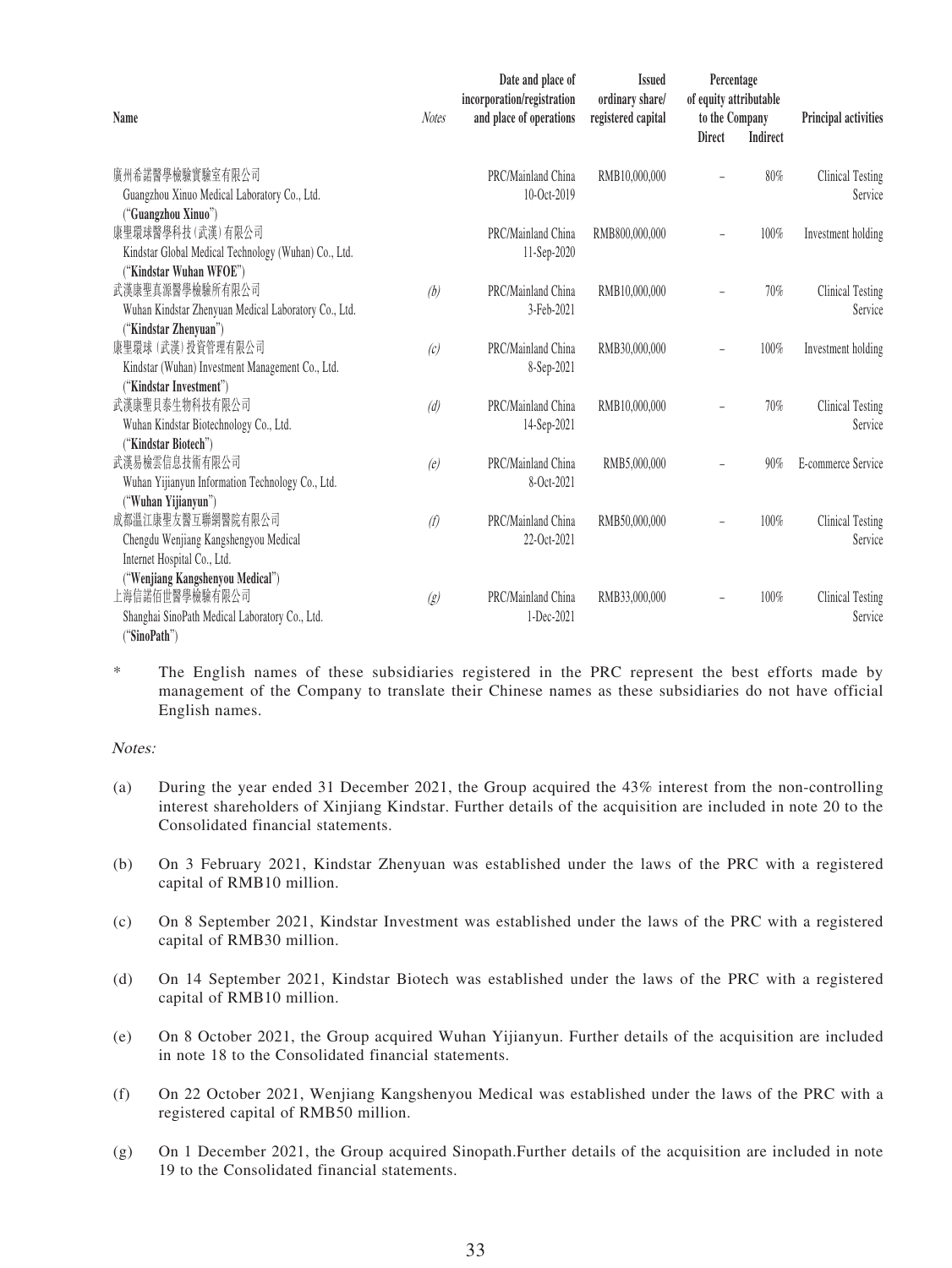### **2.1 BASIS OF PREPARATION**

These financial statements have been prepared in accordance with IFRSs (which include all IFRSs, International Accounting Standards ("**IASs**") and interpretations) issued by the IASB, accounting principles generally accepted in Hong Kong and the disclosure requirements of the Hong Kong Companies Ordinance. They have been prepared under the historical cost convention, except for investment properties, derivative financial instruments, wealth management products and equity investments which have been measured at fair value. Disposal groups held for sale are stated at the lower of their carrying amounts and fair values less costs to sell as further explained in note 2.4. These financial statements are presented in Renminbi ("**RMB**") and all values are rounded to the nearest thousand except when otherwise indicated.

### **Basis of consolidation**

The consolidated financial statements include the financial statements of the Company and its subsidiaries (collectively referred to as the "**Group**") for the year ended 31 December 2021. A subsidiary is an entity (including a structured entity), directly or indirectly, controlled by the Company. Control is achieved when the Group is exposed, or has rights, to variable returns from its involvement with the investee and has the ability to affect those returns through its power over the investee (i.e., existing rights that give the Group the current ability to direct the relevant activities of the investee).

When the Company has, directly or indirectly, less than a majority of the voting or similar rights of an investee, the Group considers all relevant facts and circumstances in assessing whether it has power over an investee, including:

- (a) the contractual arrangement with the other vote holders of the investee;
- (b) rights arising from other contractual arrangements; and
- (c) the Group's voting rights and potential voting rights.

The financial statements of the subsidiaries are prepared for the same reporting period as the Company, using consistent accounting policies. The results of subsidiaries are consolidated from the date on which the Group obtains control and continue to be consolidated until the date that such control ceases.

Profit or loss and each component of other comprehensive income are attributed to the owners of the parent of the Group and to the non-controlling interests, even if this results in the non-controlling interests having a deficit balance. All intra-group assets and liabilities, equity, income, expenses and cash flows relating to transactions between members of the Group are eliminated in full on consolidation.

The Group reassesses whether or not it controls an investee if facts and circumstances indicate that there are changes to one or more of the three elements of control described above. A change in the ownership interest of a subsidiary, without a loss of control, is accounted for as an equity transaction.

If the Group loses control over a subsidiary, it derecognises (i) the assets (including goodwill) and liabilities of the subsidiary, (ii) the carrying amount of any non-controlling interest and (iii) the cumulative translation differences recorded in equity; and recognises (i) the fair value of the consideration received, (ii) the fair value of any investment retained and (iii) any resulting surplus or deficit in profit or loss. The Group's share of components previously recognised in other comprehensive income is reclassified to profit or loss or retained profits, as appropriate, on the same basis as would be required if the Group had directly disposed of the related assets or liabilities.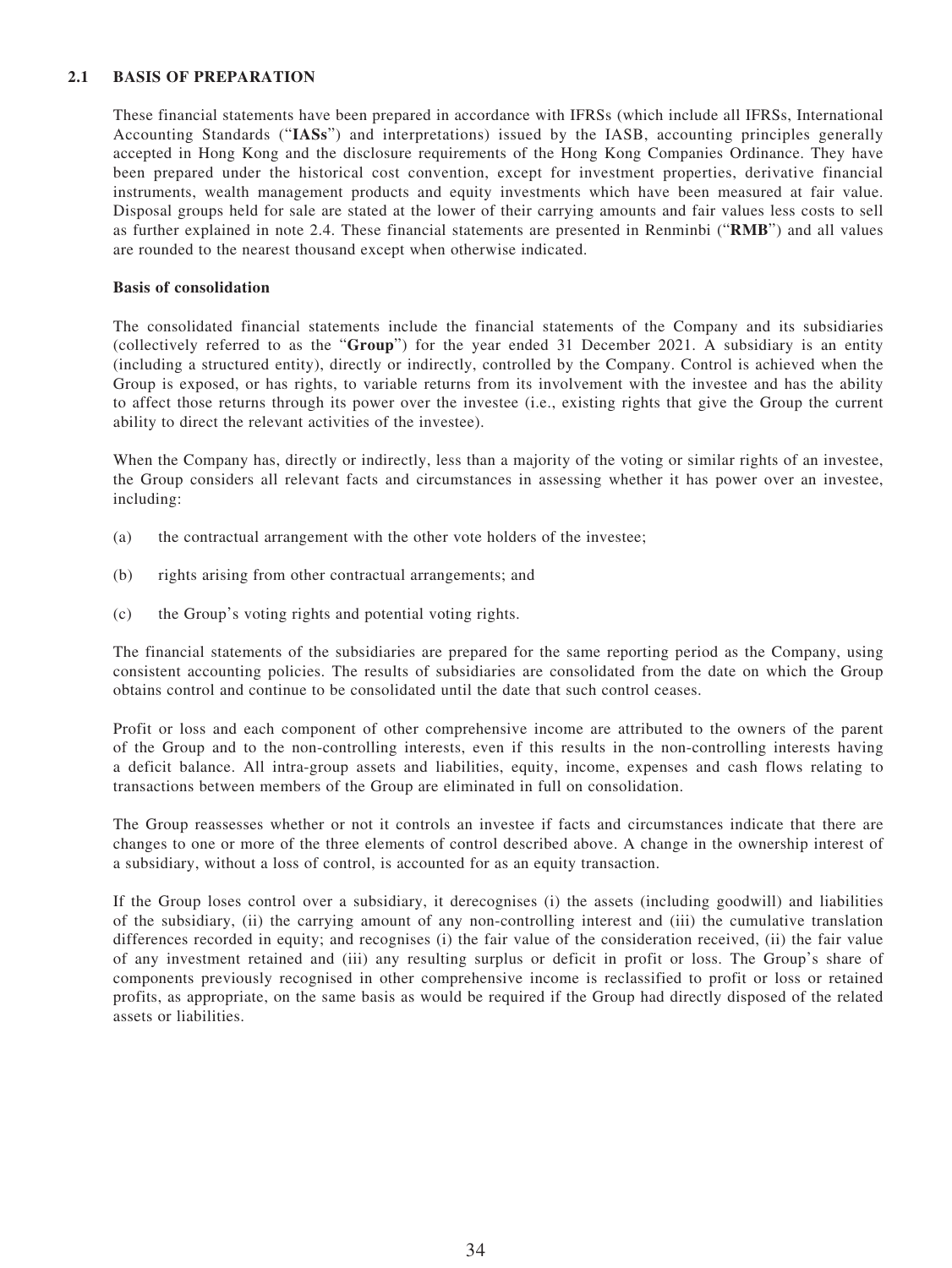### **2.2 CHANGES IN ACCOUNTING POLICIES AND DISCLOSURES**

The Group has adopted the following revised IFRSs for the first time for the current year's financial statements.

| Amendments to IFRS 9, IAS 39, | Interest Rate Benchmark Reform – Phase 2 |
|-------------------------------|------------------------------------------|
| IFRS 7. IFRS 4 and IFRS 16    |                                          |
| Amendment to HKFRS 16         | Covid-19-Related Rent Concessions        |

The new or amended IFRSs that are effective from 1 January 2021 did not have any significant impact on the Group's accounting policies.

### **2.3 ISSUED BUT NOT YET EFFECTIVE IFRSs**

The Group has not applied the following new and revised IFRSs, that have been issued but are not yet effective, in the Consolidated financial statements.

| Amendments to IFRS 3             | Reference to the Conceptual Framework <sup>1</sup>                       |
|----------------------------------|--------------------------------------------------------------------------|
| Amendments to IFRS 10 and IAS 28 | Sale or Contribution of Assets between an Investor and                   |
|                                  | <i>its Associate or Joint Venture</i> <sup>3</sup>                       |
| IFRS 17                          | Insurance Contracts <sup>2</sup>                                         |
| Amendments to IFRS 17            | Insurance Contracts <sup>2,4</sup>                                       |
| Amendments to IAS 1              | Classification of Liabilities as Current or Non-current <sup>2</sup>     |
| Amendments to IAS 1 and          | Disclosure of Accounting Policies <sup>2</sup>                           |
| <b>IFRS</b> Practice Statement 2 |                                                                          |
| Amendments to IAS 8              | Definition of Accounting Estimates <sup>2</sup>                          |
| Amendments to IAS 12             | Deferred Tax related to Assets and Liabilities arising                   |
|                                  | from a Single Transaction <sup>2</sup>                                   |
| Amendments to IAS 16             | Property, Plant and Equipment: Proceeds before Intended Use <sup>1</sup> |
| Amendments to IAS 37             | Onerous Contracts – Cost of Fulfilling a Contract <sup>1</sup>           |
| Annual Improvements to           | Amendments to IFRS 1, IFRS 9, Illustrative Examples                      |
| IFRS Standards 2018-2020         | accompanying IFRS 16 and IAS $411$                                       |

1 Effective for annual periods beginning on or after 1 January 2022.

2 Effective for annual periods beginning on or after 1 January 2023.

3 No mandatory effective date yet determined but available for adoption.

4 On 25 June 2020, the IASB issued the amendments to IFRS 17 which included a deferral of the effective date of IFRS 17 to annual reporting periods beginning on or after 1 January 2023. Earlier application is permitted for entities that apply IFRS 9 on or before the date of initial application of IFRS 17. Accordingly, qualifying insurers could apply both standards (IFRS 9 and IFRS 17) for the first time to annual reporting periods beginning on or after 1 January 2023. As a consequence of the amendments to IFRS 17, IFRS 4 was amended to extend the temporary exemption that permits insurers to apply IAS 39 rather than IFRS 9 for annual periods beginning before 1 January 2023.

The Group is in the process of making an assessment of the impact of these new and revised IFRSs upon initial application. So far, the Group has expected that these standards will not have a significant effect on the Group's financial performance and financial position.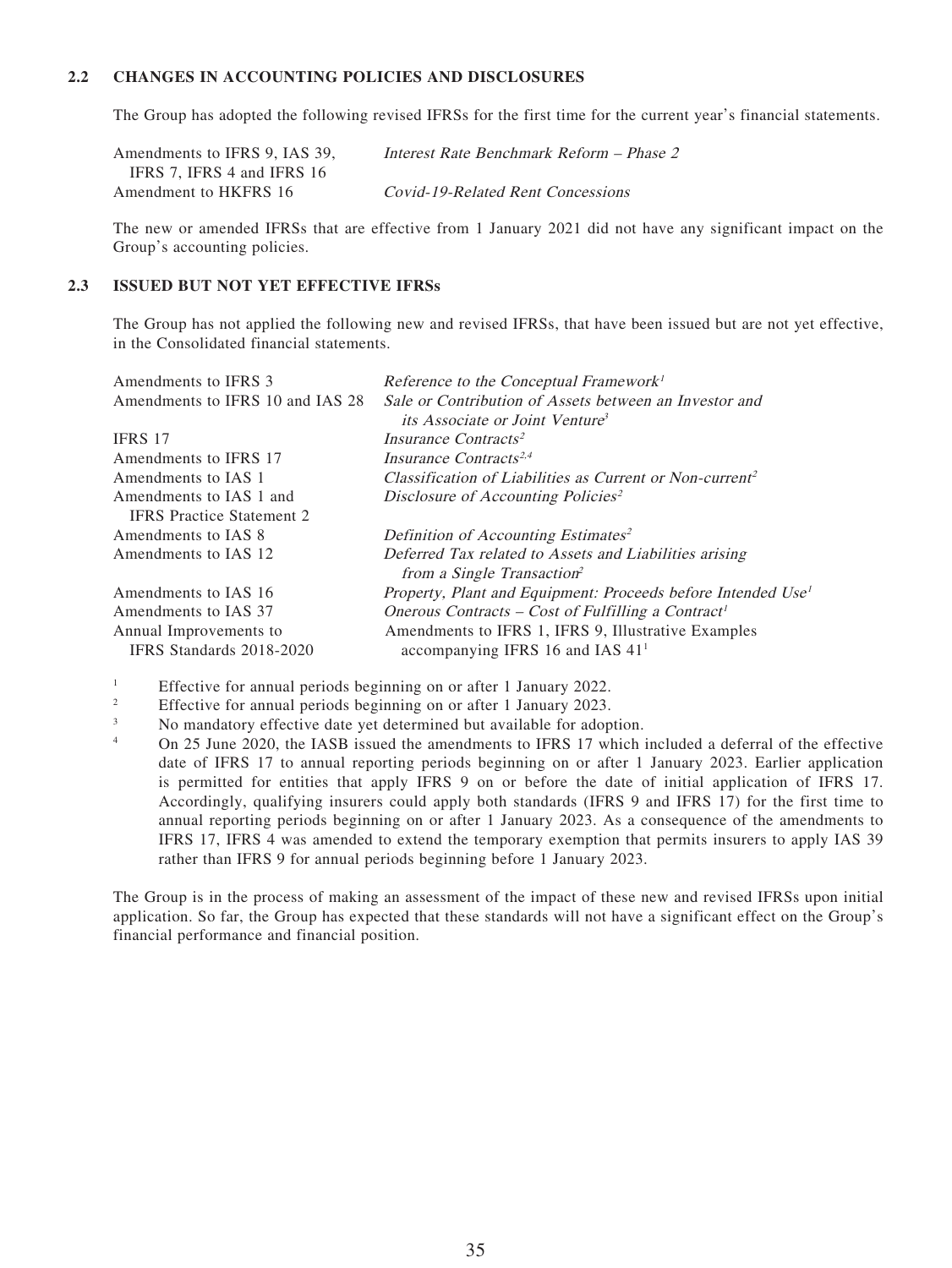#### **3. OPERATING SEGMENT INFORMATION**

For management purposes, the Group is organized into business units based on their products and services and has nine reportable operating segments as follows:

- (a) Hematology testing segment includes testing services related to blood diseases.
- (b) Genetic diseases and rare diseases segment includes testing services from the rare disease.
- (c) Infectious diseases segment includes testing services from the infection department.
- (d) Oncology segment includes testing related to oncology diseases.
- (e) Neurology segment includes testing services related to neurological diseases undertaken by the Group.
- (f) Maternity-related diseases segment includes testing services related to maternity.
- (g) COVID-19 related testing segment includes testing services related to COVID-19.
- (h) Routine testing segment conducts routine tests for the doctors' daily diagnoses.
- (i) The "others" segment provides Testing services for R&D projects and others and miscellaneous service.

Management monitors the results of the Group's operating segments separately for the purpose of making decisions about resource allocation and performance assessment. Segment performance is evaluated based on reportable segment profit/loss, which is a measure of adjusted profit/loss before tax from continuing operations. The adjusted profit/loss before tax from continuing operations is measured consistently with the Group's profit before tax except that other income and gains, administrative expenses, research and development costs, other expenses, finance costs, listing expense and fair value loss on financial liabilities at FVTPL are excluded from such measurement. No analysis of segment assets and liabilities is presented as management does not regularly review such information for the purposes of resource allocation and performance assessment. Therefore, only segment revenue and segment results are presented.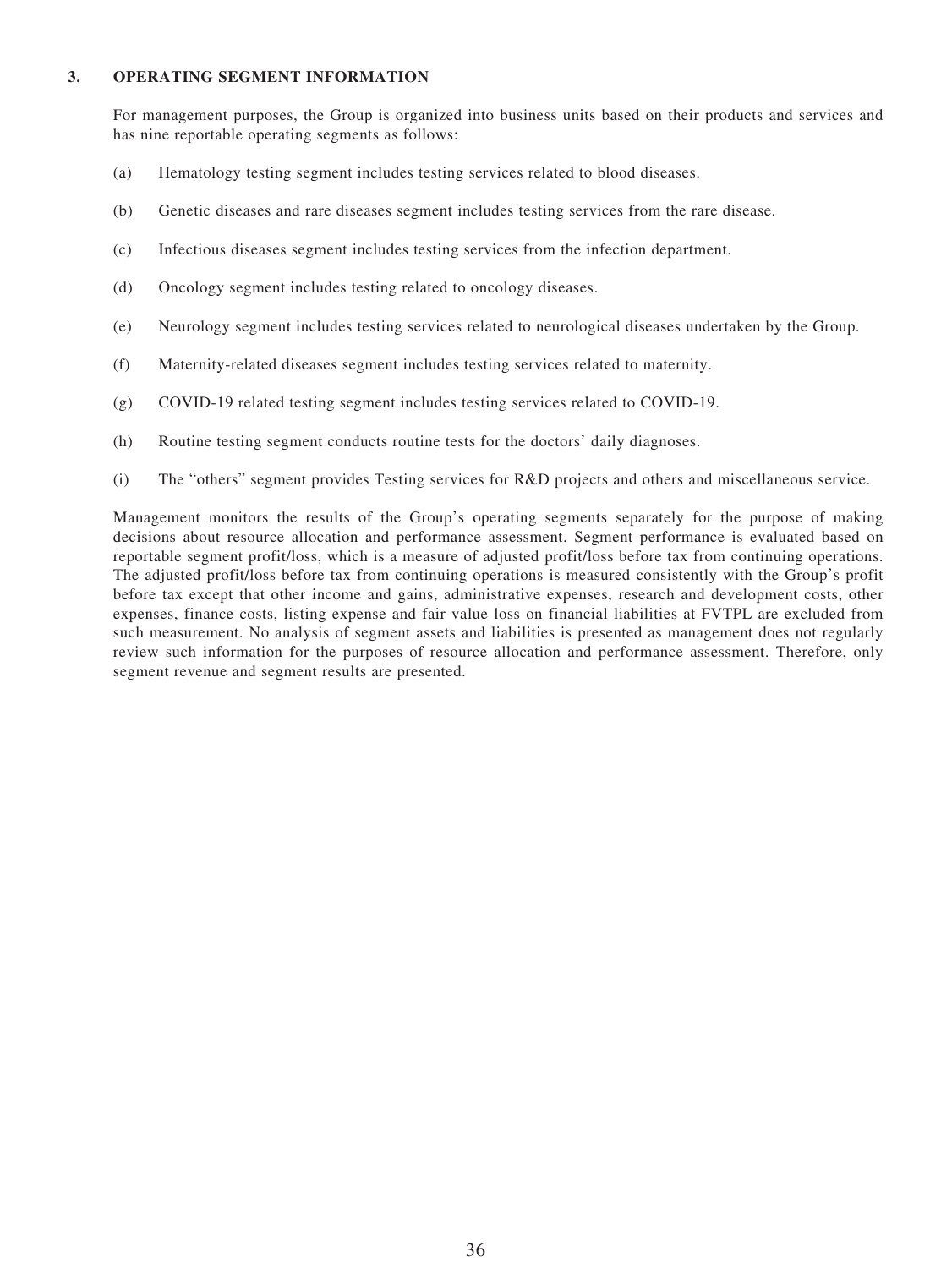## **For the year ended 31 December 2021**

| <b>Segments</b>                                      | <b>Hematology</b><br><b>Testing</b><br>RMB'000 | Genetic<br>diseases<br>and rare<br>diseases<br><b>RMB'000</b> | <b>Infectious</b><br>diseases<br>RMB'000 | Oncology<br><b>RMB'000</b> | <b>Neurology</b><br>RMB'000 | Maternity-<br>related<br>diseases<br><b>RMB'000</b> | COVID-19<br>related<br>testing<br><b>RMB'000</b> | Routine<br>testing<br><b>RMB'000</b> | <b>Others</b><br><b>RMB'000</b> | <b>Total</b><br><b>RMB'000</b> |
|------------------------------------------------------|------------------------------------------------|---------------------------------------------------------------|------------------------------------------|----------------------------|-----------------------------|-----------------------------------------------------|--------------------------------------------------|--------------------------------------|---------------------------------|--------------------------------|
| Segment revenue:<br>Sales to external customers      | 535,268                                        | 43,495                                                        | 51,968                                   | 8,615                      | 89,848                      | 52,248                                              | 62,104                                           | 67,672                               | 19,455                          | 930,673                        |
|                                                      |                                                |                                                               |                                          |                            |                             |                                                     |                                                  |                                      |                                 |                                |
| <b>Segment results</b>                               | 152,573                                        | 5,428                                                         | 9,784                                    | 832                        | 14,058                      | 3,554                                               | 6,347                                            | 4,968                                | 5,986                           | 203,530                        |
| Reconciliation:                                      |                                                |                                                               |                                          |                            |                             |                                                     |                                                  |                                      |                                 |                                |
| Other income and gains                               |                                                |                                                               |                                          |                            |                             |                                                     |                                                  |                                      |                                 | 62,763                         |
| Administrative expenses                              |                                                |                                                               |                                          |                            |                             |                                                     |                                                  |                                      |                                 | (69, 513)                      |
| Research and development costs                       |                                                |                                                               |                                          |                            |                             |                                                     |                                                  |                                      |                                 | (90, 325)                      |
| Other expenses                                       |                                                |                                                               |                                          |                            |                             |                                                     |                                                  |                                      |                                 | (23, 346)                      |
| Finance costs                                        |                                                |                                                               |                                          |                            |                             |                                                     |                                                  |                                      |                                 | (1, 808)                       |
| Listing expenses                                     |                                                |                                                               |                                          |                            |                             |                                                     |                                                  |                                      |                                 | (30,067)                       |
| Fair value loss on financial<br>liabilities at FVTPL |                                                |                                                               |                                          |                            |                             |                                                     |                                                  |                                      |                                 | (1,505,222)                    |
| Group's loss before tax                              |                                                |                                                               |                                          |                            |                             |                                                     |                                                  |                                      |                                 | (1,453,988)                    |

# **For the year ended 31 December 2020**

| <b>Segments</b>                                                      | Hematology<br>Testing<br><i>RMB'000</i> | Genetic<br>diseases<br>and rare<br>diseases<br><i>RMB'000</i> | Infectious<br>diseases<br><b>RMB'000</b> | Oncology<br><i>RMB'000</i> | Neurology<br><b>RMB'000</b> | Maternity-<br>related<br>diseases<br><i>RMB'000</i> | COVID-19<br>related<br>testing<br><b>RMB'000</b> | Routine<br>testing<br><b>RMB'000</b> | Others<br><i>RMB'000</i> | Total<br><i>RMB'000</i> |
|----------------------------------------------------------------------|-----------------------------------------|---------------------------------------------------------------|------------------------------------------|----------------------------|-----------------------------|-----------------------------------------------------|--------------------------------------------------|--------------------------------------|--------------------------|-------------------------|
| Segment revenue:<br>Sales to external customers                      |                                         | 36,177                                                        | 50,441                                   |                            | 76,042                      |                                                     | 117,851                                          |                                      |                          |                         |
|                                                                      | 469,329                                 |                                                               |                                          | 7,597                      |                             | 52,119                                              |                                                  | 67,540                               | 14,295                   | 891,391                 |
| <b>Segment results</b>                                               | 131,894                                 | 2,398                                                         | 7,343                                    | 456                        | 12,597                      | 3,536                                               | 44,608                                           | 5,196                                | 4,432                    | 212,460                 |
| Reconciliation:<br>Other income and gains<br>Administrative expenses |                                         |                                                               |                                          |                            |                             |                                                     |                                                  |                                      |                          | 39,598<br>(52, 320)     |

| Research and development costs | (15, 282)   |
|--------------------------------|-------------|
| Other expenses                 | (22, 382)   |
| Finance costs                  | (2, 327)    |
| Listing expenses               | (15,504)    |
| Fair value loss on financial   |             |
| liabilities at FVTPL           | (1,046,595) |
|                                |             |
|                                |             |

**Group's loss before tax** (962,352)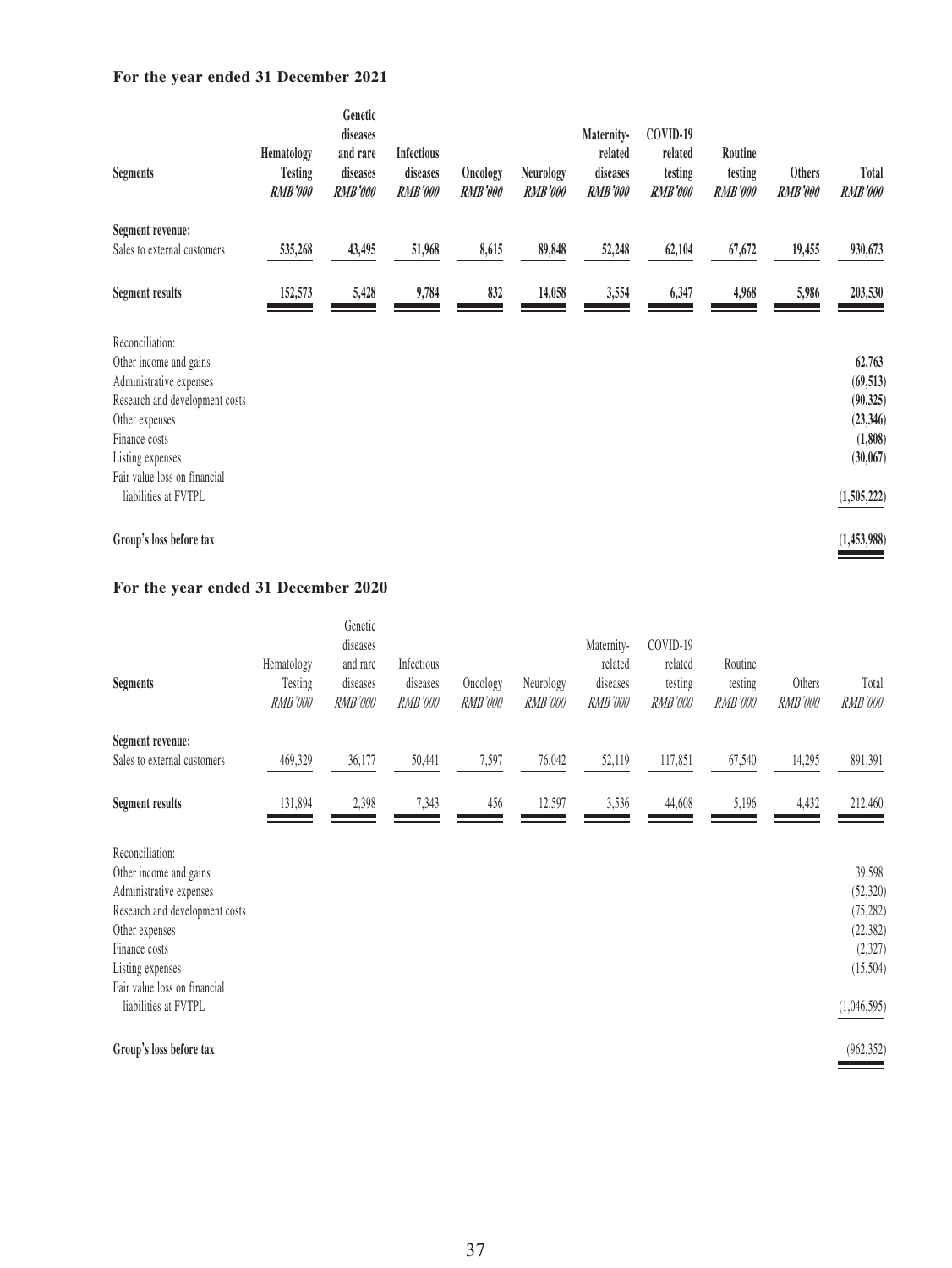### **4. REVENUE**

An analysis of revenue is as follows:

#### **Revenue from contracts with customers**

#### **(i) Disaggregated revenue information**

|                                                                                                                                           | 2021<br><b>RMB'000</b> | 2020<br><i>RMB'000</i> |
|-------------------------------------------------------------------------------------------------------------------------------------------|------------------------|------------------------|
| <b>Types of services</b><br>Clinical testing service $-$ at a point in time<br>Testing services for $R&D$ projects and others – over time | 922,716<br>7.957       | 882,962<br>8.429       |
| Total revenue from contracts with customers                                                                                               | 930,673                | 891.391                |

The following table shows the amounts of revenue recognised during the reporting periods that were included in the contract liabilities at the beginning of each reporting period and recognised from performance obligations satisfied in previous periods:

|                                                                                                       | 2021<br><b>RMB'000</b> | 2020<br><i>RMB'000</i> |
|-------------------------------------------------------------------------------------------------------|------------------------|------------------------|
| Revenue recognised that was included in the contract<br>liabilities balance at the beginning of year: |                        |                        |
| Clinical Testing Service                                                                              | 969                    | 577                    |
| Testing services for R&D projects and others                                                          | 973                    | 3,076                  |
|                                                                                                       | 1,942                  | 3,653                  |

### **(ii) Performance obligations**

### Clinical Testing Service

The performance obligation is satisfied upon delivery of the testing report and the payment is generally due within 30 days from the date of billing, except for individual customers, where payment in advance is normally required.

### Testing services for R&D projects and others

Under Testing services for R&D projects and others, revenue is recognised at the amount to which the Group has the right to invoice for services performed. Therefore, under practical expedient allowed by IFRS 15, the Group does not disclose the value of unsatisfied performance obligation.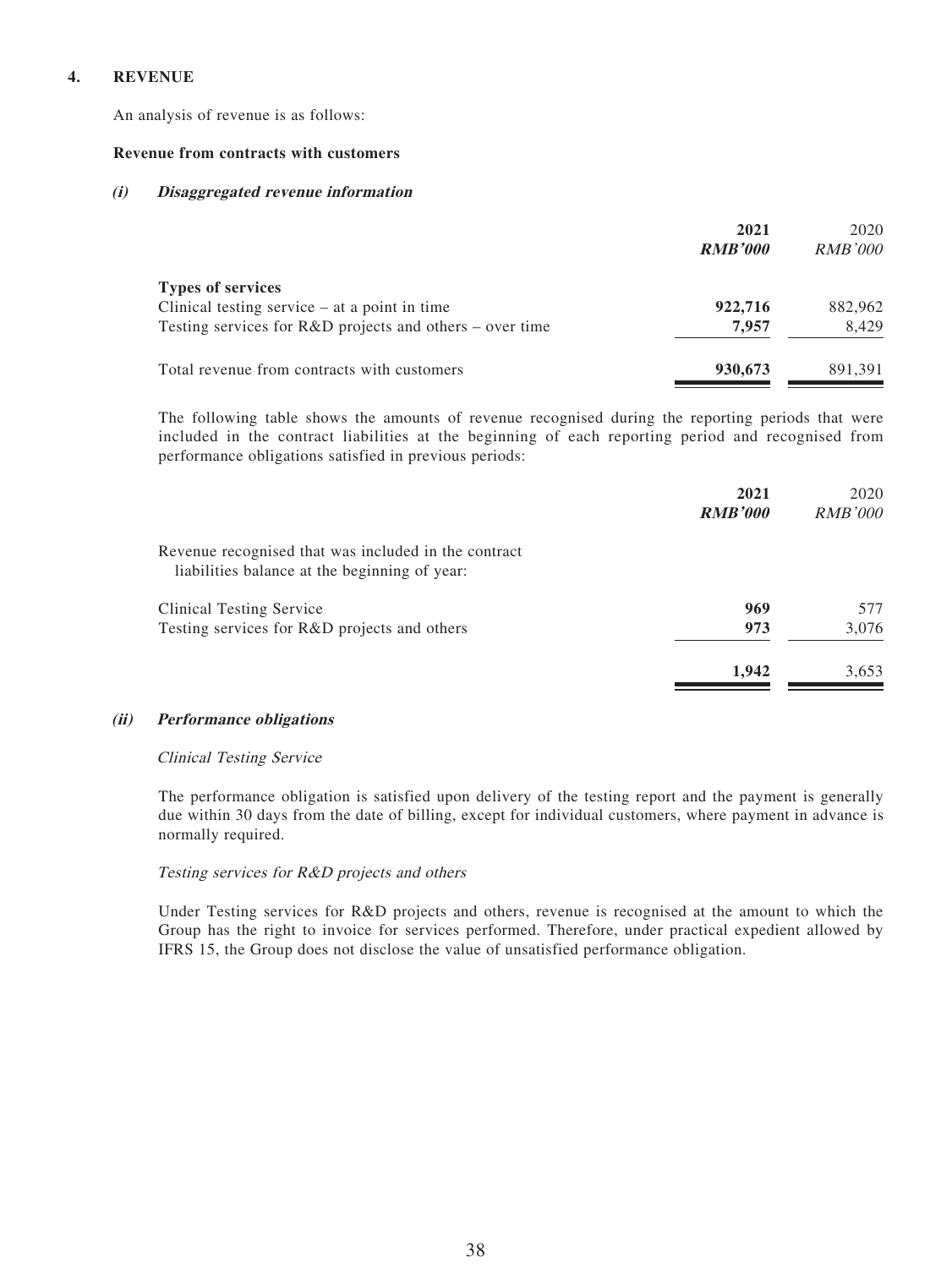## **5. LOSS BEFORE TAX**

The Group's loss before tax is arrived at after charging/(crediting):

|                                                                     | <b>Notes</b> | 2021           | 2020           |
|---------------------------------------------------------------------|--------------|----------------|----------------|
|                                                                     |              | <b>RMB'000</b> | <b>RMB'000</b> |
| Cost of inventories sold                                            |              | 7,233          | 7,868          |
| Cost of services provided                                           |              | 444,903        | 430,410        |
| Depreciation of property, plant and equipment                       | 9            | 35,647         | 34,546         |
| Less: Amount capitalized                                            |              |                | (75)           |
|                                                                     |              | 35,647         | 34,471         |
| Depreciation of right-of-use assets                                 |              | 19,095         | 15,243         |
| Amortization of other intangible assets                             |              | 2,691          | 1,081          |
| Research and development costs                                      |              | 90,532         | 75,282         |
| Auditor's remuneration                                              |              | 3,088          | 329            |
| Listing expenses                                                    |              | 30,067         | 15,504         |
| Employee benefit expense (including director's benefit)             |              |                |                |
| Salaries and other benefits                                         |              | 258,980        | 235,870        |
| Less: Amount capitalized                                            |              | (196)          | (1,280)        |
|                                                                     |              | 258,784        | 234,590        |
| Pension scheme contributions, social welfare and other welfare      |              | 36,802         | 28,957         |
| Less: Amount capitalized                                            |              | (28)           | (147)          |
|                                                                     |              | 36,774         | 28,810         |
| Lease payments not included in the measurement of lease liabilities |              | 6,418          | 8,710          |
| Bank interest income                                                |              | 10,871         | 1,377          |
| Finance costs                                                       |              | 1,808          | 2,327          |
| Foreign exchange losses, net                                        |              | 38             | 125            |
| Fair value losses on convertible redeemable preferred shares        | 16           | 1,505,222      | 891,434        |
| Fair value losses on convertible bonds                              |              |                | 155,161        |
| Interest income from wealth management assets                       |              | 1,633          | 278            |
| Fair value gains/(losses) on financial assets at FVTPL              |              | 1,312          | (59)           |
| Gains on disposal of items of Right-of-use assets                   |              | 9,072          |                |
| Losses on disposal of items of property,                            |              |                |                |
| plant and equipment and other intangible assets                     |              | 511            | 231            |
| Impairment losses on financial assets under ECL model               |              | 9,825          | 6,943          |
| Write-down of inventories to net realisable value                   |              | 2,153          | 1,755          |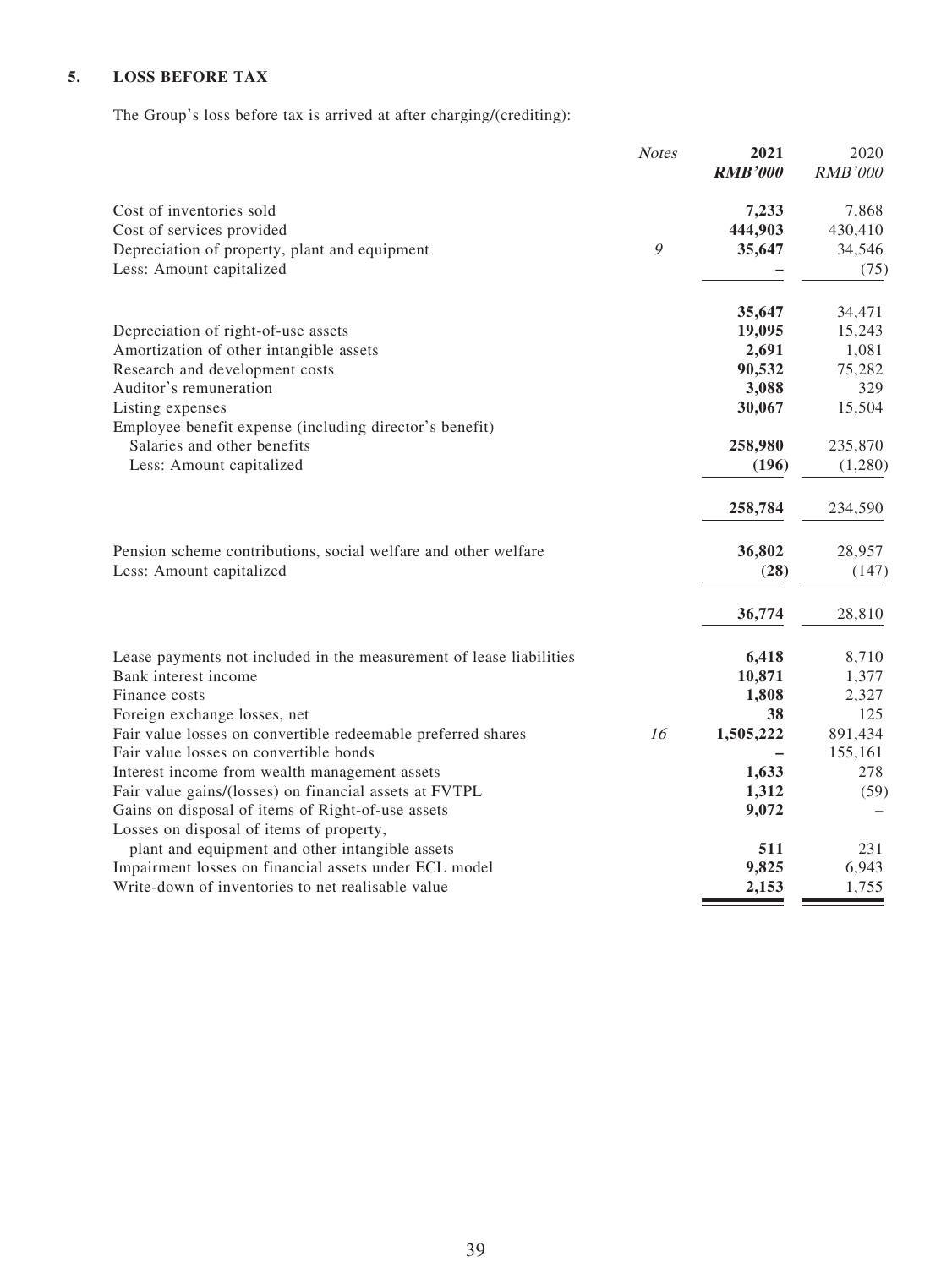### **6. INCOME TAX**

The Group is subject to income tax on an entity basis on profit arising in or derived from the jurisdictions in which members of the Group are domiciled and operate.

#### **Cayman Islands**

Under the current laws of the Cayman Islands, the Company is not subject to tax on income or capital gains.

#### **Singapore**

No provision for Singapore profits tax has been made as the Group had no operating activity in Singapore during the reporting periods. The subsidiary incorporated in Singapore was subject to income tax at the rate of 17% on the estimated assessable profits arising in Singapore during the reporting periods.

#### **Hong Kong**

No provision for Hong Kong profits tax has been made as the Group had no assessable profits derived from or earned in Hong Kong during the reporting periods. The subsidiary which operates in Hong Kong at the rate of 16.5% on the estimated assessable profits arising in Hong Kong during the year.

#### **Mainland China**

Pursuant to the Corporate Income Tax Law of the PRC and the respective regulations (the "**CIT Law**"), the subsidiaries which operate in Mainland China are subject to CIT at a rate of 25% on the taxable income except those which are subject to tax concession as set out below:

|                     |     | 2021   | 2020   |
|---------------------|-----|--------|--------|
| <b>Entity</b>       |     |        |        |
| Wuhan Kindstar      |     | $15\%$ | 15%    |
| Beijing Hightrust   | 2   | $15\%$ | 15%    |
| Shanghai SimpleGene | 3   | $15\%$ | 15%    |
| Xinjiang Kindstar   | 4,5 | $15\%$ | note 5 |
| Huaxi kindstar      | 4,5 | $15\%$ | note 5 |
| Chengdu Shengyuan   | 4,5 | $15\%$ | note 5 |
| Shanghai Xinuo      |     | $25\%$ | 25%    |

- (1) In 2016, Wuhan Kindstar was accredited as a "High and New Technology Enterprise" ("**HNTE**") for a period of three years from 2016 to November 2018. Wuhan Kindstar subsequently renewed its HNTE qualification in 2019, and is entitled to a preferential CIT rate of 15% from 2019 to 2022. This qualification is subject to review by the relevant tax authority in the PRC for every three years.
- (2) In 2014, Beijing Hightrust was accredited as a HNTE for a period of three years from 2014 to 2016. Beijing Hightrust subsequently renewed its HNTE qualification in 2017 and 2020, and was entitled to a preferential CIT rate of 15% from 2017 to 2019 and 2020 to 2022, respectively. This qualification is subject to review by the relevant tax authority in the PRC for every three years.
- (3) Shanghai SimpleGene was accredited as a HNTE in 2019 and therefore Shanghai SimpleGene was entitled to a preferential CIT rate of 15% from Year 2019 to 2021. This qualification is subject to review by the relevant tax authority in the PRC for every three years.
- (4) Under the policies for the Grand Western Development Program, the Group's subsidiaries incorporated in Western China (Xinjiang Kindstar, Huaxi Kindstar and Chengdu Shengyuan) were subject to corporate tax at 15% in the year 2021. The rate applied to companies located in Western China which engaged in the encouraged industries listed in the Grand Western Development Program. This policies shall be effective during 2019 to 2031.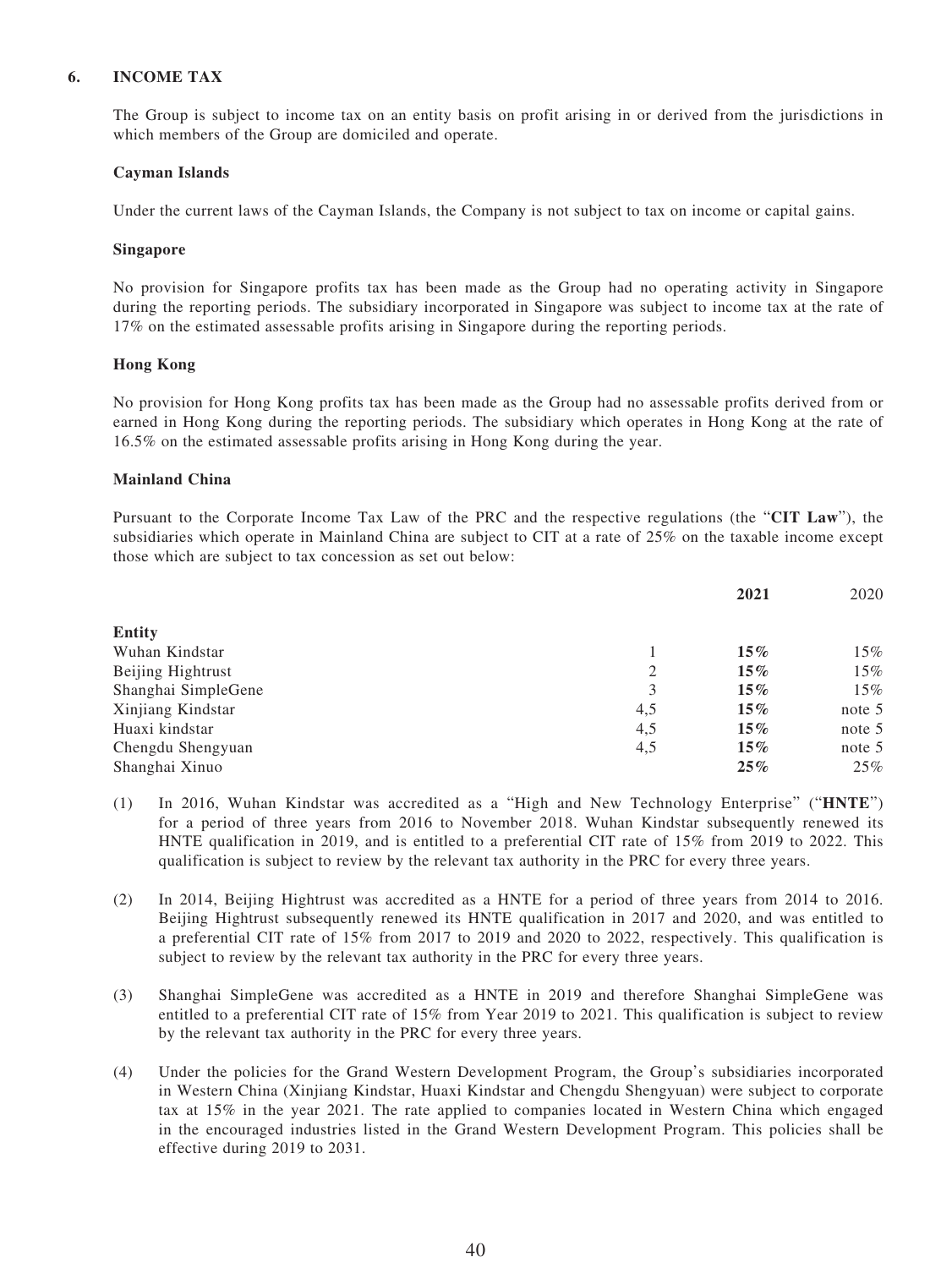(5) Xinjiang Kindstar, Huaxi Kindstar and Chengdu Shengyuan are qualified as small-scaled minimal profit enterprises. Pursuant to Caishui [2019] circular No. 13, the first RMB1,000,000 of assessable profits of these subsidiaries may be calculated as 25% and be taxed at the preferential CIT rate of 20%. The assessable profits between RMB1,000,000 and RMB3,000,000 may be calculated as 50% and be taxed at the preferential CIT rate of 20%. The policy shall be effective during 2019 to 2031.

The income tax expense of the Group for the reporting periods is analyzed as follows:

|                                               | 2021<br><b>RMB'000</b> | 2020<br><i>RMB'000</i> |
|-----------------------------------------------|------------------------|------------------------|
| Current income tax                            | 7.959                  | 10,794                 |
| (Overprovision)/underprovision in prior years | (2, 425)               | 346                    |
| Deferred income tax                           | (5,288)                | (3,372)                |
| Total tax charge for the year                 | 246                    | 7.768                  |

A reconciliation of the tax expense applicable to loss before tax at the statutory rate for Mainland China in which the Company and the majority of its subsidiaries are domiciled to the tax expense at the effective tax rates, and a reconciliation of the statutory tax rates to the effective tax rates, are as follows:

|                                                                              | 2021<br><b>RMB'000</b> | 2020<br><i>RMB'000</i> |
|------------------------------------------------------------------------------|------------------------|------------------------|
| Loss before tax                                                              | (1,453,988)            | (962, 352)             |
| Tax at the statutory tax rate $(25%)$                                        | (363, 497)             | (240, 588)             |
| Lower tax rates for specific provinces or enacted by local authority         | (2,541)                | (5,363)                |
| Adjustments in respect of current tax of previous periods                    | (2, 425)               | 346                    |
| Effect on opening deferred tax assets or liabilities resulting               |                        |                        |
| from change in applicable tax rate                                           |                        | (1,540)                |
| Income not subject to tax                                                    | (408)                  | (394)                  |
| Expenses not deductible for tax                                              | 384,892                | 268,738                |
| Tax losses not recognised                                                    | 146                    |                        |
| Additional deductible allowance for qualified research and development costs | (15, 921)              | (13, 431)              |
| Tax charge at the Group's effective rate                                     | 246                    | 7,768                  |

The Group has accumulated tax losses arising in Mainland China of RMB26,627,000 as at 31 December 2021 (2020: RMB13,907,000), that will expire in one to ten years for offsetting against future taxable profits of the subsidiaries in which the losses arose. The tax losses had been fully recognized in deferred tax assets as at the end of each reporting periods.

### **7. DIVIDENDS**

In December 2020, the board of the Company passed a board resolution to distribute special dividends of USD25,000,000 (equivalent to RMB163,521,000) to Ever Prospect Global Limited ("**Ever Prospect**"), a company incorporated in BVI and ultimately controlled by Mr. Tu Zanbing. After netting off with the loans receivable from key management and employee of USD9,814,706 (equivalent to RMB64,149,900), USD5,185,294 (equivalent to RMB34,124,000) and USD10,000,000 (equivalent to RMB65,408,000) were paid to Ever Prospect on 24 November 2020 and 4 January 2021, respectively.

No dividend has been declared by the Company during the year ended 31 December 2021.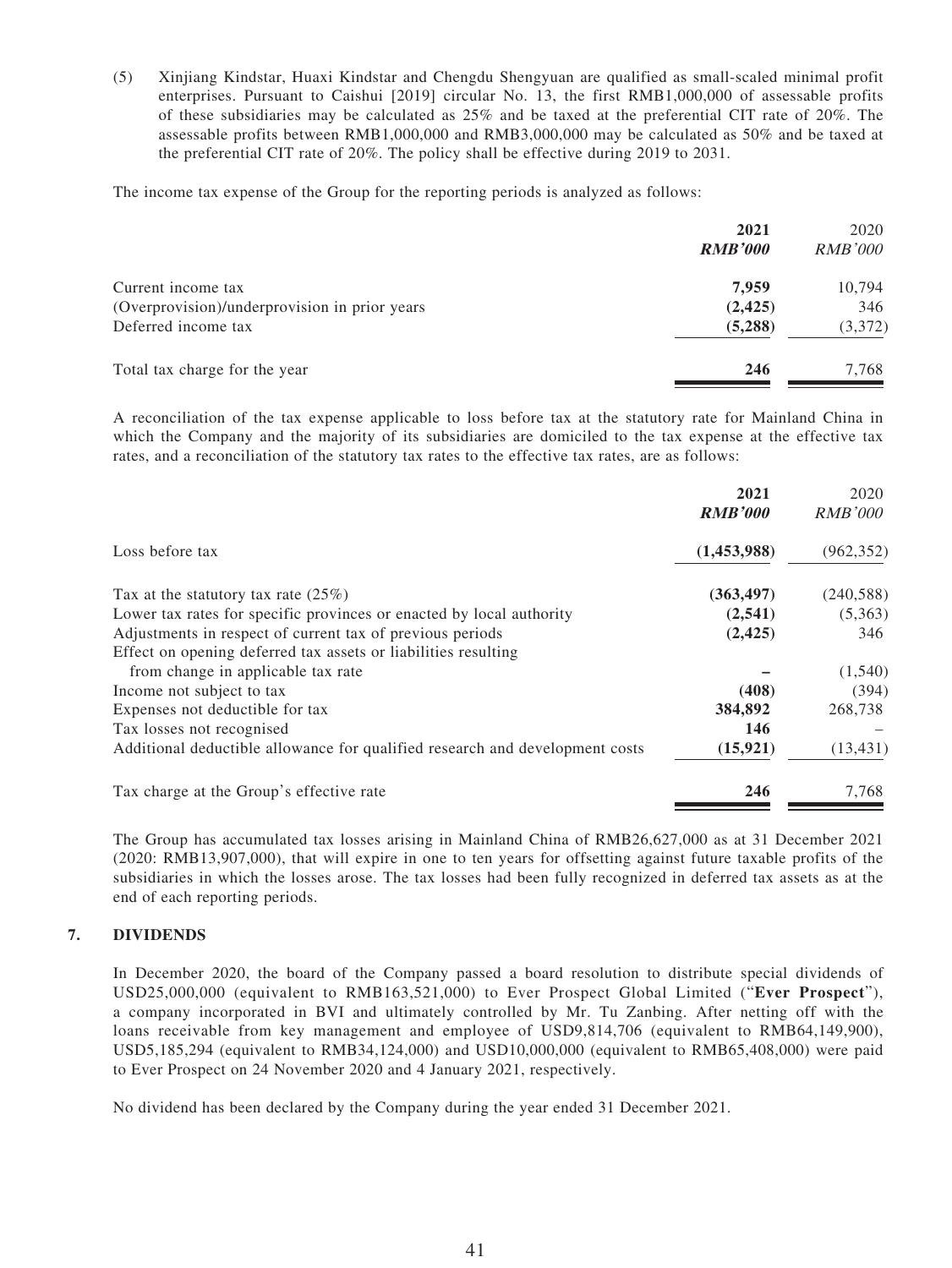#### **8. LOSS PER SHARE ATTRIBUTABLE TO ORDINARY EQUITY HOLDERS OF THE PARENT**

The calculation of the basic loss per share amount is based on the loss for the year attributable to ordinary equity holders of the parent, and the weighted average number of ordinary shares of 495,605,781 (2020: 112,030,204) in issue during the year.

The weighted average number of ordinary shares for the purpose of calculating basic earnings per share for the year has been retrospectively adjusted for the effect of the Share Subdivision as set out in note 33 to the consolidated financial statements.

The Group had no potentially dilutive ordinary shares in issue during the year ended 31 December 2021. No adjustment has been made to the basic loss per share amounts presented for the year ended 31 December 2020 in respect of a dilution as the impact of convertible redeemable preferred shares and convertible bonds had an anti-dilutive effect on the basic loss per share amounts presented.

The calculation of basic loss per share is based on:

|                                                                      | 2021        | 2020        |
|----------------------------------------------------------------------|-------------|-------------|
| Loss                                                                 |             |             |
| Loss attributable to ordinary equity holders of the parent (RMB'000) | (1,454,430) | (974, 020)  |
| <b>Ordinary shares</b>                                               |             |             |
| Weighted average number of ordinary shares in issue during the year  |             |             |
| used in the basic loss per share calculation                         | 495,605,781 | 112,030,204 |
| Loss per share (RMB per share)                                       | (2.93)      | (8.69)      |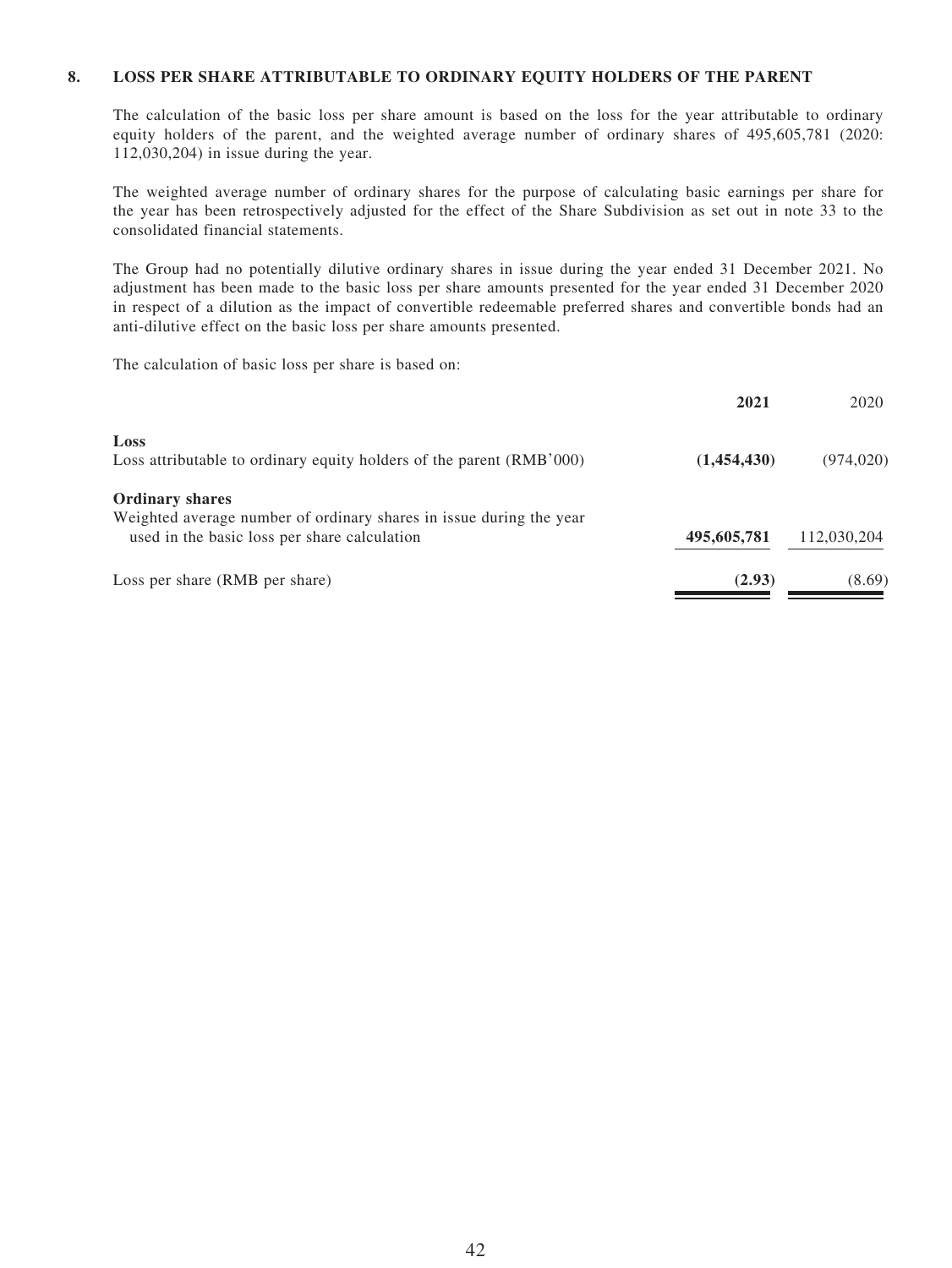# **9. PROPERTY, PLANT AND EQUIPMENT**

### **31 December 2021**

|                                       | <b>Buildings</b><br><b>RMB'000</b> | equipment<br><b>RMB'000</b> | Laboratory Transportation<br>equipment<br><b>RMB'000</b> | Other<br>equipment<br><b>RMB'000</b> | Leasehold<br>improvements<br><b>RMB'000</b> | Construction<br>in progress<br><b>RMB'000</b> | Total<br><b>RMB'000</b> |
|---------------------------------------|------------------------------------|-----------------------------|----------------------------------------------------------|--------------------------------------|---------------------------------------------|-----------------------------------------------|-------------------------|
| At 31 December 2021                   |                                    |                             |                                                          |                                      |                                             |                                               |                         |
| Cost                                  |                                    | 183,494                     | 4,165                                                    | 31,149                               | 91,871                                      | 362                                           | 311,041                 |
| Accumulated depreciation              |                                    | (128, 633)                  | (3,289)                                                  | (17,598)                             | (39, 321)                                   |                                               | (188, 841)              |
| Net carrying amount                   |                                    | 54,861                      | 876                                                      | 13,551                               | 52,550                                      | 362                                           | 122,200                 |
| At 1 January 2021,                    |                                    |                             |                                                          |                                      |                                             |                                               |                         |
| net of accumulated depreciation       |                                    | 54,861                      | 876                                                      | 13,551                               | 52,550                                      | 362                                           | 122,200                 |
| Additions                             | 219,996                            | 37,113                      | 1,573                                                    | 4,752                                | 1,603                                       | 5,025                                         | 270,062                 |
| Transfer                              |                                    | (4)                         |                                                          | 4                                    | 411                                         | (411)                                         |                         |
| Disposals                             |                                    | (1,890)                     |                                                          | (200)                                |                                             | (152)                                         | (2,242)                 |
| Acquisition of a subsidiary (note 35) |                                    |                             |                                                          | 514                                  | 15                                          |                                               | 529                     |
| Depreciation provided during the year | (827)                              | (19, 831)                   | (435)                                                    | (4, 442)                             | (10, 112)                                   |                                               | (35, 647)               |
| At 31 December 2021,                  |                                    |                             |                                                          |                                      |                                             |                                               |                         |
| net of accumulated depreciation       | 219,169                            | 70,249                      | 2,014                                                    | 14,179                               | 44,467                                      | 4,824                                         | 354,902                 |
| At 31 December 2021:                  |                                    |                             |                                                          |                                      |                                             |                                               |                         |
| Cost                                  | 219,996                            | 212,922                     | 5,738                                                    | 32,676                               | 93,901                                      | 4,824                                         | 570,057                 |
| Accumulated depreciation              | (827)                              | (142, 673)                  | (3, 724)                                                 | (18, 497)                            | (49, 434)                                   |                                               | (215, 155)              |
| Net carrying amount                   | 219,169                            | 70,249                      | 2,014                                                    | 14,179                               | 44,467                                      | 4,824                                         | 354,902                 |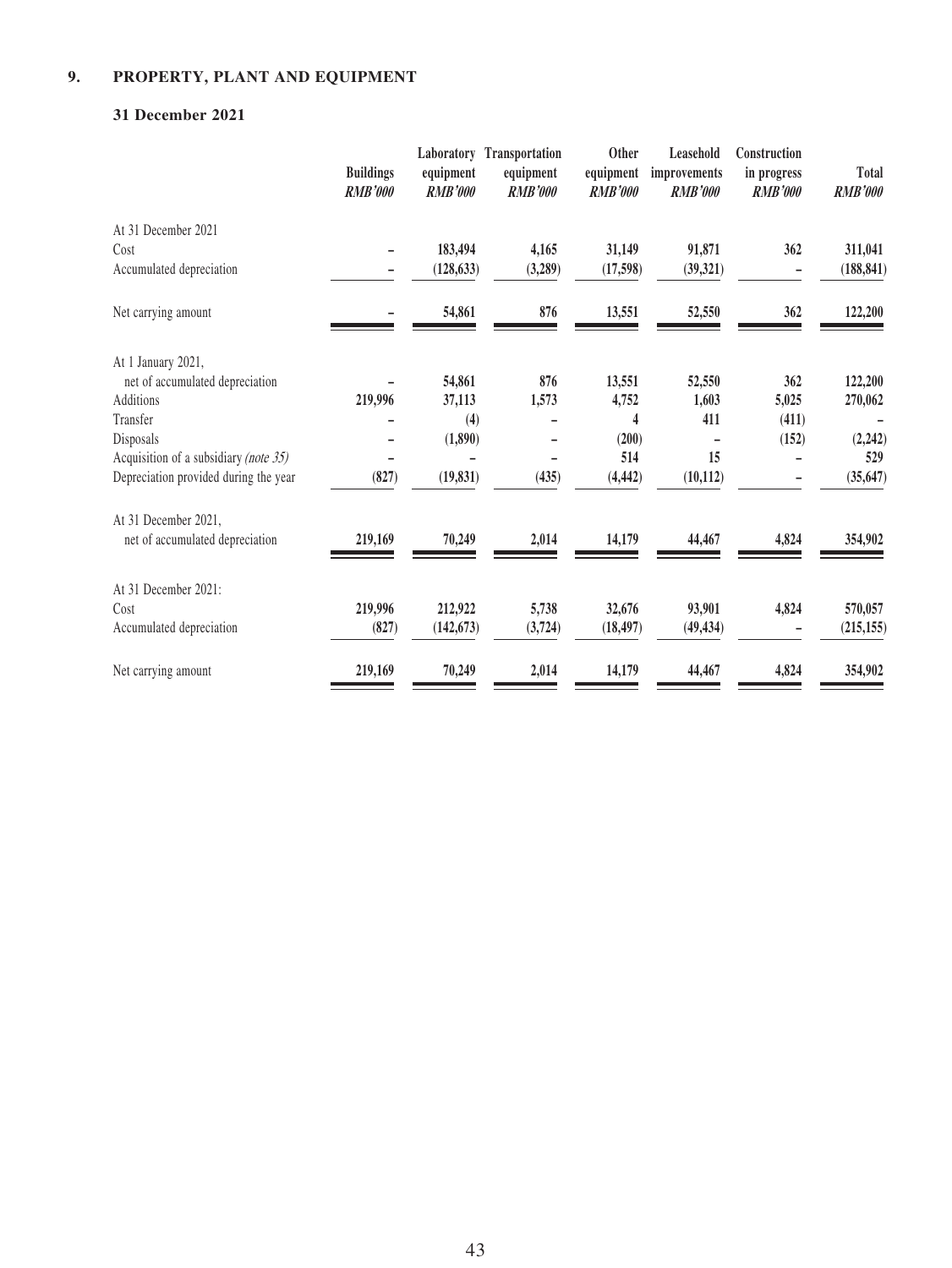#### **31 December 2020**

|                                       | Laboratory<br>equipment<br><b>RMB'000</b> | Transportation<br>equipment<br><b>RMB'000</b> | Other<br>equipment<br><b>RMB'000</b> | Leasehold<br>improvements<br><b>RMB'000</b> | Construction<br>in progress<br><b>RMB'000</b> | Total<br><b>RMB'000</b> |
|---------------------------------------|-------------------------------------------|-----------------------------------------------|--------------------------------------|---------------------------------------------|-----------------------------------------------|-------------------------|
| At 31 December 2020                   |                                           |                                               |                                      |                                             |                                               |                         |
| Cost                                  | 170,506                                   | 4,151                                         | 30,936                               | 88,670                                      | 408                                           | 294,671                 |
| Accumulated depreciation              | (110, 397)                                | (3,078)                                       | (14, 621)                            | (30, 277)                                   |                                               | (158, 373)              |
| Net carrying amount                   | 60,109                                    | 1,073                                         | 16,315                               | 58,393                                      | 408                                           | 136,298                 |
| At 1 January 2020,                    |                                           |                                               |                                      |                                             |                                               |                         |
| net of accumulated depreciation       | 60,109                                    | 1,073                                         | 16,315                               | 58,393                                      | 408                                           | 136,298                 |
| <b>Additions</b>                      | 14,062                                    | 207                                           | 2,065                                | 314                                         | 862                                           | 17,510                  |
| Transfer                              | 276                                       | (100)                                         | (136)                                | 1,259                                       | (1,299)                                       |                         |
| Disposals                             | (168)                                     | (5)                                           | (94)                                 |                                             |                                               | (267)                   |
| Acquisition of a subsidiary           | 845                                       | $\overline{a}$                                | 373                                  | 1,596                                       | 391                                           | 3,205                   |
| Depreciation provided during the year | (20, 263)                                 | (299)                                         | (4,972)                              | (9,012)                                     |                                               | (34, 546)               |
| At 31 December 2020,                  |                                           |                                               |                                      |                                             |                                               |                         |
| net of accumulated depreciation       | 54,861                                    | 876                                           | 13,551                               | 52,550                                      | 362                                           | 122,200                 |
| At 31 December 2020:                  |                                           |                                               |                                      |                                             |                                               |                         |
| Cost                                  | 183,494                                   | 4,165                                         | 31,149                               | 91,871                                      | 362                                           | 311,041                 |
| Accumulated depreciation              | (128, 633)                                | (3,289)                                       | (17,598)                             | (39, 321)                                   |                                               | (188, 841)              |
| Net carrying amount                   | 54,861                                    | 876                                           | 13,551                               | 52,550                                      | 362                                           | 122,200                 |

### **10. TRADE AND BILLS RECEIVABLES**

|                                      | 2021<br><b>RMB'000</b> | 2020<br><b>RMB'000</b> |
|--------------------------------------|------------------------|------------------------|
| Trade receivables                    | 376,812                | 339,840                |
| Bills receivable                     | 66                     | 677                    |
|                                      | 376,878                | 340,517                |
| Allowance for expected credit losses | (37, 734)              | (30, 132)              |
|                                      | 339,144                | 310,385                |

The Group's trading terms with its customers are mainly on credit, except for individual customers, where payment in advance is normally required. The credit period is generally from three months to nine months. The Group seeks to maintain strict control over its outstanding receivables to minimize credit risk. Overdue balances are reviewed regularly by senior management. The Group does not hold any collateral or other credit enhancements over its trade receivable balances. The balances of trade receivables are non-interest-bearing.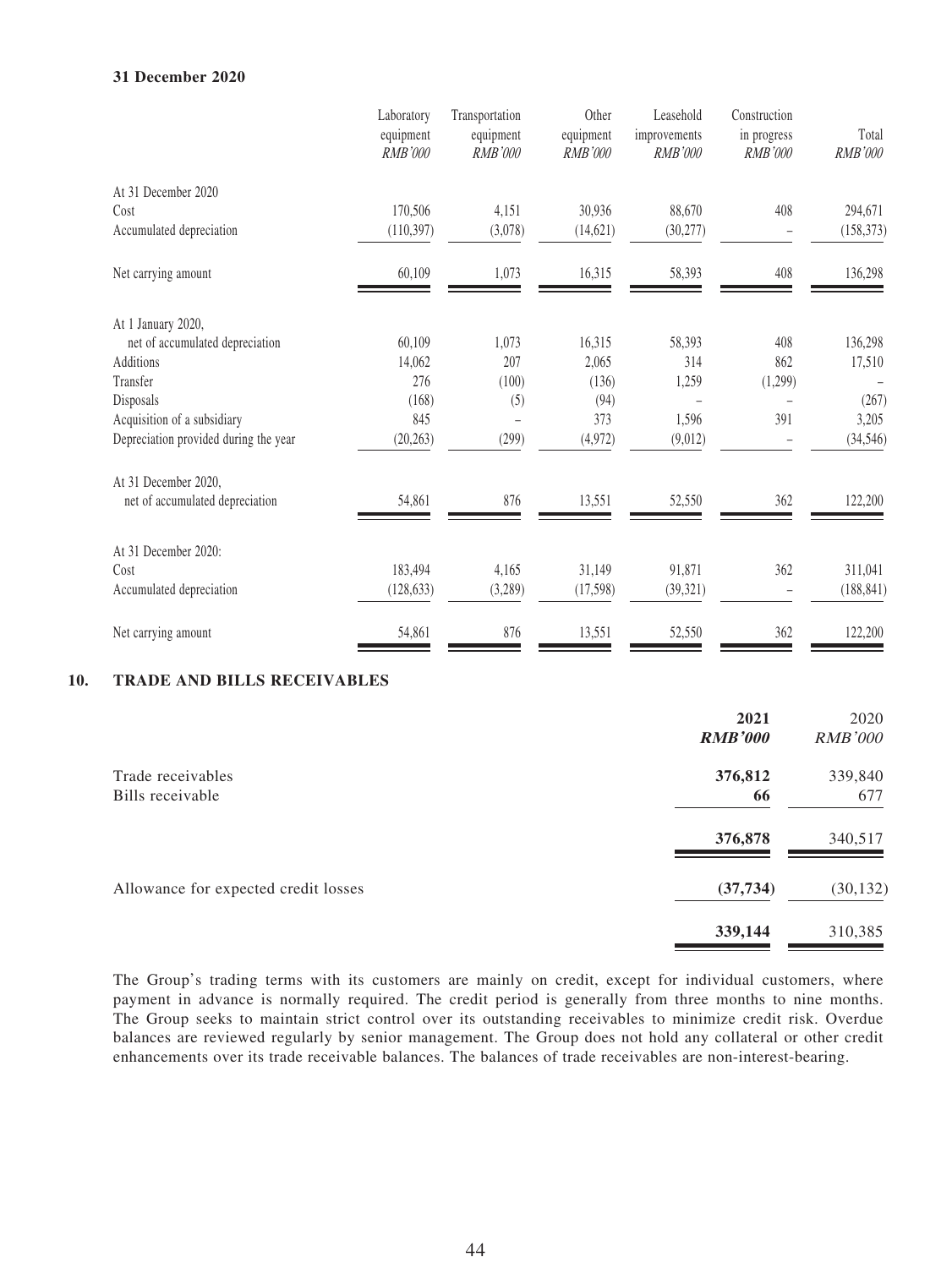An aging analysis of the trade and bills receivables as at the end of each of the reporting periods, based on the billing date and net of allowance for expected credit losses, is as follows:

| 2021           | 2020           |
|----------------|----------------|
| <b>RMB'000</b> | <b>RMB'000</b> |
| 224,062        | 230,429        |
| 76,378         | 67,772         |
| 31,942         | 9,459          |
| 5,664          | 2,457          |
| 1,067          | 169            |
| 31             | 99             |
| 339,144        | 310,385        |
|                |                |

The movements in the allowance for expected credit losses of trade receivables are as follows:

|                                     | 2021<br><b>RMB'000</b> | 2020<br><b>RMB'000</b> |
|-------------------------------------|------------------------|------------------------|
| At beginning of year                | 30,132                 | 23,189                 |
| Impairment losses, net              | 9,825                  | 6,943                  |
| Amount written off as uncollectible | (2,223)                |                        |
| At end of year                      | 37,734                 | 30,132                 |

An impairment analysis is performed at each reporting date using a provision matrix to measure expected credit losses. The provision rates are based on days past due for groupings of various customers with similar loss patterns such as aging, historical denial and past collection experience. The calculation reflects the probabilityweighted outcome, the time value of money and reasonable and supportable information that is available at the reporting date about past events, current conditions and forecasts of future economic conditions. In addition, trade receivables with significant outstanding and credit-impaired balances are assessed for ECL individually.

Set out below is the information about the credit risk exposure on the Group's trade receivables using a provision matrix and individually:

#### **2021**

|                               |                | <b>Expected</b> |                |
|-------------------------------|----------------|-----------------|----------------|
|                               | Amount         | loss rate       | Impairment     |
|                               | <b>RMB'000</b> | %               | <b>RMB'000</b> |
| Individually assessed:        | 5,659          | 100.00          | 5,659          |
| Measured by provision matrix: |                |                 |                |
| Within 1 year                 | 229,765        | 2.51            | 5,769          |
| 1 year to 2 years             | 84,093         | 9.17            | 7,715          |
| 2 years to 3 years            | 41,360         | 22.77           | 9,419          |
| 3 years to 4 years            | 9,225          | 38.60           | 3,561          |
| 4 years to 5 years            | 2,696          | 60.42           | 1,629          |
| Over 5 years                  | 4,014          | 99.20           | 3,982          |
|                               | 376,812        |                 | 37,734         |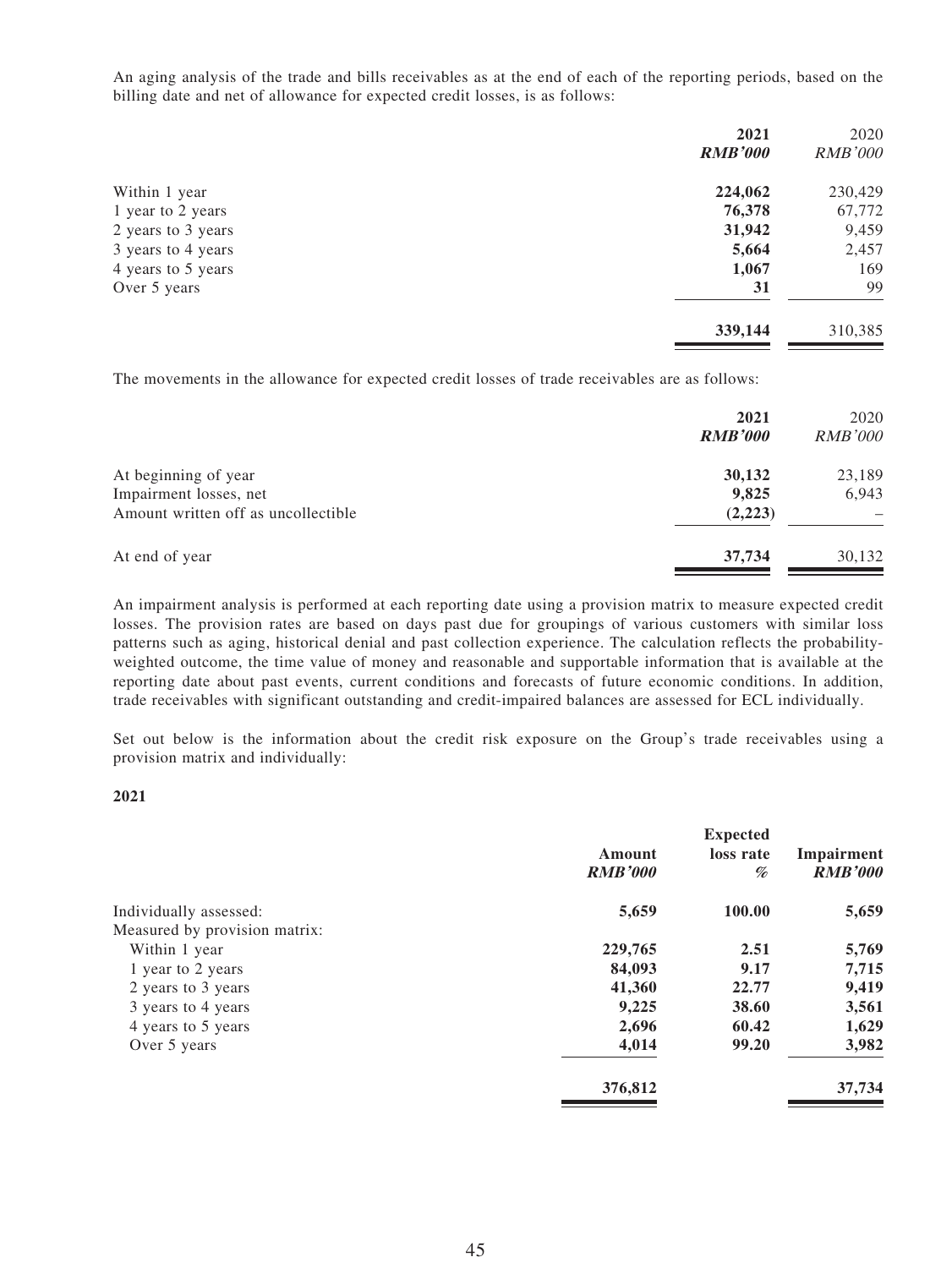|                               | Amount<br><i>RMB'000</i> | Expected<br>loss rate<br>% | Impairment<br><b>RMB'000</b> |
|-------------------------------|--------------------------|----------------------------|------------------------------|
| Individually assessed:        | 5,641                    | 100.00                     | 5,641                        |
| Measured by provision matrix: |                          |                            |                              |
| Within 1 year                 | 235,722                  | 2.53                       | 5,971                        |
| 1 year to 2 years             | 76,238                   | 11.10                      | 8,466                        |
| 2 years to 3 years            | 12,841                   | 26.34                      | 3,382                        |
| 3 years to 4 years            | 3,838                    | 35.96                      | 1,380                        |
| 4 years to 5 years            | 444                      | 61.94                      | 275                          |
| Over 5 years                  | 5,116                    | 98.06                      | 5,017                        |
|                               | 339,840                  |                            | 30,132                       |

#### **11. PREPAYMENTS, DEPOSITS AND OTHER RECEIVABLES**

| 2021<br><b>RMB'000</b>                             | 2020<br>RMB'000 |
|----------------------------------------------------|-----------------|
| 19,542<br>Deposits and other receivables (current) | 21,770          |
| Prepayments                                        |                 |
| 8,024<br>$-$ current                               | 4,106           |
| 7,080<br>$-$ non-current*                          | 6,711           |
| Wealth management products (current)**             | 60,059          |
| Value-added tax recoverable                        |                 |
| 2,990<br>$-$ current                               | 476             |
| 9,556<br>$-$ non-current <sup>*</sup>              |                 |
| 3,930<br>Prepaid expenses (current)                | 6,459           |
| Prepaid listing expenses (current)                 | 6,208           |
| 51,122                                             | 105,789         |
| Analyzed into:                                     |                 |
| 34,486<br>Current portion                          | 99,078          |
| 16,636<br>Non-current portion                      | 6,711           |
| 51,122                                             | 105,789         |

The balances are not secured by collateral.

Other receivables had no historical default. The financial assets included in the above balances relate to receivables were categorized in stage 1 at the end of each of the reporting periods. In calculating the expected credit loss rate, the Group considers the historical loss rate and adjusts for forward-looking macroeconomic data. During the reporting periods, the Group estimated that the expected credit loss rate for other receivables and deposits was minimal.

#### **2020**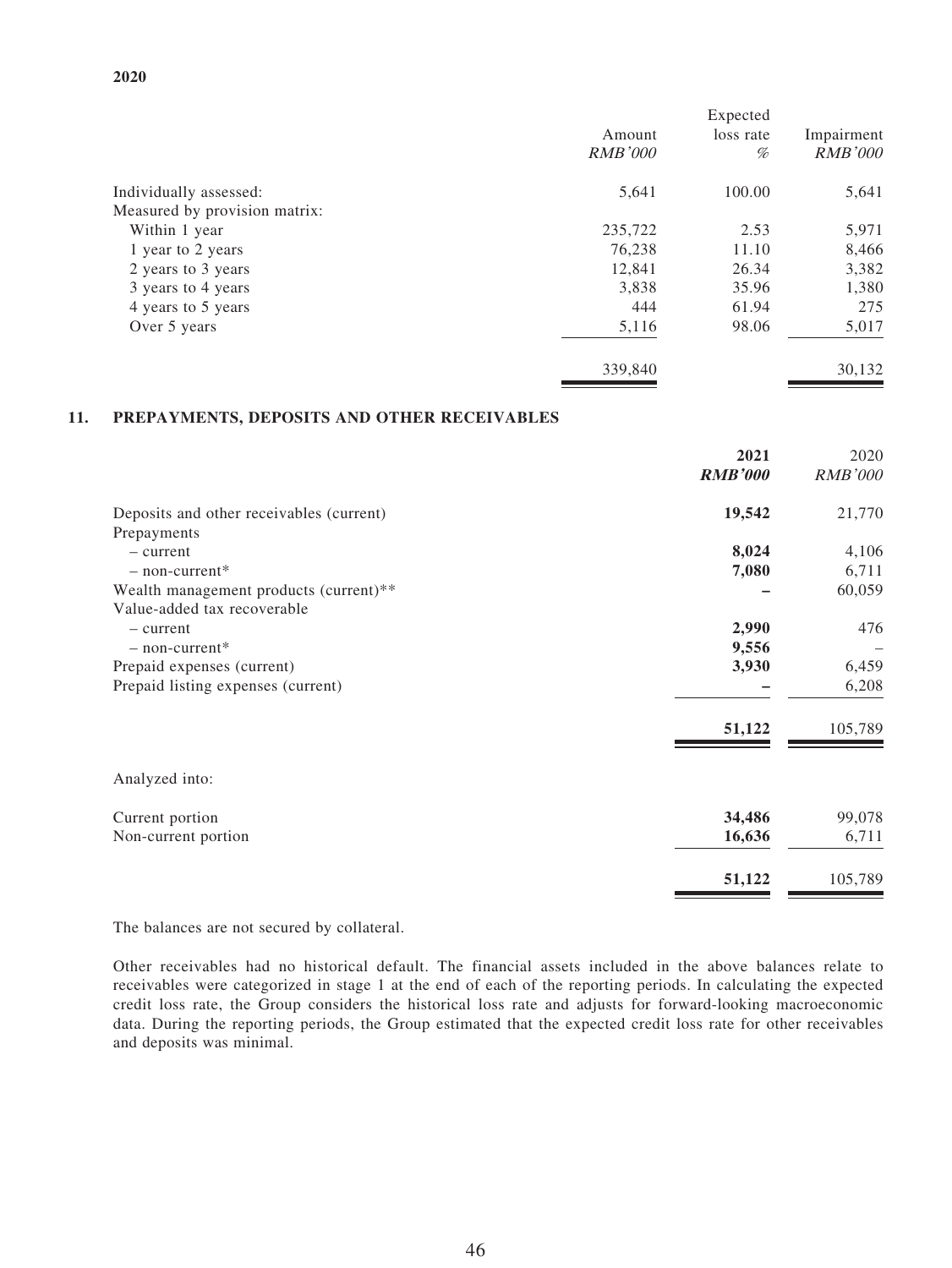The Group seeks to maintain strict control over its outstanding receivables to minimise credit risk. Long aging balances are reviewed regularly by senior management. In view of the fact that the Group's deposits and other receivables relate to a large number of diversified counterparties, there is no significant concentration of credit risk. The Group does not hold any collateral or other credit enhancements over its deposits and other receivable balances.

- \* The amount represents prepayments for construction in progress and acquisition of property, plant and equipment.
- \*\* During the reporting periods, the Group used surplus capital to purchase wealth management products from domestic commercial banks, which preserved capital and liquidity. The returns on all of these financial products are fixed. Those financial assets with cash flows that are SPPI are classified and measured at amortized cost.

#### **12. TIME DEPOSITS**

|                                                                                                  | 2021<br><b>RMB'000</b> | 2020<br><b>RMB'000</b> |
|--------------------------------------------------------------------------------------------------|------------------------|------------------------|
| Time deposits – current (more than 3 months)<br>Time deposits $-$ non-current (more than 1 year) | 274,155<br>60,000      |                        |
|                                                                                                  | 334,155                |                        |

Non-current time deposits represent deposits over one year. As at 31 December 2021, RMB60,000,000 of non-current time deposits carried fixed interest rates ranging from 3.3% to 3.79% per annum with maturity from March 2022 to January 2024.

Current time deposits represent deposits over 3 months but less than one year. As at 31 December 2021, RMB274,155,000 of non-current time deposits carried fixed interest rates ranging from 0.25% to 0.57% per annum.

#### **13. TRADE AND BILLS PAYABLES**

| <b>RMB'000</b> | 2020<br><b>RMB'000</b> |
|----------------|------------------------|
| 128,234        | 9,042                  |
| 6,586          | 122,743                |
| 134,820        | 131,785                |
|                | 2021                   |

An aging analysis of the trade and bill payables as at the end of each of the reporting periods, based on the invoice date, is as follows:

|                   | 2021<br><b>RMB'000</b> | 2020<br><b>RMB'000</b> |
|-------------------|------------------------|------------------------|
| Within 1 year     | 119,308                | 113,497                |
| 1 year to 2 years | 7,170                  | 8,978                  |
| Over 2 years      | 8,342                  | 9,310                  |
|                   | 134,820                | 131,785                |
|                   |                        |                        |

The trade payables are non-interest-bearing and are normally settled on terms of 90 days.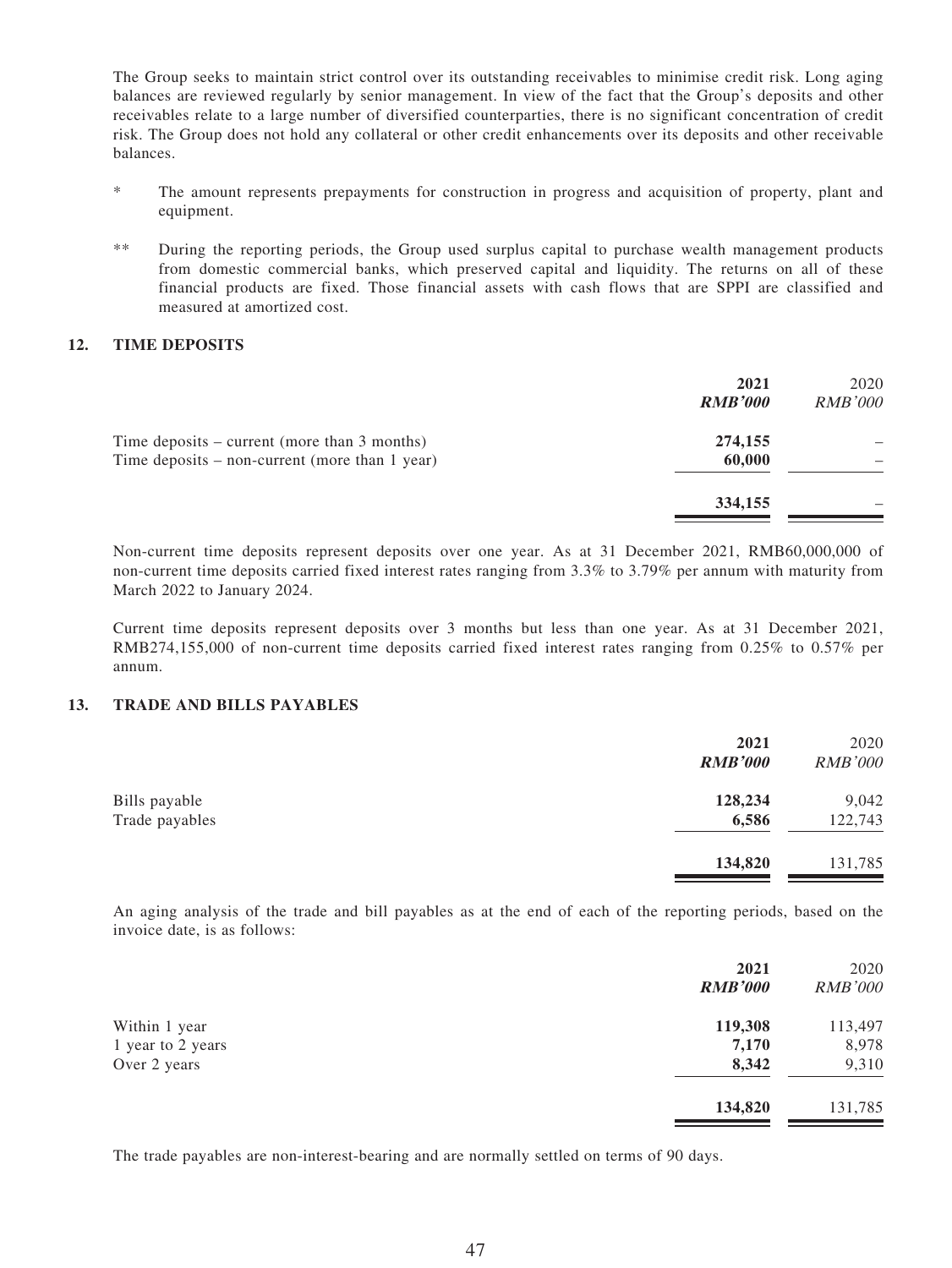#### **14. OTHER PAYABLES AND ACCRUALS**

|                 | 2021<br><b>RMB'000</b> | 2020<br><b>RMB'000</b> |
|-----------------|------------------------|------------------------|
|                 |                        |                        |
| Other payables* | 48,039                 | 28,693                 |
| Accruals        | 126,974                | 133,830                |
| Payroll payable | 103,953                | 94,901                 |
|                 | 278,966                | 257,424                |

Other payables are unsecured, non-interest-bearing and repayable on demand. The fair values of other payables at the end of each of the reporting periods approximated to their corresponding carrying amounts.

### **15. CONTRACT LIABILITIES**

The Group recognised the following revenue-related contract liabilities:

|                                              | 2021<br><b>RMB'000</b> | 2020<br><b>RMB'000</b> |
|----------------------------------------------|------------------------|------------------------|
| Testing services for R&D projects and others | 4,857                  | 3,742                  |
| <b>Clinical Testing Service</b>              | 1,167                  | 1,498                  |
|                                              | 6,024                  | 5,240                  |

Contract liabilities include advances received to provide Testing services for R&D projects and others and Clinical Testing Service.

### **16. CONVERTIBLE REDEEMABLE PREFERRED SHARES**

From 2007 to 2012, the Company entered into share purchase agreements with founders of the Company and several independent investors and issued 18,666,667 Series A convertible redeemable preferred shares ("**Series A Preferred Shares**"), 20,943,230 Series B convertible redeemable preferred shares ("**Series B Preferred Shares**"), 6,124,021 Series B1 convertible redeemable preferred shares ("**Series B1 Preferred Shares**") and 24,198,413 Series C convertible redeemable preferred shares ("**Series C Preferred Shares**").

Pursuant to the Series D Preference Share Purchase Agreement dated 14 July 2020, the Company agreed to issue and allot 19,868,842 Series D convertible redeemable preferred shares ("**Series D Preferred Shares**") in aggregate to the holders of convertible bonds issued by Wuhan Kindstar during 2016 and 2017. The details of the issue of these convertible bonds are set out in Appendix I in the prospectus published on 29 June 2021.

Pursuant to the Series D+ Preference Share Purchase Agreement dated 8 September 2020, the Company agreed to issue and allot 9,698,920 Series D+ convertible redeemable preferred shares ("**Series D+ Preferred Shares**") in aggregate to an investor for a total consideration of US\$20,000,000 or US\$2.0621 per share.

During the period from October 6, 2020 to December 3, 2020, the Company entered into Series E Preference Share Purchase Agreements with the Series E Investors, who subscribed 33,962,595 Series E preferred shares of the Company at a total consideration of approximately US\$108.3 million or US\$3.19 per share.

Series A, B, B1, C, D, D+ and E convertible redeemable preferred shares are collectively referred to as "Preferred Shares", all of which are unsecured and interest-free.

Details of the key terms of the Preferred Shares, were set out in note 32 of Appendix I in the prospectus published on 29 June 2021.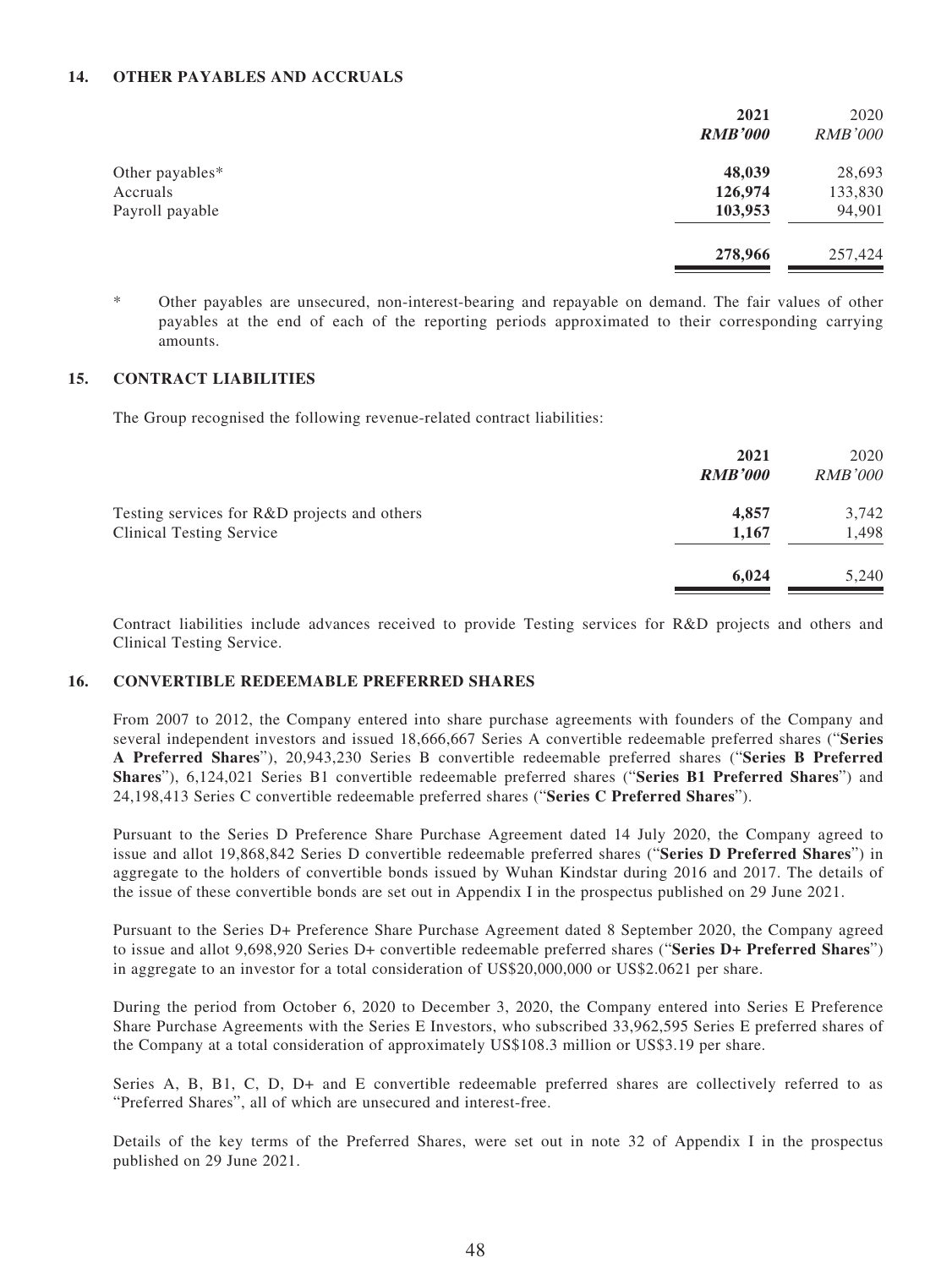The Group and the Company have designated the Preferred Shares as whole as financial liabilities carried at FVTPL. The change in fair value of the Preferred Shares is charged to profit or loss except for the portion attributable to credit risk change that shall be charged to other comprehensive income. The management considered that the fair value change in the Preferred Shares attributable to changes of own credit risk is not significant.

All issued Preferred Shares had been automatically converted into 533,850,752 ordinary shares upon the successful Global Offering of the Company on July 16, 2021 and the then fair value of financial liabilities of RMB4,349,037,000 had been reclassified to equity accordingly.

The movements of the Preferred Shares are set out as follows:

|                                        | Series A   | <b>Series B</b> | Series C   | <b>Series D</b> | Series D+  | <b>Series E</b> | Total       |
|----------------------------------------|------------|-----------------|------------|-----------------|------------|-----------------|-------------|
| At 1 January 2020                      | 202,693    | 309,067         | 295,768    |                 |            |                 | 807,528     |
| Change in fair value                   | 206,980    | 288,566         | 243,208    | -               | 87.123     | 65.557          | 891,434     |
| Additions                              |            |                 |            | -               | 136,662    | 722,247         | 858,909     |
| Transfer from convertible bonds        |            |                 |            | 420,292         |            |                 | 420.292     |
| Exchange adjustments ( <i>Note i</i> ) | (24, 730)  | (36,190)        | (32, 786)  |                 | (11, 054)  | (19,013)        | (123, 773)  |
| At 31 December 2020                    | 384,943    | 561,443         | 506,190    | 420,292         | 212,731    | 768,791         | 2,854,390   |
| Change in fair value                   | 224,570    | 322,424         | 284,067    | 228,653         | 104.178    | 341,330         | 1,505,222   |
| Conversion into ordinary shares        | (608, 275) | (882, 018)      | (788, 534) | (647, 450)      | (316, 051) | (1,106,709)     | (4,349,037) |
| Exchange adjustments (Note i)          | (1,238)    | (1, 849)        | (1, 723)   | (1,495)         | (858)      | (3, 412)        | (10, 575)   |
| At 31 December 2021                    |            |                 |            |                 |            |                 |             |

Key valuation assumptions used to determine the fair value of Preferred Shares as at the end of 31 December 2020 are as follows:

|                                             | At          |
|---------------------------------------------|-------------|
|                                             | 31 December |
|                                             | 2020        |
| Risk-free interest rate                     | $0.1\%$     |
| Discount for lack of marketability ("DLOM") | 14%         |
| Volatility                                  | 44%         |

The Group estimated the risk-free interest rate based on the yield of the United States Government Bond with maturity close to the expected exit timing as of the valuation date. The DLOM was estimated based on the option-pricing method. Under the option-pricing method, the cost of a put option, which can hedge the price change before the privately held shares can be sold, was considered as a basis to determine the lack of marketability discount. Volatility was estimated based on annualized standard deviation of daily stock price return of comparable companies for a period from the valuation date and with a similar time span to expiration.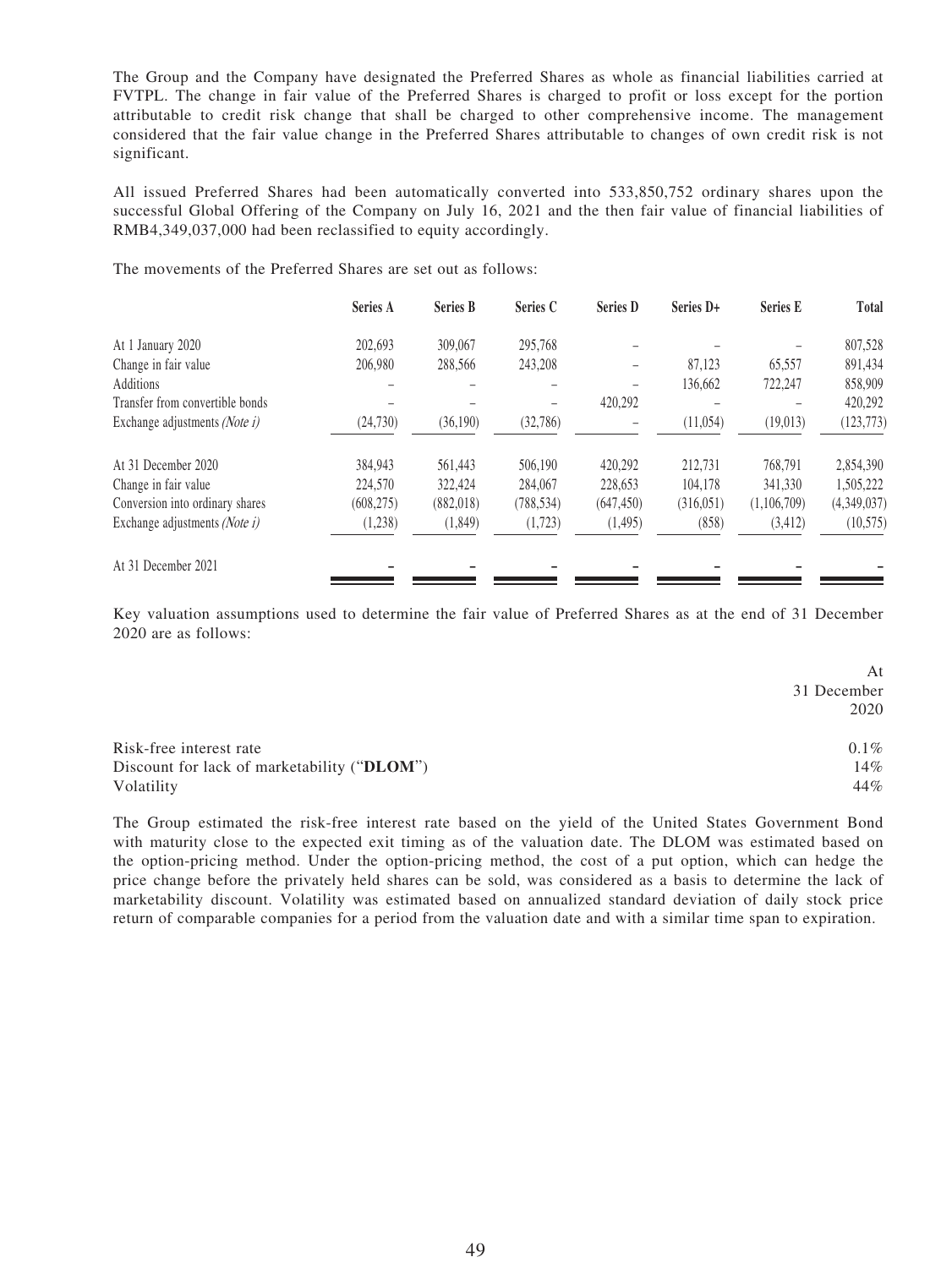### **17. SHARE CAPITAL**

#### **Issued and fully paid**

|                                                                           | 2021<br><b>RMB'000</b>                    | 2020<br>(RMB'000)                    |
|---------------------------------------------------------------------------|-------------------------------------------|--------------------------------------|
| Issued and fully paid:                                                    |                                           |                                      |
| 901,610,620 (2020: 36,340,842) ordinary shares                            | 1,466                                     | 242                                  |
| <b>Share Capital</b>                                                      |                                           |                                      |
|                                                                           | <b>Number</b><br>of shares<br>in issue    | <b>Share</b><br>capital<br>(RMB'000) |
| At 1 January 2021 (Note $i$ )                                             | 36,340,842                                | 242                                  |
| Share split (Note ii)                                                     | 109,022,526                               |                                      |
| Automatic conversion of Convertible Preferred Shares upon                 |                                           |                                      |
| Global Offering (Note 32)                                                 | 533,850,752                               | 864                                  |
| Shares issued upon Global Offering (Note iii)                             | 226,405,000                               | 366                                  |
| Share repurchase (Note iv)                                                | (4,008,500)                               | (6)                                  |
| At 31 December 2021                                                       | 901,610,620                               | 1,466                                |
| <b>Treasury Shares</b>                                                    |                                           |                                      |
|                                                                           | <b>Number</b><br>of shares<br>repurchased | <b>Share</b><br>capital<br>(RMB'000) |
| At January 1, 2021                                                        |                                           |                                      |
| $\chi_{\text{bare}}$ repurchased but not yet cancelled $(N_{\text{obs}})$ | 580500                                    |                                      |

| Share repurchased but not yet cancelled (Note iv) | 580,500 |  |
|---------------------------------------------------|---------|--|
| At 31 December 2021                               | 580,500 |  |

Note:

- i. The Company was incorporated on 24 August 2008 with authorized share capital of US\$50,000 divided into 50,000,000 ordinary shares with a par value of US\$0.001 each. On 30 January 2012, the Company increased its authorized share capital to US\$200,000 divided into 130,067,668 ordinary shares of a par value of US\$0.001 each. In October and November 2020, Tu Zan-Bing, the key management member of the Company, transferred 17,493,027 options of the Company acquired from the Pre-IPO Share Option Scheme to Ever Prospect, which is controlled by Tu Zan-Bing. On 11 November 2020, Ever Prospect exercised 9,656,036 share options.
- ii. Pursuant to a shareholders' resolution passed on June 22, 2021, the authorized share capital of the Company was subdivided on a 1-to-4 basis upon the initial public offering and as a result, the par value was changed from US\$0.001 per each share to US\$0.00025 per each share and the authorized share capital of the Company of US\$500,000 was subdivided into 2,000,000,000 Shares of US\$0.00025 each share (the "**Share Subdivision**").
- iii. On 16 July 2021, the Company issued a total of 226,405,000 ordinary shares of US\$0.000025 each at the price of HK\$9.78 per share by means of Global Offering.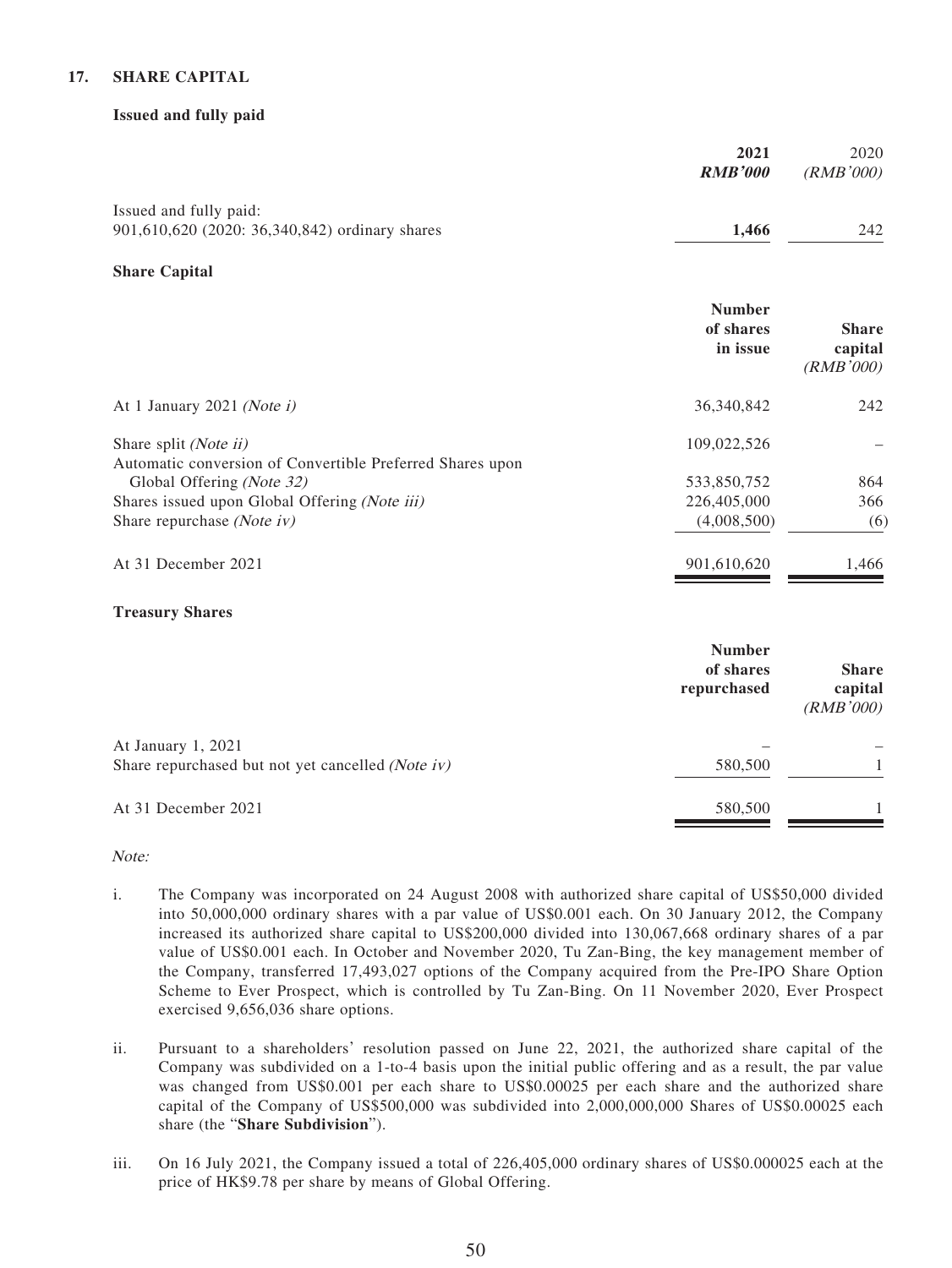iv. Pursuant to the board resolution passed on 5 November 2021, the Company announced to exercise its powers under the repurchase mandate to repurchase shares of the Company. A total of 4,008,500 shares were repurchased by the Company at a total consideration of HK\$19,795,000 (equivalent to approximately RMB16,281,000) during the year ended 31 December 2021, among which 3,428,000 shares had been cancelled as at 31 December 2021 and the remaining 580,500 shares had been cancelled in January 2022.

#### **18. BUSINESS COMBINATION**

The Group held 25% equity interests in Wuhan Yijianyun as at 31 December 2020. On 8 October 2021, the Group further acquired 65% equity interests in Wuhan Yijianyun from third party individuals, at a consideration of RMB724,000, increasing the total equity interests in Wuhan Yijianyun to 90%. The total purchase consideration was paid subsequently on 26 October 2021. Upon completion of the acquisition, Wuhan Yijianyun became a non-wholly owned subsidiary of the Group.

Wuhan Yijianyun is mainly engaged in provision of E-commerce services. The acquisition was made as part of the Group's strategy to expand its market share of online clinical testing services through E-commerce platform.

The fair values of the identifiable assets and liabilities of Wuhan Yijianyun as at the date of acquisition were as follows:

| <b>Notes</b>                                                                | <b>Fair value</b><br>recognized on<br>acquisition<br><b>RMB'000</b> |
|-----------------------------------------------------------------------------|---------------------------------------------------------------------|
| 9<br>Property plant and equipment                                           | 149                                                                 |
| Other intangible assets                                                     | 2,629                                                               |
| Cash and cash equivalents                                                   | 1,034                                                               |
| Prepayments, deposits and other receivables                                 | 207                                                                 |
| Trade and bills receivables                                                 | 633                                                                 |
| Amounts due to related parties                                              | (1,000)                                                             |
| Deferred tax liabilities                                                    | (547)                                                               |
| Other payables and accruals                                                 | (2, 495)                                                            |
| Total identifiable net assets at fair value                                 | 610                                                                 |
| Fair value of 25% equity interests held by the Group before the acquisition | (153)                                                               |
| Non-controlling interests                                                   | (61)                                                                |
|                                                                             | 396                                                                 |
| Goodwill on acquisition                                                     | 328                                                                 |
| Satisfied by:                                                               |                                                                     |
| Cash consideration paid during the year ended 31 December 2021              | 724                                                                 |
| Total cash consideration                                                    | 724                                                                 |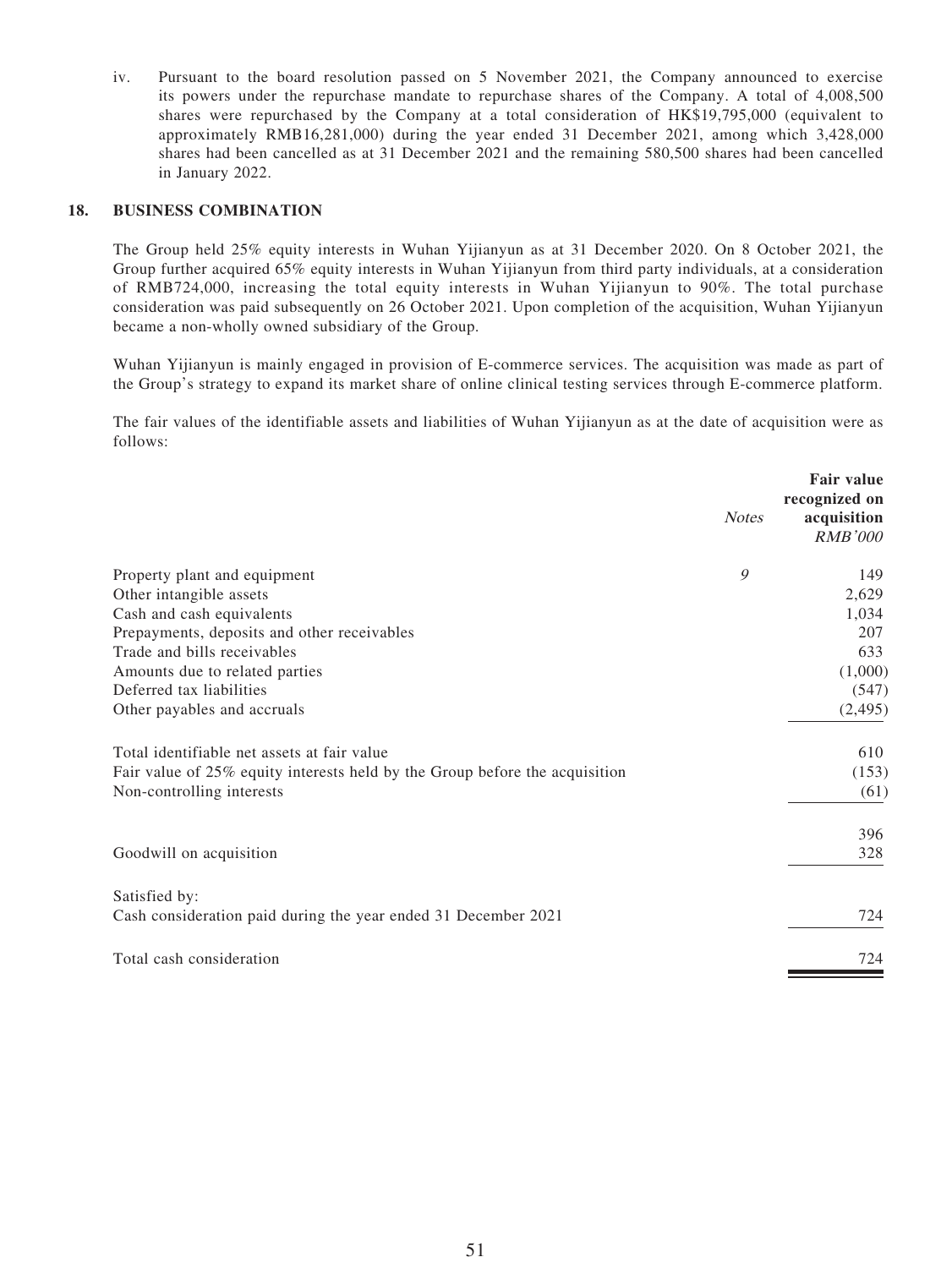An analysis of cash flows in respect of the acquisition of Wuhan Yijianyun is as follows:

|                                                                                          | <i>RMB'000</i> |
|------------------------------------------------------------------------------------------|----------------|
| Cash consideration paid during the year ended 31 December 2021                           | (724)          |
| Cash and cash equivalents acquired                                                       | 1.034          |
| Net inflow of cash and cash equivalents included in cash flows from investing activities | 310            |

### **19. ACQUISITION OF SUBSIDIARIES THAT ARE NOT A BUSINESS**

On 27 October 2019, the Group entered into a share purchase agreement with 3rd party investors to acquire 100% equity interests in Shanghai SinoPath Medical Laboratory Co., Ltd. 上海信諾佰世醫學檢驗有限公 司 ("**SinoPath**"). The acquisition of SinoPath was accounted for as asset acquisition because SinoPath failed to constitute a business under IFRS 3. Upon completion of the acquisition in December 2021, the acquired company became a wholly-owned subsidiary of the Group. The acquisitions were accounted for as asset acquisition since the Group determined that those activities and assets of acquired equity interests of SinoPath didn't constitute business on the acquisition date acquired.

Identifiable assets acquired and liabilities assumed after allocation of transaction price of SinoPath as at the dates of acquisition were as follows:

| <b>Fair value</b><br>recognized on<br>acquisition<br><i>RMB'000</i> |
|---------------------------------------------------------------------|
| 380                                                                 |
| 8,878                                                               |
| 48                                                                  |
| 215                                                                 |
| (5)                                                                 |
| (16)                                                                |
| 9,500                                                               |
|                                                                     |
| 525                                                                 |
| 8,975                                                               |
| 9,500                                                               |
|                                                                     |
| <b>RMB'000</b>                                                      |
| (8,975)                                                             |
| 48                                                                  |
| (8,927)                                                             |
|                                                                     |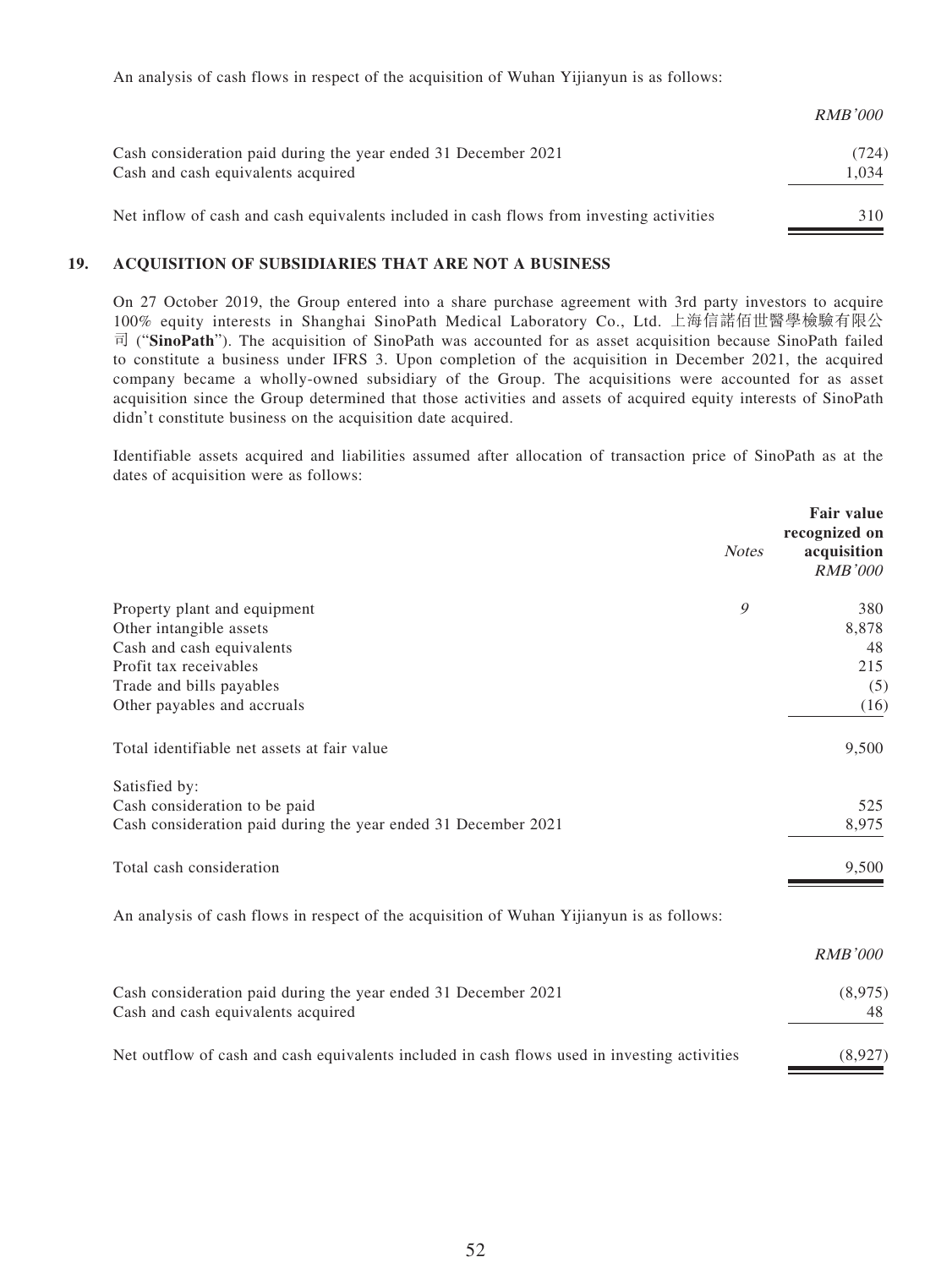#### **20. TRANSACTIONS WITH NON-CONTROLLING INTERESTS**

On 19 August 2021, Wuhan Kindstar acquired 43% equity interests in Xinjiang Kindstar from non-controlling shareholders. Upon completion of the Acquisition, Xinjiang Kindstar will become a wholly-owned subsidiary of the Group.

The consideration was determined after arm's length negotiations with non-controlling shareholders, taking into account the financial performance of Xinjiang Kindstar and the potential growth of its business. The consideration will be adjusted upon Mr. Zheng Jianhua collecting outstanding receivables of RMB16,411,000 for Xinjiang Kindstar in respect of its nucleic acid testing business. In the event where the amount of outstanding receivables collected by Mr. Zheng Jianhua for Xinjiang Kindstar falls below RMB16,411,000, the total consideration for the Acquisition will be adjusted. The first installment payment of RMB2,375,000 was paid in September 2021. The unpaid contingent consideration was initially measured at fair value of RMB15,255,000 and was remeasured to fair value at subsequent reporting dates, if any, with the corresponding gains or loss being recognised in profit or loss.

The differences between the carrying amount of non-controlling interests and contingent consideration paid by Wuhan Kindstar had been recognised as a debit to other reserve during the year ended 31 December 2021.

The effect of changes in the equity interests of the subsidiary on the total equity attributable to owners of the parent during the period is summarized as follows:

|                                                                | <i>RMB'000</i> |
|----------------------------------------------------------------|----------------|
| Carrying amount of non-controlling interests acquired          | (5,500)        |
| Cash consideration paid during the year ended 31 December 2021 | 2,375          |
| Consideration payable as at 31 December 2021                   | 7.625          |
| Contingent consideration payable as at 31 December 2021        | 15,255         |
| Excess of consideration paid over the carrying amount acquired | 19.755         |

### **21. EVENTS AFTER 31 DECEMBER 2021**

With the sales/net profit targets achieved by Haixi Life Technology, the closing conditions under the Haixi SPA and Haixi Capital Increase Agreement were met. In January 2022, the consideration for the equity transfer of RMB10,657,900 has been paid to Mr. Huang Shi-ang and an individual shareholder and the capital of RMB15,000,000 has been injected into Haixi Life Technology. Upon completion of the equity transfer and capital injection, Haixi Life Science became held as to 51.10% directly by the Group and became a non-wholly owned subsidiary of the Group.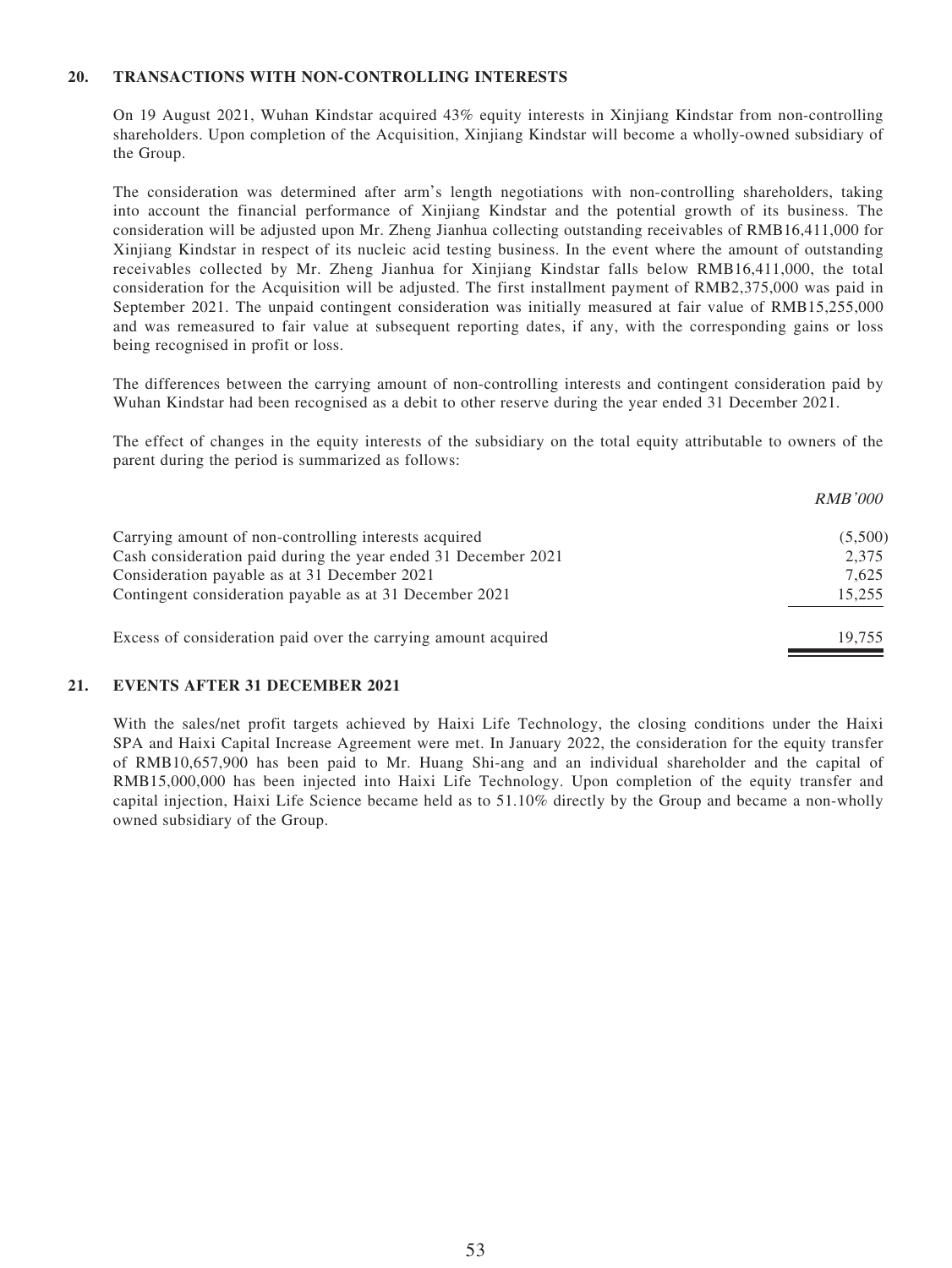## **OTHER INFORMATION**

## **PURCHASE, SALE OR REDEMPTION OF THE COMPANY'S LISTED SECURITIES**

For the year ended December 31, 2021, the Company repurchased a total of 4,008,500 Shares (the "**Shares Repurchased**") on the Stock Exchange at an aggregate consideration (including transaction cost) of approximately HK\$19.8 million. The repurchased Shares were subsequently cancelled. The repurchase was effected because the Board considered that a share repurchase in the then conditions demonstrates the Company's confidence in its own business outlook and prospects and would, in the long term, benefit the Company and create value to the Shareholders.

Particulars of the Shares Repurchased in 2021 are as follows:

| Month of repurchase |           | No. of Shares Highest price Lowest price | repurchased paid per Share paid per Share consideration | Aggregate  |
|---------------------|-----------|------------------------------------------|---------------------------------------------------------|------------|
|                     |           | $(HK\$                                   | $(HK\$                                                  | (HK\$'000) |
| November            | 1,679,000 | 4.91                                     | 4.55                                                    | 8,027      |
| December            | 2,329,500 | 5.74                                     | 4.47                                                    | 11,768     |
| <b>Total</b>        | 4,008,500 |                                          |                                                         | 19,795     |
|                     |           |                                          |                                                         |            |

Save as disclosed above, neither the Company nor any of its subsidiaries purchased, sold or redeemed any of the Company's listed securities (whether on the Stock Exchange or otherwise) for the year ended December 31, 2021.

## **COMPLIANCE WITH THE CORPORATE GOVERNANCE CODE**

The Company is committed to maintaining and promoting stringent corporate governance. The principle of the Company's corporate governance is to promote effective internal control measures, uphold a high standard of ethics, transparency, responsibility and integrity in all aspects of business, to ensure that its affairs are conducted in accordance with applicable laws and regulations and to enhance the transparency and accountability of the Board to all shareholders. The Company has applied the principles as set out in the Corporate Governance Code (the "**CG Code**") contained in Appendix 14 of the Listing Rules.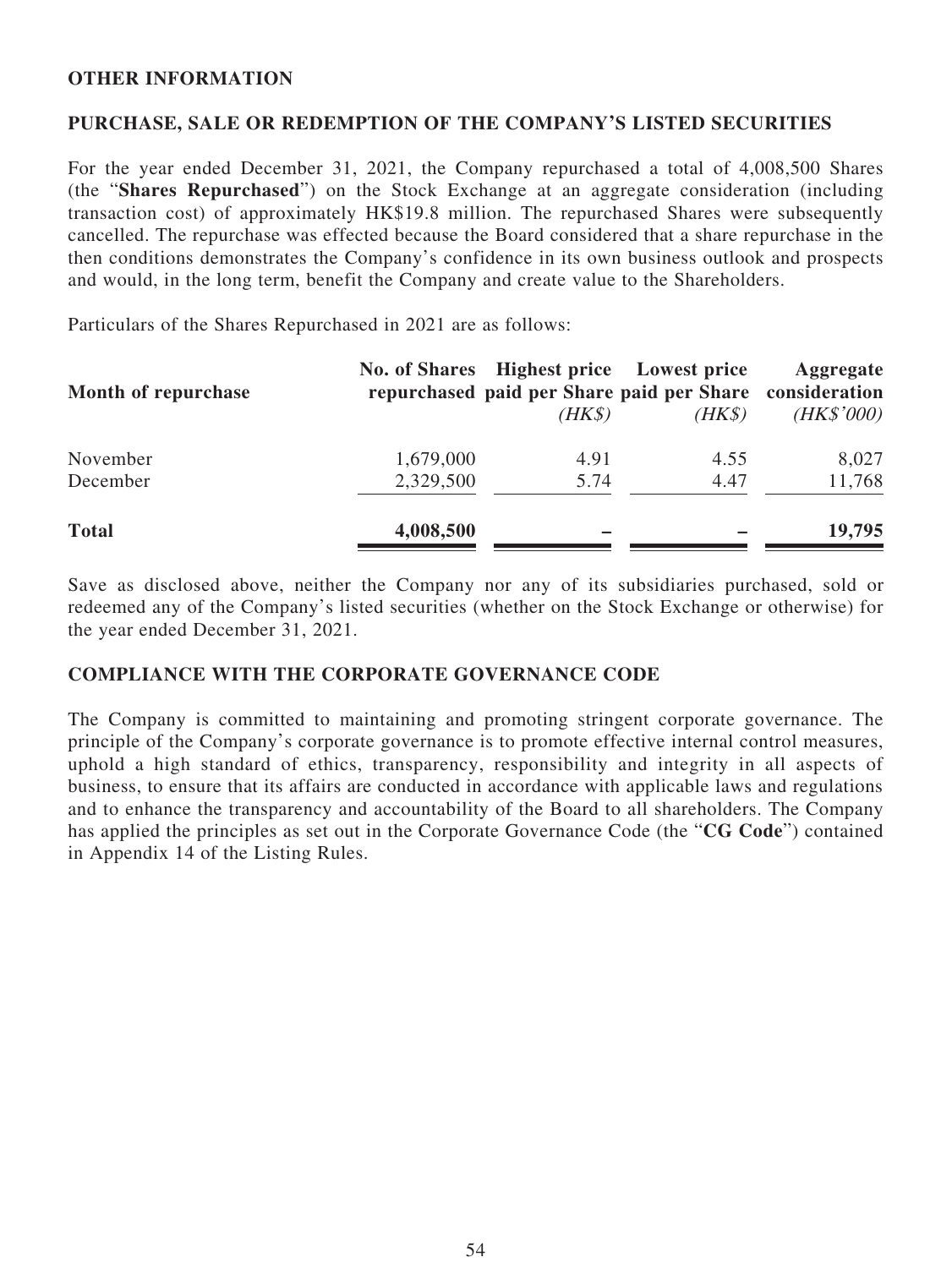The Board is of the view that, during the period commencing from the Listing Date and ended on December 31, 2021, the Company has complied with the code provisions as set out in the CG Code, except for the deviation as explained below.

Code provision A.2.1 of the CG Code (which has been renumbered as code provision C.2.1 since January 1, 2022) stipulates that the roles of chairman of the Board and chief executive should be separate and should not be performed by the same individual. The roles of chairman of the Board and chief executive officer of the Company are held by Dr. Huang. In view of Dr. Huang's experience, personal profile and his roles in the Group, and the fact that Dr. Huang has been a chief executive of the Group since its incorporation, the Board considers it beneficial to the business prospect and operational efficiency of the Group that Dr. Huang acts as the chairman of the Board and continues to act as the chief executive officer of the Company.

While this will constitute a deviation from the CG Code, the Board believes that this structure will not impair the balance of power and authority between the Board and the management of the Company, given that: (i) decision to be made by the Board requires approval by at least a majority of the Directors; (ii) Dr. Huang and the other Directors are aware of and undertake to fulfill their fiduciary duties as Directors, which require, among other things, that he acts for the benefit and in the best interests of the Company and will make decisions for the Group accordingly; and (iii) the balance of power and authority is ensured by the operations of the Board which comprises experienced and high caliber individuals who meet regularly to discuss issues affecting the operations of the Company. Moreover, the overall strategic and other key business, financial, and operational policies of the Group are made collectively after thorough discussion at both the Board and senior management levels. The Board will continue to review the effectiveness of the corporate governance structure of the Group in order to assess whether separation of the roles of chairman of the Board and chief executive officer is necessary.

# **COMPLIANCE WITH THE MODEL CODE FOR SECURITIES TRANSACTIONS BY DIRECTORS**

The Company has adopted the Model Code for Securities Transactions by Directors of Listed Issuers (the "**Model Code**") as set out in Appendix 10 to the Listing Rules as the Group's code of conduct regarding the Directors' securities transactions. Having made specific enquiry of all the Directors, all the Directors confirmed that they have strictly complied with the Model Code during the period commencing from the Listing Date and ended on December 31, 2021.

The Board has also adopted written guidelines (the "**Employees Written Guidelines**") no less exacting than the Model Code to regulate all dealings by relevant employees who are likely to be in possession of unpublished inside information of the Company in respect of securities in the Company as referred to in code provision A.6.4 (which has been renumbered as code provision C.1.3 since January 1, 2022) of the CG Code. No incident of non-compliance with the Employees Written Guidelines by the Company's relevant employees had been noted since the Listing Date and up to the date of this announcement after making reasonable enquiry.

## **AUDIT COMMITTEE AND REVIEW OF FINANCIAL INFORMATION**

The Board has established the Audit Committee with written terms of reference in compliance with Rule 3.21 of the Listing Rules and the CG Code. As of the date of this announcement, the Audit Committee consists of three members, namely Dr. Xia Xinping, Mr. Huang Zuie-Chin and Mr. Gu Huaming. Dr. Xia Xinping, being the chairman of the Audit Committee, holds the appropriate professional qualifications as required under Rules 3.10(2) and 3.21 of the Listing